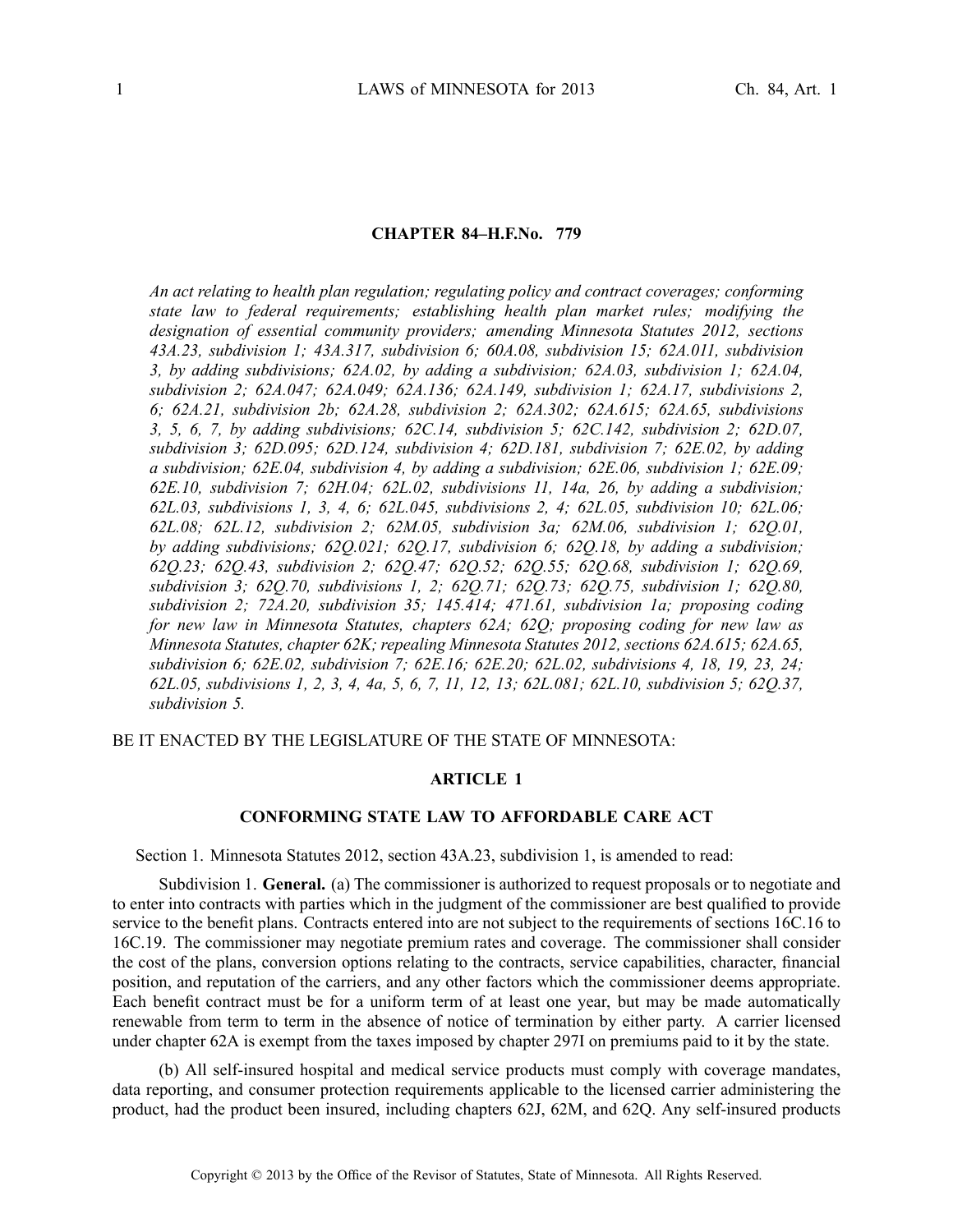that limit coverage to <sup>a</sup> network of providers or provide different levels of coverage between network and nonnetwork providers shall comply with section 62D.123 and geographic access standards for health maintenance organizations adopted by the commissioner of health in rule under chapter 62D.

(c) Notwithstanding paragraph (b), <sup>a</sup> self-insured hospital and medical product offered under sections 43A.22 to 43A.30 is not required to extend dependent coverage to an eligible employee's unmarried child under the age of 25 to the full extent required under chapters 62A and 62L. Dependent child coverage must, at a minimum, extend to an eligible employee's unmarried dependent child who is under the age of 19 or an unmarried child under the age of 25 who is <sup>a</sup> full-time student. A person who is at least 19 years of age but who is under the age of 25 and who is not <sup>a</sup> full-time student must be permitted to be enrolled as a dependent of an eligible employee until age 25 if the person: to the limiting age as defined in section 62Q.01, subdivision 9, disabled children to the extent required in sections 62A.14 and 62A.141, and dependent grandchildren to the extent required in sections 62A.042 and 62A.302.

(1) was <sup>a</sup> full-time student immediately prior to being ordered into active military service, as defined in section 190.05, subdivision 5b or 5c;

(2) has been separated or discharged from active military service; and

(3) would be eligible to enroll as <sup>a</sup> dependent of an eligible employee, excep<sup>t</sup> that the person is not <sup>a</sup> full-time student.

The definition of "full-time student" for purposes of this paragraph includes any student who by reason of illness, injury, or physical or mental disability as documented by <sup>a</sup> physician is unable to carry what the educational institution considers <sup>a</sup> full-time course load so long as the student's course load is at least 60 percen<sup>t</sup> of what otherwise is considered by the institution to be <sup>a</sup> full-time course load. Any notice regarding termination of coverage due to attainment of the limiting age must include information about this definition of "full-time student."

(d) Beginning January 1, 2010, the health insurance benefit plans offered in the commissioner's plan under section 43A.18, subdivision 2, and the managerial plan under section 43A.18, subdivision 3, must include an option for <sup>a</sup> health plan that is compatible with the definition of <sup>a</sup> high-deductible health plan in section 223 of the United States Internal Revenue Code.

## **EFFECTIVE DATE.** This section is effective the day following final enactment.

Sec. 2. Minnesota Statutes 2012, section 43A.317, subdivision 6, is amended to read:

Subd. 6. **Individual eligibility.** (a) **Procedures.** The commissioner shall establish procedures for eligible employees and other eligible individuals to apply for coverage through the program.

(b) **Employees.** An employershall determine when it appliesto the program the criteria its employees must meet to be eligible for coverage under its plan. An employer may subsequently change the criteria annually or at other times with approval of the commissioner. The criteria must provide that new employees become eligible for coverage after <sup>a</sup> probationary period of at least 30 days, but no more than 90 days.

(c) **Other individuals.** An employer may elect to cover under its plan:

(1) the spouse, dependent children to the limiting age as defined in section 62Q.01, subdivision 9, disabled children to the extent required in sections  $62A.14$  and  $62A.141$ , and dependent grandchildren  $\sigma \bar{f}$ covered employee to the extent required in sections 62A.042 and 62A.302;

(2) <sup>a</sup> retiree who is eligible to receive <sup>a</sup> pension or annuity from the employer and <sup>a</sup> covered retiree's spouse, dependent children to the limiting age as defined in section 62Q.01, subdivision 9, disabled children to the extent required in sections 62A.14 and 62A.141, and dependent grandchildren to the extent required in sections 62A.042 and 62A.302;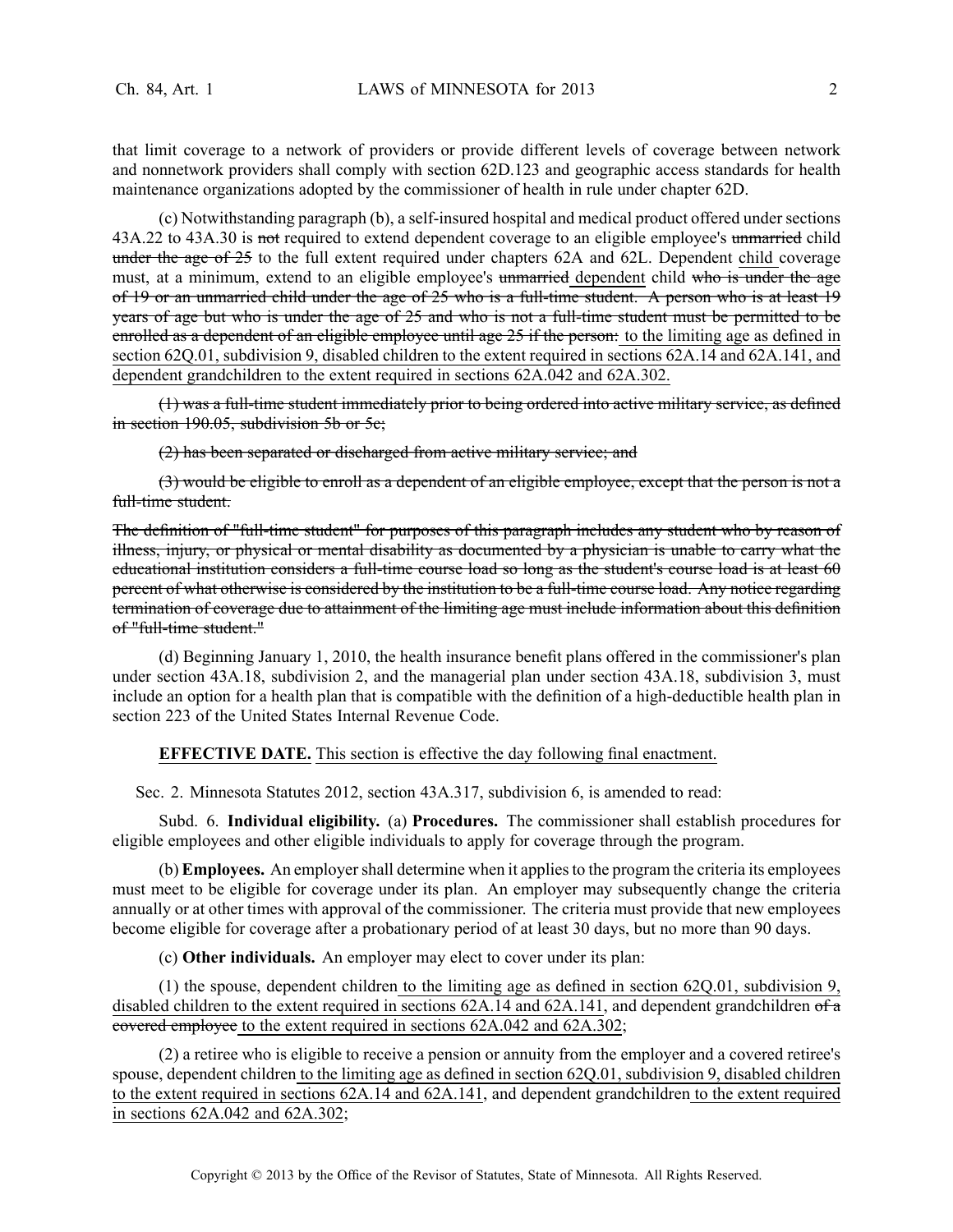(3) the surviving spouse, dependent children to the limiting age as defined in section 62Q.01, subdivision 9, disabled children, and dependent grandchildren of <sup>a</sup> deceased employee or retiree, if the spouse, children, or grandchildren were covered at the time of the death:

(4) <sup>a</sup> covered employee who becomes disabled, as provided in sections 62A.147 and 62A.148; or

(5) any other categories of individuals for whom group coverage is required by state or federal law.

An employer shall determine when it applies to the program the criteria individuals in these categories must meet to be eligible for coverage. An employer may subsequently change the criteria annually, or at other times with approval of the commissioner. The criteria for dependent children to the limiting age as defined in section 62Q.01, subdivision 9, disabled children, and dependent grandchildren may be no more inclusive than the criteria under section 43A.18, subdivision 2. This paragraph shall not be interpreted as relieving the program from compliance with any federal and state continuation of coverage requirements.

(d) **Waiver and late entrance.** An eligible individual may waive coverage at the time the employer joins the program or when coverage first becomes available. The commissioner may establish <sup>a</sup> preexisting condition exclusion of not more than 18 months for late entrants as defined in section 62L.02, subdivision 19.

(e) **Continuation coverage.** The program shall provide all continuation coverage required by state and federal law.

**EFFECTIVE DATE.** This section is effective the day following final enactment.

Sec. 3. Minnesota Statutes 2012, section 60A.08, subdivision 15, is amended to read:

Subd. 15. **Classification of insurance filings data.** (a) All forms, rates, and related information filed with the commissioner under section 61A.02 shall be nonpublic data until the filing becomes effective.

(b) All forms, rates, and related information filed with the commissioner under section 62A.02 shall be nonpublic data until the filing becomes effective.

(c) All forms, rates, and related information filed with the commissioner under section 62C.14, subdivision 10, shall be nonpublic data until the filing becomes effective.

(d) All forms, rates, and related information filed with the commissioner under section 70A.06 shall be nonpublic data until the filing becomes effective.

(e) All forms, rates, and related information filed with the commissioner under section 79.56 shall be nonpublic data until the filing becomes effective.

(f) Notwithstanding paragraphs (b) and (c), for all rate increases subject to review under section 2794 of the Public Health Services Act and any amendments to, or regulations, or guidance issued under the act that are filed with the commissioner on or after September 1, 2011, the commissioner:

(1) may acknowledge receipt of the information;

(2) may acknowledge that the corresponding rate filing is pending review;

(3) must provide public access from the Department of Commerce's Web site to parts I and II of the Preliminary Justifications of the rate increases subject to review; and

(4) must provide notice to the public on the Department of Commerce's Web site of the review of the proposed rate, which must include <sup>a</sup> statement that the public has 30 calendar days to submit written comments to the commissioner on the rate filing subject to review.

**EFFECTIVE DATE.** This section is effective the day following final enactment.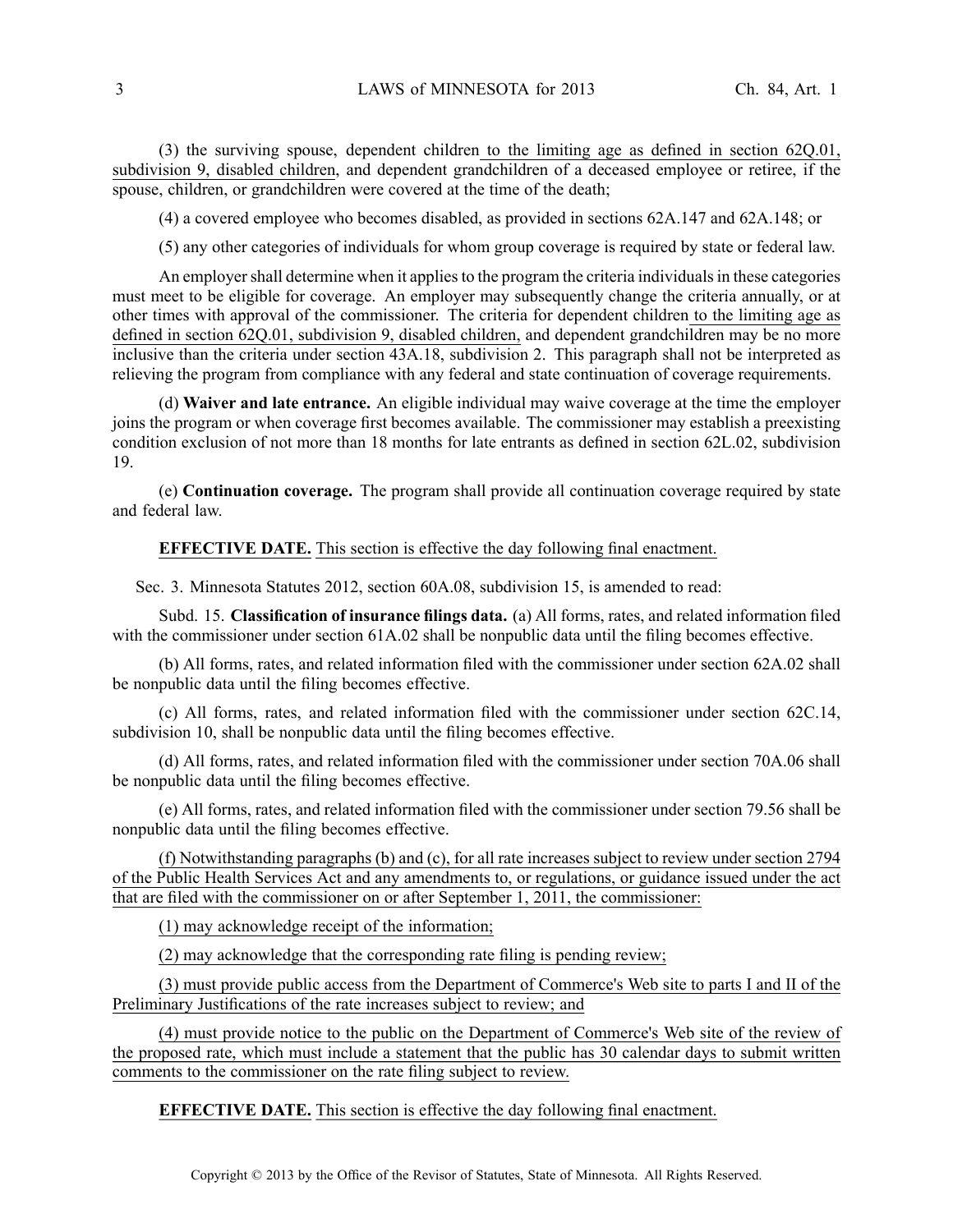Sec. 4. Minnesota Statutes 2012, section 62A.011, is amended by adding <sup>a</sup> subdivision to read:

Subd. 1a. **Affordable Care Act.** "Affordable Care Act" means the federal Patient Protection and Affordable Care Act, Public Law 111-148, as amended, including the federal Health Care and Education Reconciliation Act of 2010, Public Law 111-152, and any amendments to, and any federal guidance or regulations issued under, these acts.

**EFFECTIVE DATE.** This section is effective the day following final enactment.

Sec. 5. Minnesota Statutes 2012, section 62A.011, is amended by adding <sup>a</sup> subdivision to read:

Subd. 1b. **Grandfathered plan.** "Grandfathered plan" means <sup>a</sup> health plan in which an individual was enrolled on March 23, 2010, for as long as it maintains that status in accordance with the Affordable Care Act. Unless otherwise specified, grandfathered plans include both individual and group health plans.

**EFFECTIVE DATE.** This section is effective the day following final enactment.

Sec. 6. Minnesota Statutes 2012, section 62A.011, is amended by adding <sup>a</sup> subdivision to read:

Subd. 1c. **Group health plan.** "Group health plan" means <sup>a</sup> policy or certificate issued to an employer or an employee organization that is both:

(1) <sup>a</sup> health plan as defined in subdivision 3; and

(2) an employee welfare benefit plan as defined in the Employee Retirement Income Security Act of 1974, United States Code, title 29, section 1002, if the plan provides paymen<sup>t</sup> for medical care to employees, including both current and former employees, or their dependents, directly or through insurance, reimbursement, or otherwise, including employee welfare benefit plans specifically exemp<sup>t</sup> from the provisions of the Employee Retirement Income Security Act of 1974 under United States Code, title 29, section 1003.

**EFFECTIVE DATE.** This section is effective the day following final enactment.

Sec. 7. Minnesota Statutes 2012, section 62A.011, subdivision 3, is amended to read:

Subd. 3. **Health plan.** "Health plan" means <sup>a</sup> policy or certificate of accident and sickness insurance as defined in section 62A.01 offered by an insurance company licensed under chapter 60A; <sup>a</sup> subscriber contract or certificate offered by <sup>a</sup> nonprofit health service plan corporation operating under chapter 62C; <sup>a</sup> health maintenance contract or certificate offered by <sup>a</sup> health maintenance organization operating under chapter 62D; <sup>a</sup> health benefit certificate offered by <sup>a</sup> fraternal benefit society operating under chapter 64B; or health coverage offered by <sup>a</sup> joint self-insurance employee health plan operating under chapter 62H. Health plan means individual and group coverage, unless otherwise specified. Health plan does not include coverage that is:

(1) limited to disability or income protection coverage;

(2) automobile medical paymen<sup>t</sup> coverage;

(3) supplemental liability insurance, including general liability insurance and automobile liability insurance, or coverage issued as <sup>a</sup> supplement to liability insurance;

(4) designed solely to provide payments on <sup>a</sup> per diem, fixed indemnity, or non-expense-incurred basis, including coverage only for <sup>a</sup> specified disease or illness or hospital indemnity or other fixed indemnity insurance, if the benefits are provided under <sup>a</sup> separate policy, certificate, or contract for insurance; there is no coordination between the provision of benefits and any exclusion of benefits under any group health plan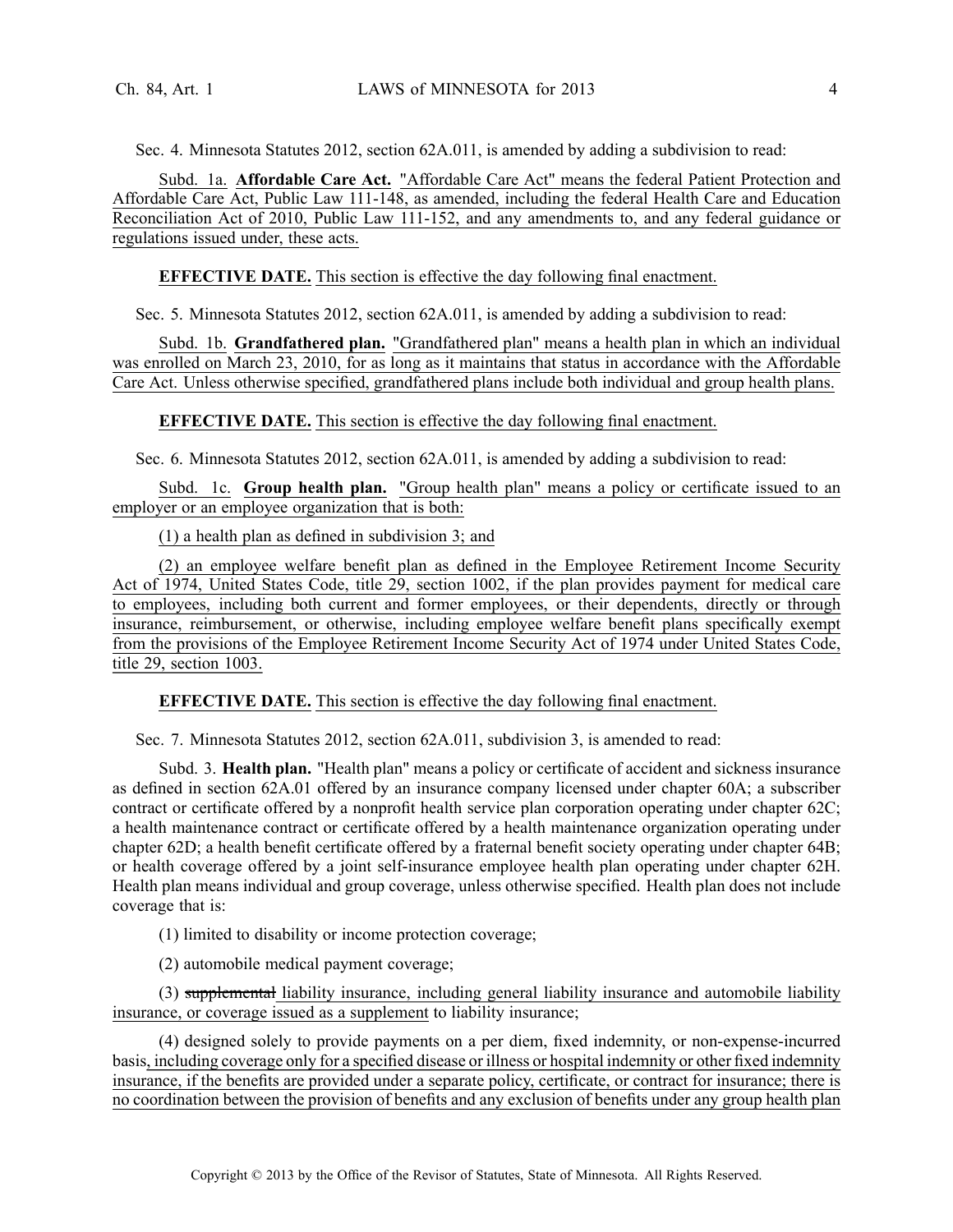maintained by the same plan sponsor; and the benefits are paid with respec<sup>t</sup> to an event without regard to whether benefits are provided with respec<sup>t</sup> to such an event under any group health plan maintained by the same plan sponsor;

(5) credit accident and health insurance as defined in section 62B.02;

- (6) designed solely to provide hearing, dental, or vision care;
- (7) blanket accident and sickness insurance as defined in section 62A.11;
- (8) accident-only coverage;
- (9) <sup>a</sup> long-term care policy as defined in section 62A.46 or 62S.01;

(10) issued as <sup>a</sup> supplement to Medicare, as defined in sections 62A.3099 to 62A.44, or policies, contracts, or certificates that supplement Medicare issued by health maintenance organizations or those policies, contracts, or certificates governed by section 1833 or 1876, section 1851, et seq.; or section 1860D-1, et seq., of title XVIII of the federal Social Security Act, United States Code, title 42, section 1395, et seq., as amended;

(11) workers' compensation insurance; or

(12) issued solely as <sup>a</sup> companion to <sup>a</sup> health maintenance contract as described in section 62D.12, subdivision 1a, so long as the health maintenance contract meets the definition of a health plan.;

(13) coverage for on-site medical clinics; or

(14) coverage supplemental to the coverage provided under United States Code, title 10, chapter 55, Civilian Health and Medical Program of the Uniformed Services (CHAMPUS).

**EFFECTIVE DATE.** This section is effective the day following final enactment.

Sec. 8. Minnesota Statutes 2012, section 62A.011, is amended by adding <sup>a</sup> subdivision to read:

Subd. 4. **Individual health plan.** "Individual health plan" means <sup>a</sup> health plan as defined in subdivision 3 that is offered to individuals in the individual market as defined in subdivision 5, but does not mean short-term coverage as defined in section 62A.65, subdivision 7. For purposes of this chapter, <sup>a</sup> health carrier shall not be deemed to be offering individual health plan coverage solely because the carrier maintains <sup>a</sup> conversion policy in connection with <sup>a</sup> group health plan.

**EFFECTIVE DATE.** This section is effective for coverage effective on or after January 1, 2014.

Sec. 9. Minnesota Statutes 2012, section 62A.011, is amended by adding <sup>a</sup> subdivision to read:

Subd. 5. **Individual market.** "Individual market" means the market for health insurance coverage offered to individuals other than in connection with <sup>a</sup> group health plan.

**EFFECTIVE DATE.** This section is effective the day following final enactment.

Sec. 10. Minnesota Statutes 2012, section 62A.011, is amended by adding <sup>a</sup> subdivision to read:

Subd. 6. **Minnesota Insurance Marketplace.** "Minnesota Insurance Marketplace" means the Minnesota Insurance Marketplace as defined in section 62V.02.

Sec. 11. Minnesota Statutes 2012, section 62A.011, is amended by adding <sup>a</sup> subdivision to read: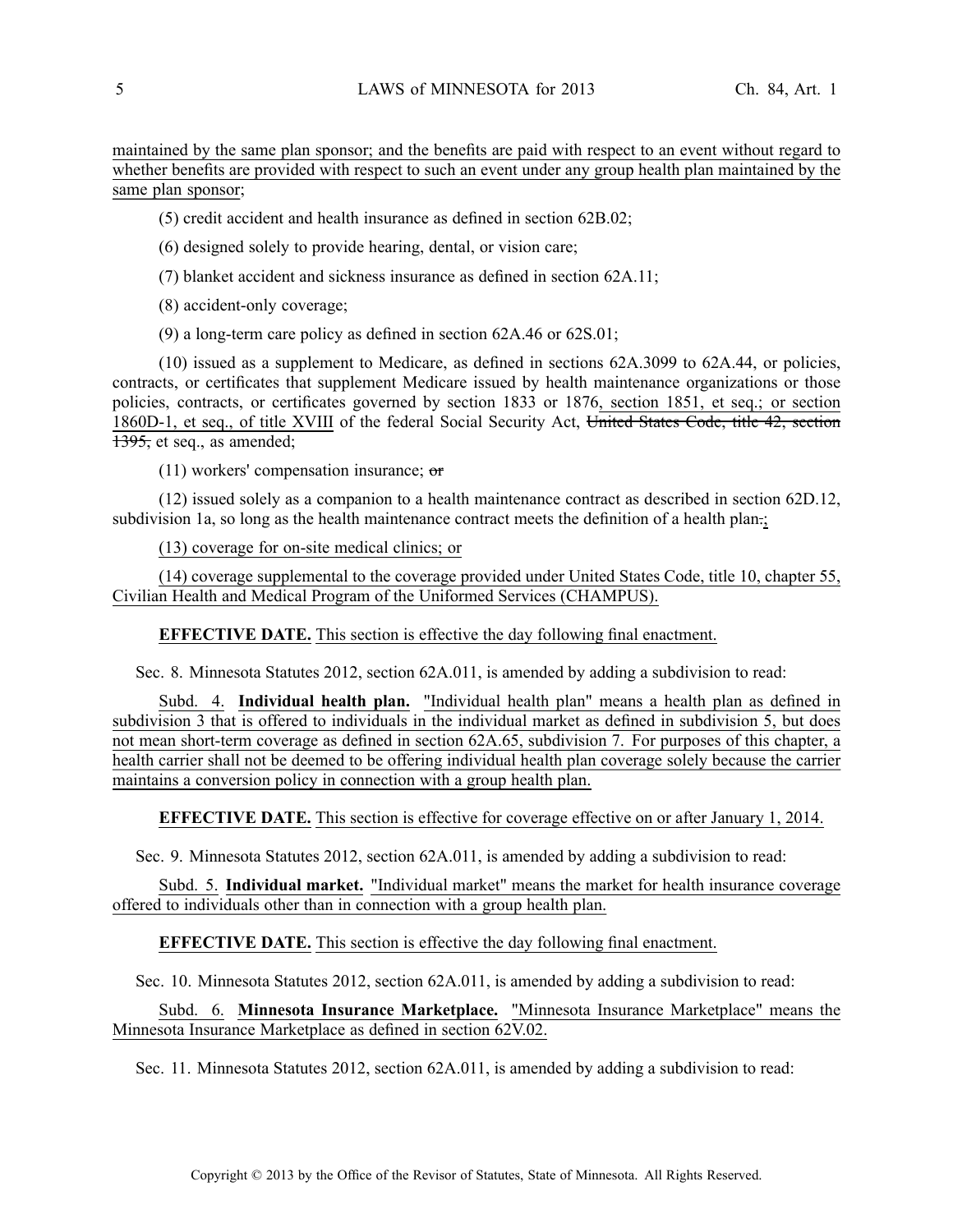## Subd. 7. **Qualified health plan.** "Qualified health plan" means <sup>a</sup> health plan that meets the definition in section 1301(a) of the Affordable Care Act and has been certified by the board of the Minnesota Insurance Marketplace in accordance with chapter 62V to be offered through the Minnesota Insurance Marketplace.

Sec. 12. Minnesota Statutes 2012, section 62A.02, is amended by adding <sup>a</sup> subdivision to read:

Subd. 8. **Filing by health carriers for purposes of complying with the certification requirements of the Minnesota Insurance Marketplace.** No qualified health plan shall be offered through the Minnesota Insurance Marketplace until its form and the premium rates pertaining to the form have been approved by the commissioner of commerce or health, as appropriate, and the health plan has been determined to comply with the certification requirements of the Minnesota Insurance Marketplace in accordance with an agreement between the commissioners of commerce and health and the Minnesota Insurance Marketplace.

### **EFFECTIVE DATE.** This section is effective for coverage effective on or after January 1, 2014.

Sec. 13. Minnesota Statutes 2012, section 62A.03, subdivision 1, is amended to read:

Subdivision 1. **Conditions.** No policy of individual accident and sicknessinsurance may be delivered or issued for delivery to <sup>a</sup> person in this state unless:

(1) **Premium.** The entire money and other considerations therefor are expressed therein.

(2) **Time effective.** The time at which the insurance takes effect and terminates is expressed therein.

(3) **One person.** It purports to insure only one person, excep<sup>t</sup> that <sup>a</sup> policy may insure, originally or by subsequent amendment, upon the application of an adult member of <sup>a</sup> family deemed the policyholder, any two or more eligible members of that family, including:

(a) husband,

(b) wife,

(c) dependent children as described in sections 62A.302 and 62A.3021, or

(d) any children under <sup>a</sup> specified age of 19 years or less, or

 $(e)$  (d) any other person dependent upon the policyholder.

(4) **Appearance.** The style, arrangement, and overall appearance of the policy give no undue prominence to any portion of the text and every printed portion of the text of the policy and of any endorsements or attached papers is plainly printed in light-face type of <sup>a</sup> style in general use. The type size must be uniform and not less than ten point with <sup>a</sup> lowercase unspaced alphabet length not less than 120 point. The "text" includes all printed matter excep<sup>t</sup> the name and address of the insurer, name or title of the policy, the brief description, if any, the reference to renewal or cancellation by <sup>a</sup> separate statement, if any, and the captions and subcaptions.

(5) **Description of policy.** The policy, on the first page, indicates or refersto its provisionsfor renewal or cancellation either in the brief description, if any, or by <sup>a</sup> separate statement printed in type not smaller than the type used for captions or <sup>a</sup> separate provision bearing <sup>a</sup> caption which accurately describes the renewability or cancelability of the policy.

(6) **Exceptions in policy.** The exceptions and reductions of indemnity are set forth in the policy and, excep<sup>t</sup> those which are set forth in section 62A.04, printed, at the insurer's option, either with the benefit provision to which they apply, or under an appropriate caption such as "EXCEPTIONS" or "EXCEPTIONS AND REDUCTIONS." However, if an exception or reduction specifically applies only to <sup>a</sup> particular benefit of the policy, <sup>a</sup> statement of the exception or reduction must be included with the benefit provision to which it applies.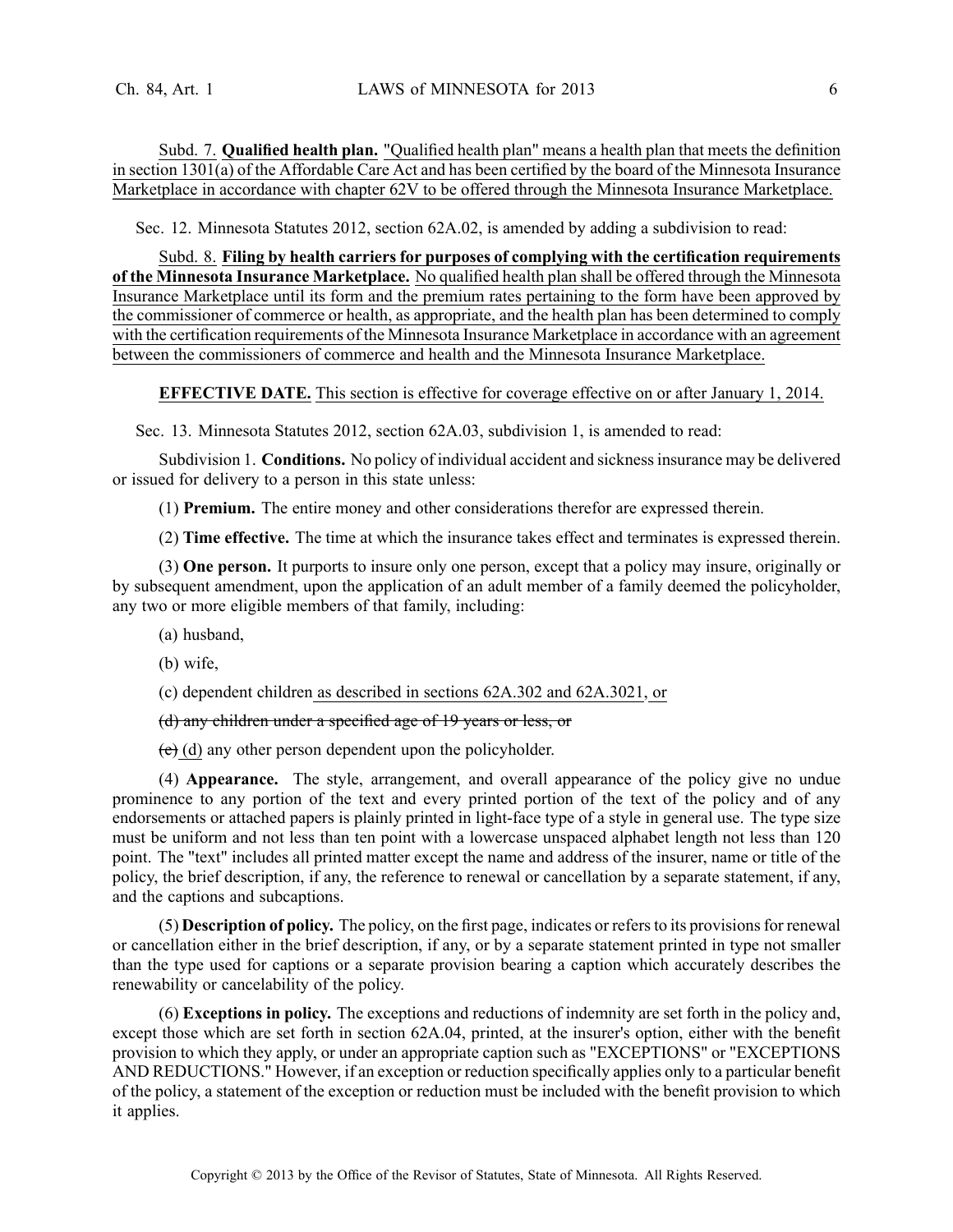(7) **Form number.** Each form, including riders and endorsements, is identified by <sup>a</sup> form number in the lower left hand corner of the first page thereof.

(8) **No incorporation by reference.** It contains no provision purporting to make any portion of the charter, rules, constitution, or bylaws of the insurer <sup>a</sup> par<sup>t</sup> of the policy unless the portion is set forth in full in the policy, excep<sup>t</sup> in the case of the incorporation of, or reference to, <sup>a</sup> statement of rates, classification of risks, or short rate table filed with the commissioner.

(9) **Medical benefits.** If the policy contains <sup>a</sup> provision for medical expense benefits, the term "medical benefits" or similar terms as used therein includes treatments by all licensed practitioners of the healing arts unless, subject to the qualifications contained in clause (10), the policy specifically states the practitioners whose services are covered.

(10) **Osteopath, optometrist, chiropractor, or registered nurse services.** With respec<sup>t</sup> to any policy of individual accident and sickness insurance issued or entered into subsequent to August 1, 1974, notwithstanding the provisions of the policy, if it contains <sup>a</sup> provision providing for reimbursement for any service which is in the lawful scope of practice of <sup>a</sup> duly licensed osteopath, optometrist, chiropractor, or registered nurse meeting the requirements of section 62A.15, subdivision 3a, the person entitled to benefits or person performing services under the policy is entitled to reimbursement on an equal basis for the service, whether the service is performed by a physician, osteopath, optometrist, chiropractor, or registered nurse meeting the requirements of section 62A.15, subdivision 3a, licensed under the laws of this state.

### **EFFECTIVE DATE.** This section is effective the day following final enactment.

Sec. 14. Minnesota Statutes 2012, section 62A.04, subdivision 2, is amended to read:

Subd. 2. **Required provisions.** Except as provided in subdivision 4 each such policy delivered or issued for delivery to any person in this state shall contain the provisions specified in this subdivision in the words in which the same appear in this section. The insurer may, at its option, substitute for one or more of such provisions corresponding provisions of different wording approved by the commissioner which are in each instance not less favorable in any respec<sup>t</sup> to the insured or the beneficiary. Such provisions shall be preceded individually by the caption appearing in this subdivision or, at the option of the insurer, by such appropriate individual or group captions or subcaptions as the commissioner may approve.

(1) A provision as follows:

ENTIRE CONTRACT; CHANGES: This policy, including the endorsements and the attached papers, if any, constitutes the entire contract of insurance. No change in this policy shall be valid until approved by an executive officer of the insurer and unless such approval be endorsed hereon or attached hereto. No agen<sup>t</sup> has authority to change this policy or to waive any of its provisions.

(2) A provision as follows:

TIME LIMIT ON CERTAIN DEFENSES: (a) After two years from the date of issue of this policy no misstatements, excep<sup>t</sup> fraudulent misstatements, made by the applicant in the application for such policy shall be used to void the policy or to deny <sup>a</sup> claim for loss incurred or disability (as defined in the policy) commencing after the expiration of such two year period.

The foregoing policy provision shall not be so construed as to affect any legal requirement for avoidance of <sup>a</sup> policy or denial of <sup>a</sup> claim during such initial two year period, nor to limit the application of clauses  $(1)$ ,  $(2)$ ,  $(3)$ ,  $(4)$  and  $(5)$ , in the event of misstatement with respect to age or occupation or other insurance. A policy which the insured has the right to continue in force subject to its terms by the timely paymen<sup>t</sup> of premium (1) until at least age 50 or, (2) in the case of <sup>a</sup> policy issued after age 44, for at least five years from its date of issue, may contain in lieu of the foregoing the following provisions (from which the clause in parentheses may be omitted at the insurer's option) under the caption "INCONTESTABLE":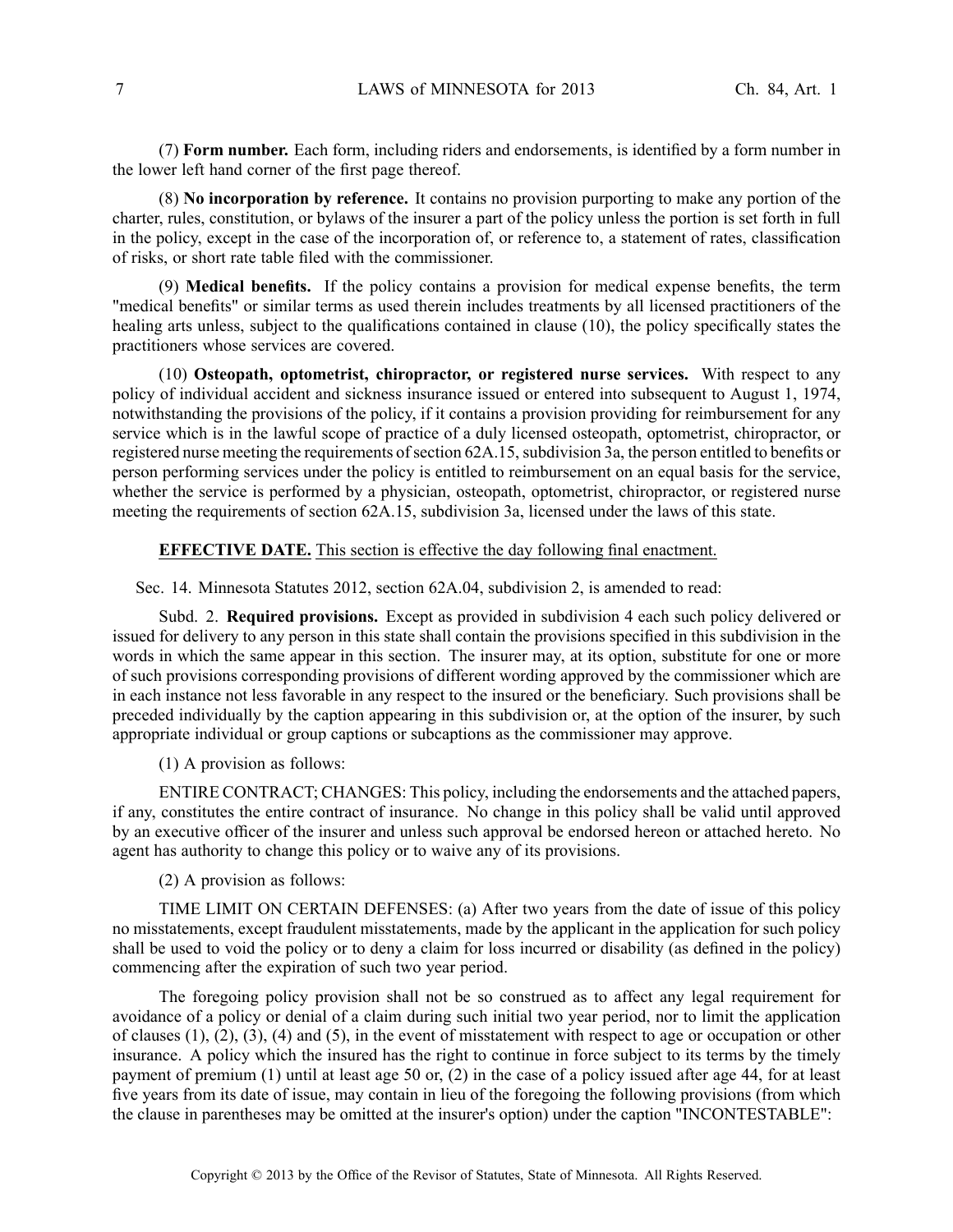After this policy has been in force for <sup>a</sup> period of two years during the lifetime of the insured (excluding any period during which the insured is disabled), it shall become incontestable as to the statements contained in the application.

(b) No claim for lossincurred or disability (as defined in the policy) commencing after two yearsfrom the date of issue of this policy shall be reduced or denied on the ground that <sup>a</sup> disease or physical condition not excluded from coverage by name or specific description effective on the date of loss had existed prior to the effective date of coverage of this policy.

 $(3)(a)$  Except as required for qualified health plans sold through the Minnesota Insurance Marketplace to individuals receiving advance payments of the premium tax credit, <sup>a</sup> provision as follows:

GRACE PERIOD: A grace period of ..... (insert a number not less than "7" for weekly premium policies, "10" for monthly premium policies and "31" for all other policies) days will be granted for the paymen<sup>t</sup> of each premium falling due after the first premium, during which grace period the policy shall continue in force.

A policy which contains <sup>a</sup> cancellation provision may add, at the end of the above provision,

subject to the right of the insurer to cancel in accordance with the cancellation provision hereof.

A policy in which the insurer reserves the right to refuse any renewal shall have, at the beginning of the above provision,

Unless not less than five days prior to the premium due date the insurer has delivered to the insured or has mailed to the insured's last address as shown by the records of the insurer written notice of its intention not to renew this policy beyond the period for which the premium has been accepted.

(b) For qualified health plans sold through the Minnesota Insurance Marketplace to individuals receiving advance payments of the premium tax credit, <sup>a</sup> grace period provision must be included that complies with the Affordable Care Act and is no less restrictive than the grace period required by the Affordable Care Act.

(4) A provision as follows:

REINSTATEMENT: If any renewal premium be not paid within the time granted the insured for payment, <sup>a</sup> subsequent acceptance of premium by the insurer or by any agen<sup>t</sup> duly authorized by the insurer to accep<sup>t</sup> such premium, without requiring in connection therewith an application for reinstatement, shall reinstate the policy. If the insurer or such agen<sup>t</sup> requires an application for reinstatement and issues <sup>a</sup> conditional receipt for the premium tendered, the policy will be reinstated upon approval of such application by the insurer or, lacking such approval, upon the forty-fifth day following the date of such conditional receipt unless the insurer has previously notified the insured in writing of its disapproval of such application. For health plans described in section 62A.011, subdivision 3, clause (10), an insurer must accep<sup>t</sup> paymen<sup>t</sup> of <sup>a</sup> renewal premium and reinstate the policy, if the insured applies for reinstatement no later than 60 days after the due date for the premium payment, unless:

(1) the insured has in the interim left the state or the insurer's service area; or

(2) the insured has applied for reinstatement on two or more prior occasions.

The reinstated policy shall cover only loss resulting from such accidental injury as may be sustained after the date of reinstatement and loss due to such sickness as may begin more than ten days after such date. In all other respects the insured and insurer shall have the same rights thereunder as they had under the policy immediately before the due date of the defaulted premium, subject to any provisions endorsed hereon or attached hereto in connection with the reinstatement. Any premium accepted in connection with <sup>a</sup> reinstatement shall be applied to <sup>a</sup> period for which premium has not been previously paid, but not to any period more than 60 days prior to the date of reinstatement. The last sentence of the above provision may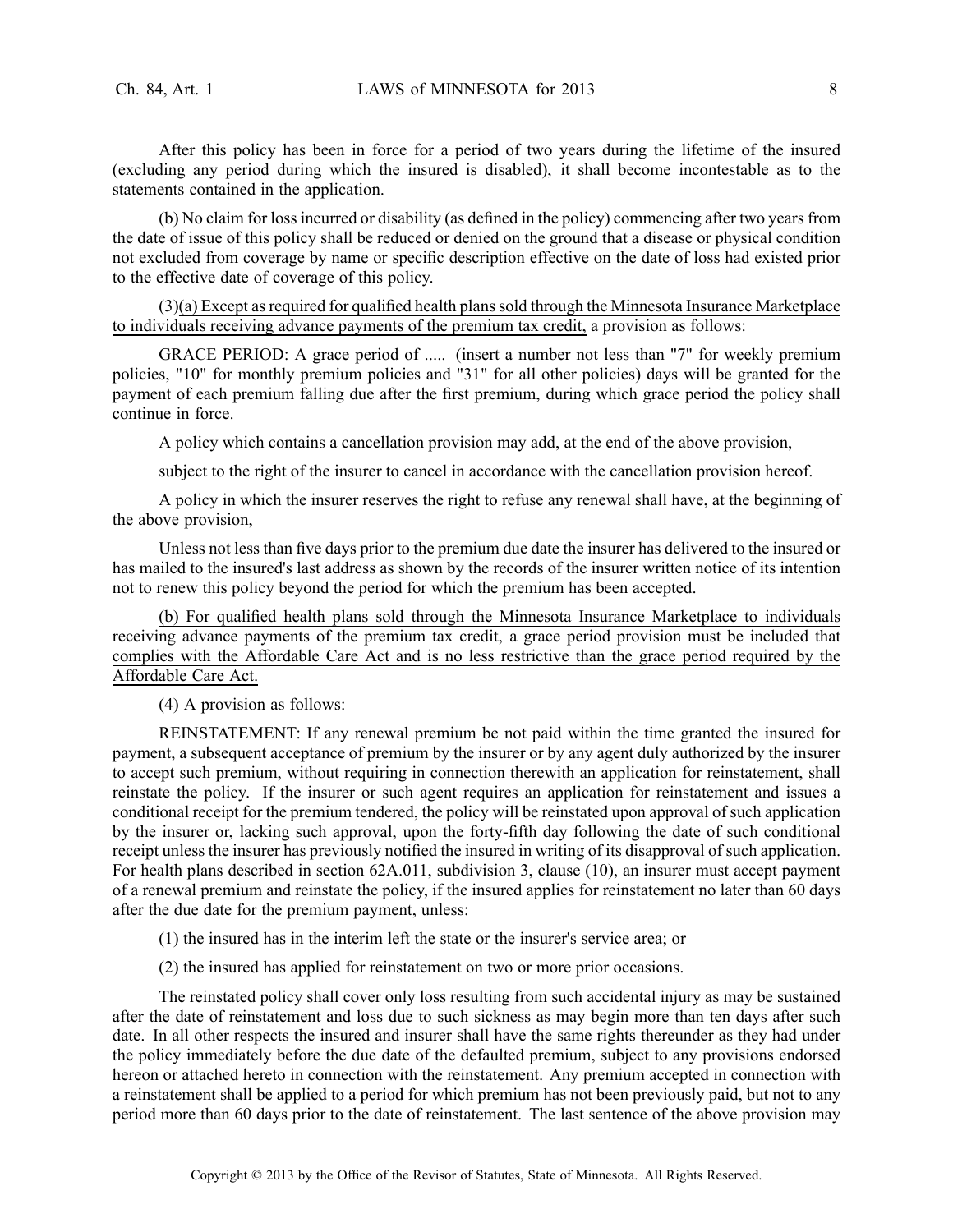be omitted from any policy which the insured has the right to continue in force subject to its terms by the timely paymen<sup>t</sup> of premiums (1) until at least age 50, or, (2) in the case of <sup>a</sup> policy issued after age 44, for at least five years from its date of issue.

(5) A provision as follows:

NOTICE OF CLAIM: Written notice of claim must be given to the insurer within 20 days after the occurrence or commencement of any loss covered by the policy, or as soon thereafter as is reasonably possible. Notice given by or on behalf of the insured or the beneficiary to the insurer at ..... (insert the location of such office as the insurer may designate for the purpose), or to any authorized agen<sup>t</sup> of the insurer, with information sufficient to identify the insured, shall be deemed notice to the insurer.

In <sup>a</sup> policy providing <sup>a</sup> loss-of-time benefit which may be payable for at least two years, an insurer may at its option insert the following between the first and second sentences of the above provision:

Subject to the qualifications set forth below, if the insured suffers loss of time on account of disability for which indemnity may be payable for at least two years, the insured shall, at least once in every six months after having given notice of claim, give to the insurer notice of continuance of said disability, excep<sup>t</sup> in the event of legal incapacity. The period of six months following any filing of proof by the insured or any paymen<sup>t</sup> by the insurer on account of such claim or any denial of liability in whole or in par<sup>t</sup> by the insurer shall be excluded in applying this provision. Delay in the giving of such notice shall not impair the insured's right to any indemnity which would otherwise have accrued during the period of six months preceding the date on which such notice is actually given.

#### (6) A provision as follows:

CLAIM FORMS: The insurer, upon receipt of <sup>a</sup> notice of claim, will furnish to the claimant such forms as are usually furnished by it for filing proofs of loss. If such forms are not furnished within 15 days after the giving of such notice the claimant shall be deemed to have complied with the requirements of this policy as to proof of loss upon submitting, within the time fixed in the policy for filing proofs of loss, written proof covering the occurrence, the character and the extent of the loss for which claim is made.

### (7) A provision as follows:

PROOFS OF LOSS: Written proof of loss must be furnished to the insurer at its said office in case of claim for loss for which this policy provides any periodic paymen<sup>t</sup> contingent upon continuing loss within 90 days after the termination of the period for which the insurer is liable and in case of claim for any other loss within 90 days after the date of such loss. Failure to furnish such proof within the time required shall not invalidate nor reduce any claim if it was not reasonably possible to give proof within such time, provided such proof is furnished as soon as reasonably possible and in no event, except in the absence of legal capacity, later than one year from the time proof is otherwise required.

## (8) A provision as follows:

TIME OF PAYMENT OF CLAIMS: Indemnities payable under this policy for any loss other than loss for which this policy provides periodic paymen<sup>t</sup> will be paid immediately upon receipt of due written proof of such loss. Subject to due written proof of loss, all accrued indemnities for loss for which this policy provides periodic paymen<sup>t</sup> will be paid ..... (insert period for paymen<sup>t</sup> which must not be less frequently than monthly) and any balance remaining unpaid upon the termination of liability will be paid immediately upon receipt of due written proof.

### (9) A provision as follows:

PAYMENT OF CLAIMS: Indemnity for loss of life will be payable in accordance with the beneficiary designation and the provisions respecting such paymen<sup>t</sup> which may be prescribed herein and effective at the time of payment. If no such designation or provision is then effective, such indemnity shall be payable to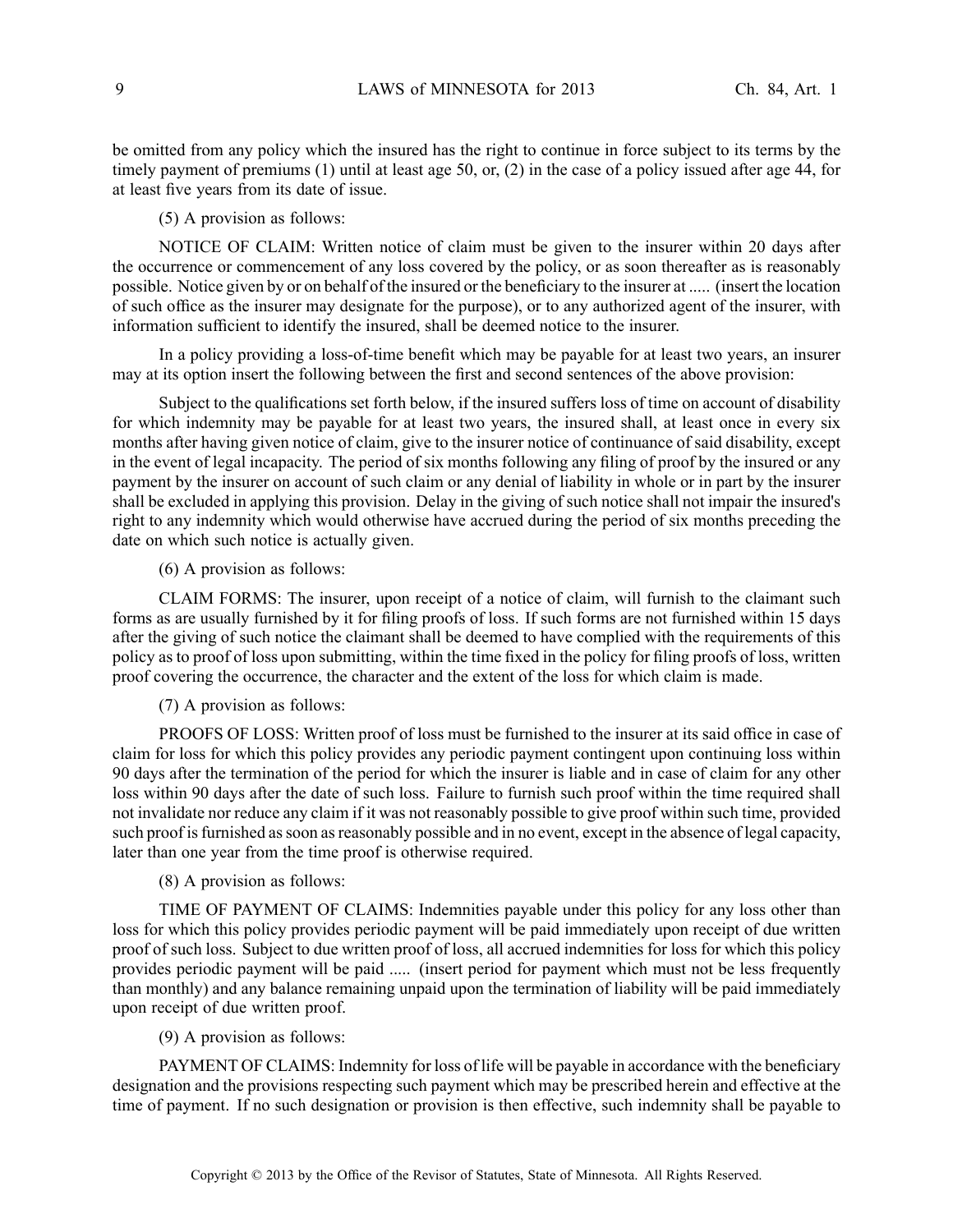the estate of the insured. Any other accrued indemnities unpaid at the insured's death may, at the option of the insurer, be paid either to such beneficiary or to such estate. All other indemnities will be payable to the insured.

The following provisions, or either of them, may be included with the foregoing provision at the option of the insurer:

If any indemnity of this policy shall be payable to the estate of the insured, or to an insured or beneficiary who is <sup>a</sup> minor or otherwise not competent to give <sup>a</sup> valid release, the insurer may pay such indemnity, up to an amount not exceeding \$..... (insert an amount which shall not exceed \$1,000), to any relative by blood or connection by marriage of the insured or beneficiary who is deemed by the insurer to be equitably entitled thereto. Any paymen<sup>t</sup> made by the insurer in good faith pursuan<sup>t</sup> to this provision shall fully discharge the insurer to the extent of such payment.

Subject to any written direction of the insured in the application or otherwise all or <sup>a</sup> portion of any indemnities provided by this policy on account of hospital, nursing, medical, or surgical services may, at the insurer's option and unless the insured requests otherwise in writing not later than the time of filing proofs of such loss, be paid directly to the hospital or person rendering such services; but it is not required that the service be rendered by <sup>a</sup> particular hospital or person.

(10) A provision as follows:

PHYSICAL EXAMINATIONS AND AUTOPSY: The insurer at its own expense shall have the right and opportunity to examine the person of the insured when and as often as it may reasonably require during the pendency of <sup>a</sup> claim hereunder and to make an autopsy in case of death where it is not forbidden by law.

(11) A provision as follows:

LEGAL ACTIONS: No action at law or in equity shall be brought to recover on this policy prior to the expiration of 60 days after written proof of loss has been furnished in accordance with the requirements of this policy. No such action shall be brought after the expiration of three years after the time written proof of loss is required to be furnished.

(12) A provision as follows:

CHANGE OF BENEFICIARY: Unless the insured makes an irrevocable designation of beneficiary, the right to change of beneficiary is reserved to the insured and the consent of the beneficiary or beneficiaries shall not be requisite to surrender or assignment of this policy or to any change of beneficiary or beneficiaries, or to any other changes in this policy. The first clause of this provision, relating to the irrevocable designation of beneficiary, may be omitted at the insurer's option.

#### **EFFECTIVE DATE.** This section is effective January 1, 2014.

Sec. 15. Minnesota Statutes 2012, section 62A.047, is amended to read:

## **62A.047 CHILDREN'S HEALTH SUPERVISION SERVICES AND PRENATAL CARE SERVICES.**

A policy of individual or group health and accident insurance regulated under this chapter, or individual or group subscriber contract regulated under chapter 62C, health maintenance contract regulated under chapter 62D, or health benefit certificate regulated under chapter 64B, issued, renewed, or continued to provide coverage to <sup>a</sup> Minnesota resident, must provide coverage for child health supervision services and prenatal care services. The policy, contract, or certificate must specifically exemp<sup>t</sup> reasonable and customary charges for child health supervision services and prenatal care services from <sup>a</sup> deductible, co-payment, or other coinsurance or dollar limitation requirement. Nothing in this section prohibits <sup>a</sup> health carrier that has <sup>a</sup> network of providers from imposing <sup>a</sup> deductible, co-payment, or other coinsurance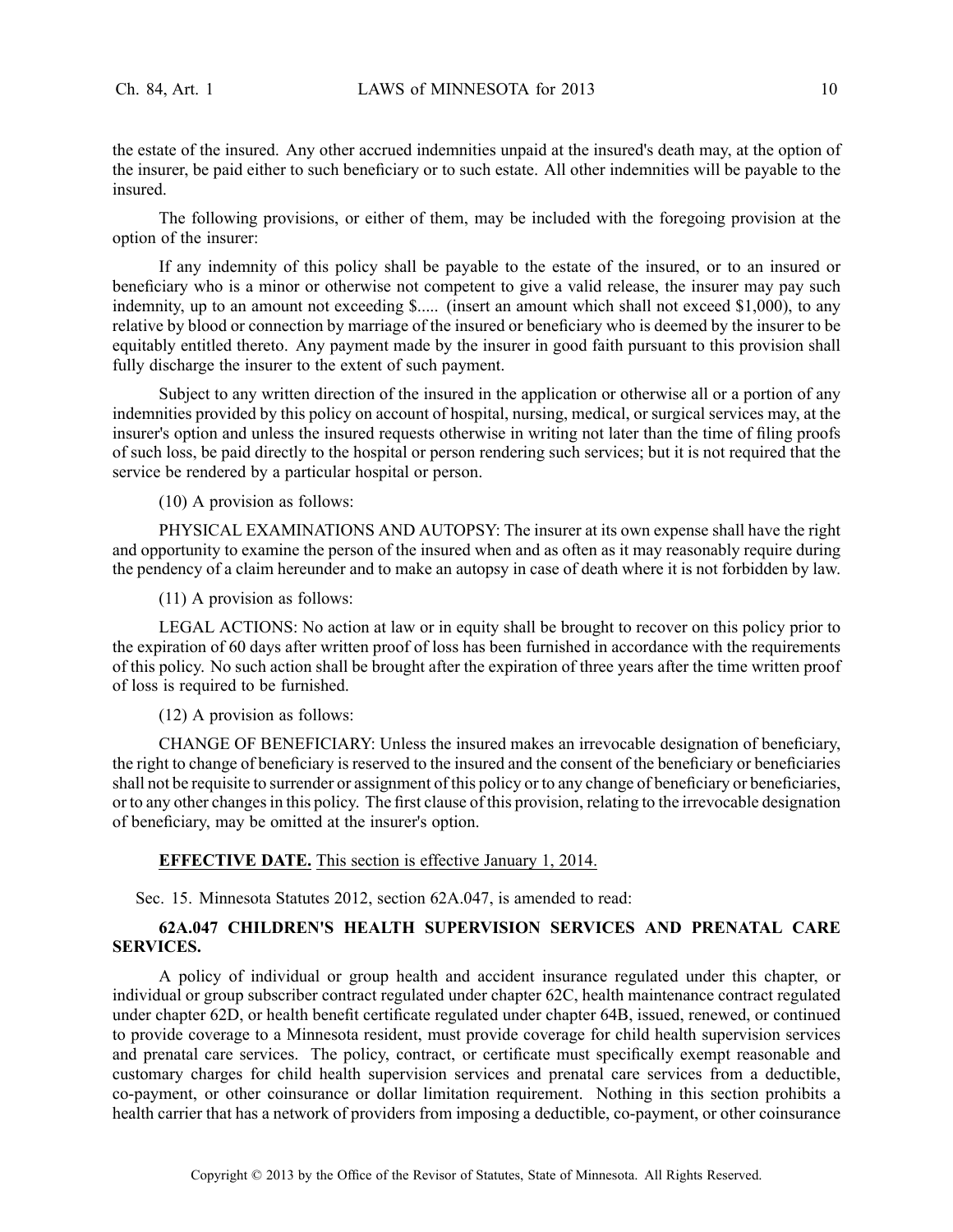or dollar limitation requirement for child health supervision services and prenatal care services that are delivered by an out-of-network provider. This section does not prohibit the use of policy waiting periods or preexisting condition limitations for these services. Minimum benefits may be limited to one visit payable to one provider for all of the services provided at each visit cited in this section subject to the schedule set forth in this section. Nothing in this section applies to <sup>a</sup> policy designed primarily to provide coverage payable on <sup>a</sup> per diem, fixed indemnity, or non-expense-incurred basis, or <sup>a</sup> policy that provides only accident coverage. A policy, contract, or certificate described under this section may not apply to preexisting condition limitations to individuals under 19 years of age. This section does not apply to individual coverage under <sup>a</sup> grandfathered plan.

"Child health supervision services" means pediatric preventive services, appropriate immunizations, developmental assessments, and laboratory services appropriate to the age of <sup>a</sup> child from birth to age six, and appropriate immunizations from ages six to 18, as defined by Standards of Child Health Care issued by the American Academy of Pediatrics. Reimbursement must be made for at least five child health supervision visits from birth to 12 months, three child health supervision visits from 12 months to 24 months, once <sup>a</sup> year from 24 months to 72 months.

"Prenatal care services" means the comprehensive package of medical and psychosocial suppor<sup>t</sup> provided throughout the pregnancy, including risk assessment, serial surveillance, prenatal education, and use of specialized skills and technology, when needed, as defined by Standards for Obstetric-Gynecologic Services issued by the American College of Obstetricians and Gynecologists.

#### **EFFECTIVE DATE.** This section is effective the day following final enactment.

Sec. 16. Minnesota Statutes 2012, section 62A.049, is amended to read:

### **62A.049 LIMITATION ON PREAUTHORIZATIONS; EMERGENCIES.**

No policy of accident and sickness insurance or group subscriber contract regulated under chapter 62C issued or renewed in thisstate may contain <sup>a</sup> provision that makes an insured person ineligible to receive full benefits because of the insured's failure to obtain preauthorization, if that failure occurs because of the need for emergency confinement or emergency treatment. The insured or an authorized representative of the insured shall notify the insurer as soon after the beginning of emergency confinement or emergency treatment as reasonably possible. However, to the extent that the insurer suffers actual prejudice caused by the failure to obtain preauthorization, the insured may be denied all or par<sup>t</sup> of the insured's benefits. This provision does not apply to admissions for treatment of chemical dependency and nervous and mental disorders.

### **EFFECTIVE DATE.** This section is effective January 1, 2014.

Sec. 17. Minnesota Statutes 2012, section 62A.136, is amended to read:

### **62A.136 HEARING, DENTAL, AND VISION PLAN COVERAGE.**

The following provisions do not apply to health plans as defined in section 62A.011, subdivision 3, clause (6), providing hearing, dental, or vision coverage only: sections 62A.041; 62A.0411; 62A.047; 62A.149; 62A.151; 62A.152; 62A.154; 62A.155; 62A.17, subdivision 6; 62A.21, subdivision 2b; 62A.26; 62A.28; 62A.285; 62A.30; 62A.304; and 62A.3093; and 62E.16.

### **EFFECTIVE DATE.** This section is effective January 1, 2014.

Sec. 18. Minnesota Statutes 2012, section 62A.149, subdivision 1, is amended to read: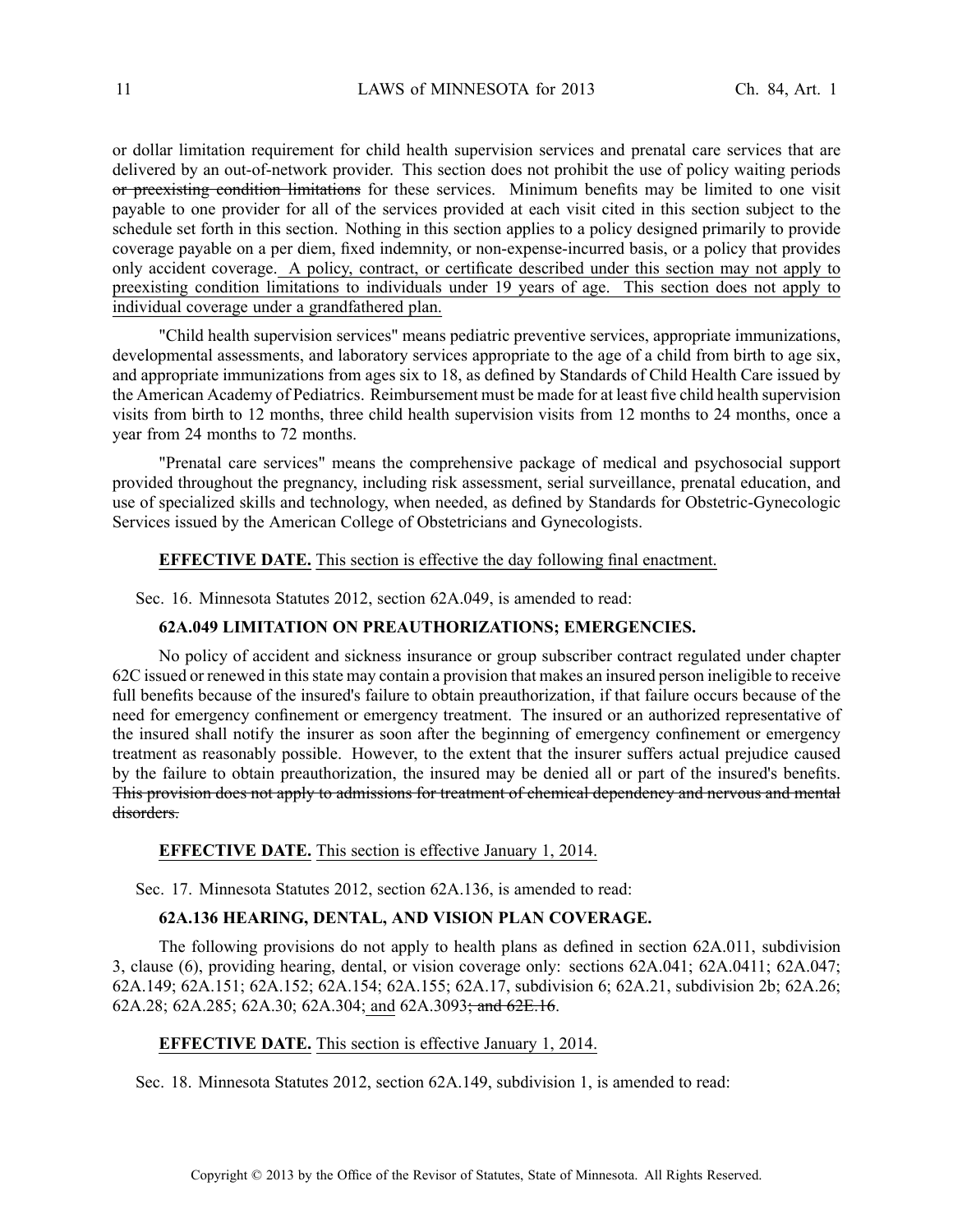Subdivision 1. **Application.** The provisions of this section apply to all group policies of accident and health insurance and group subscriber contracts offered by nonprofit health service plan corporations regulated under chapter 62C, and to <sup>a</sup> plan or policy that is individually underwritten or provided for <sup>a</sup> specific individual and family members as a nongroup policy unless the individual elects in writing to refuse benefits under this subdivision in exchange for an appropriate reduction in premiums or subscriber charges under the policy or plan, when the policies or subscriber contracts are issued or delivered in Minnesota or provide benefits to Minnesota residents enrolled thereunder.

This section does not apply to policies designed primarily to provide coverage payable on <sup>a</sup> per diem, fixed indemnity or nonexpense incurred basis or policies that provide accident only coverage.

Every insurance policy or subscriber contract included within the provisions of this subdivision, upon issuance or renewal, shall provide coverage that complies with the requirements of section 62Q.47, paragraphs (b) and (c), for the treatment of alcoholism, chemical dependency or drug addiction to any Minnesota resident entitled to coverage.

#### **EFFECTIVE DATE.** This section is effective January 1, 2014.

Sec. 19. Minnesota Statutes 2012, section 62A.17, subdivision 2, is amended to read:

Subd. 2. **Responsibility of employee.** Every covered employee electing to continue coverage shall pay the former employer, on <sup>a</sup> monthly basis, the cost of the continued coverage. The policy, contract, or plan must require the group policyholder or contract holder to, upon request, provide the employee with written verification from the insurer of the cost of this coverage promptly at the time of eligibility for this coverage and at any time during the continuation period. If the policy, contract, or health care plan is administered by <sup>a</sup> trust, every covered employee electing to continue coverage shall pay the trust the cost of continued coverage according to the eligibility rules established by the trust. In no event shall the amount of premium charged exceed 102 percen<sup>t</sup> of the cost to the plan for such period of coverage for similarly situated employees with respec<sup>t</sup> to whom neither termination nor layoff has occurred, without regard to whether such cost is paid by the employer or employee. The employee shall be eligible to continue the coverage until the employee becomes covered under another group health plan, or for <sup>a</sup> period of 18 months after the termination of or lay off from employment, whichever is shorter. For an individual age 19 or older, if the employee becomes covered under another group policy, contract, or health plan and the new group policy, contract, or health plan contains any preexisting condition limitations, the employee may, subject to the 18-month maximum continuation limit, continue coverage with the former employer until the preexisting condition limitations have been satisfied. The new policy, contract, or health plan is primary except as to the preexisting condition. In the case of <sup>a</sup> newborn child who is <sup>a</sup> dependent of the employee, the new policy, contract, or health plan is primary upon the date of birth of the child, regardless of which policy, contract, or health plan coverage is deemed primary for the mother of the child.

#### **EFFECTIVE DATE.** This section is effective the day following final enactment.

Sec. 20. Minnesota Statutes 2012, section 62A.17, subdivision 6, is amended to read:

Subd. 6. **Conversion to individual policy.** A group insurance policy that provides posttermination or layoff coverage as required by this section shall also include <sup>a</sup> provision allowing <sup>a</sup> covered employee, surviving spouse, or dependent at the expiration of the posttermination or layoff coverage provided by subdivision 2 to obtain from the insurer offering the group policy or group subscriber contract, at the employee's, spouse's, or dependent's option and expense, without further evidence of insurability and without interruption of coverage, an individual policy of insurance or an individual subscriber contract providing at least the minimum benefits of <sup>a</sup> qualified plan as prescribed by section 62E.06 and the option of <sup>a</sup> number three qualified plan, <sup>a</sup> number two qualified plan, and <sup>a</sup> number one qualified plan as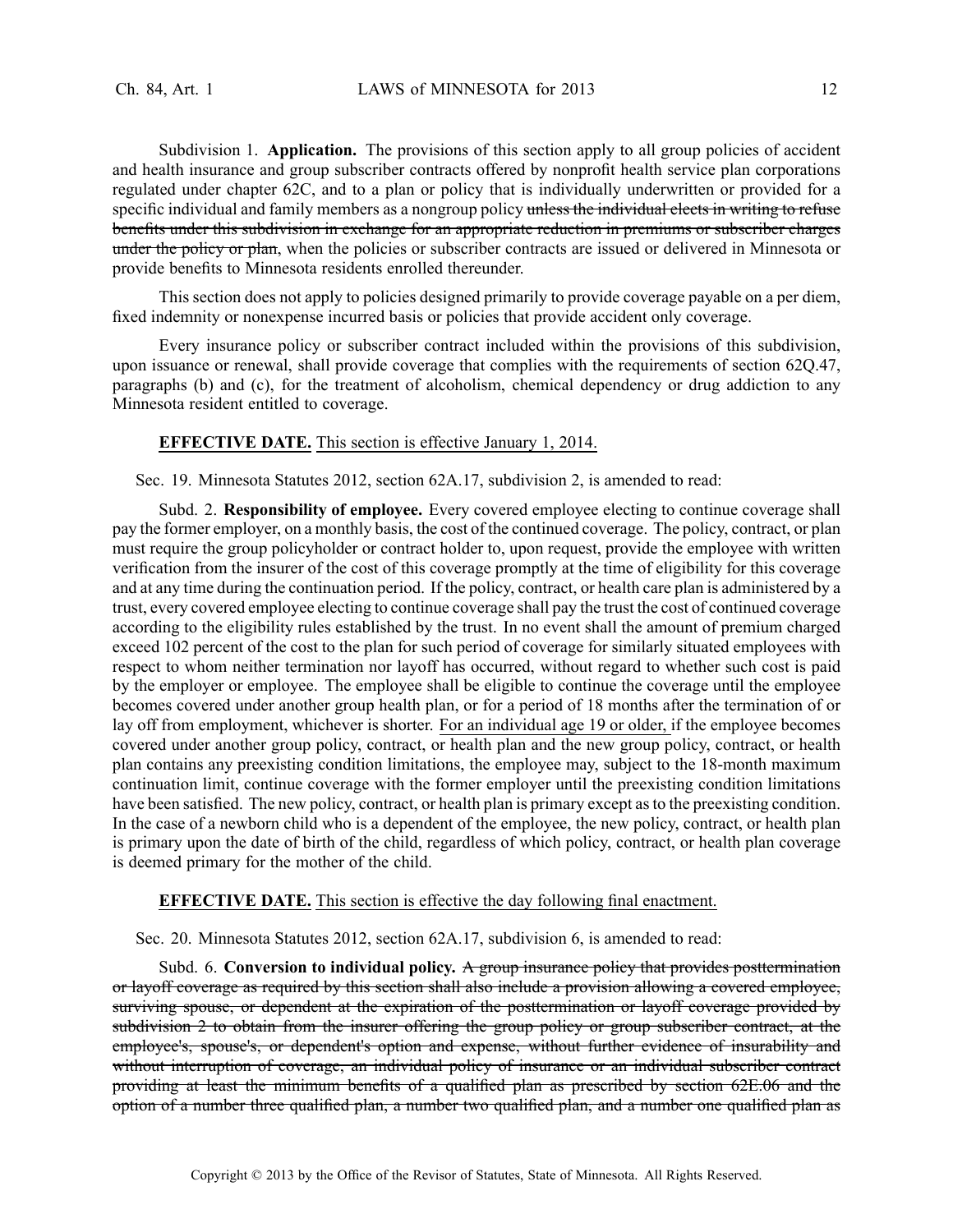provided by section 62E.06, subdivisions 1 to 3, provided application is made to the insurer within 30 days following notice of the expiration of the continued coverage and upon paymen<sup>t</sup> of the appropriate premium. The required conversion contract must treat pregnancy the same as any other covered illness under the conversion contract. A health maintenance contract issued by a health maintenance organization that provides posttermination or layoff coverage as required by this section shall also include <sup>a</sup> provision allowing <sup>a</sup> former employee, surviving spouse, or dependent at the expiration of the posttermination or layoff coverage provided in subdivision 2 to obtain from the health maintenance organization, at the former employee's, spouse's, or dependent's option and expense, without further evidence of insurability and without interruption of coverage, an individual health maintenance contract. Effective January 1, 1985, enrollees who have become nonresidents of the health maintenance organization's service area shall be given the option, to be arranged by the health maintenance organization, of <sup>a</sup> number three qualified plan, <sup>a</sup> number two qualified plan, or a number one qualified plan as provided by section 62E.06, subdivisions 1 to 3. This option shall be made available at the enrollee's expense, without further evidence of insurability and without interruption of coverage.

A policy providing reduced benefits at <sup>a</sup> reduced premium rate may be accepted by the employee, the spouse, or <sup>a</sup> dependent in lieu of the optional coverage otherwise required by this subdivision.

The An individual policy or contract issued as a conversion policy prior to January 1, 2014, shall be renewable at the option of the individual as long as the individual is not covered under another qualified plan as defined in section 62E.02, subdivision 4. Any revisions in the table of rate for the individual policy shall apply to the covered person's original age at entry and shall apply equally to all similar conversion policies issued by the insurer.

#### **EFFECTIVE DATE.** This section is effective January 1, 2014.

Sec. 21. Minnesota Statutes 2012, section 62A.21, subdivision 2b, is amended to read:

Subd. 2b. **Conversion privilege.** Every policy described in subdivision 1 shall contain <sup>a</sup> provision allowing <sup>a</sup> former spouse and dependent children of an insured, without providing evidence of insurability, to obtain from the insurer at the expiration of any continuation of coverage required under subdivision 2a or sections 62A.146 and 62A.20, conversion coverage providing at least the minimum benefits of a qualified plan as prescribed by section 62E.06 and the option of <sup>a</sup> number three qualified plan, <sup>a</sup> number two qualified plan, <sup>a</sup> number one qualified plan as provided by section 62E.06, subdivisions 1 to 3, provided application is made to the insurer within 30 days following notice of the expiration of the continued coverage and upon payment of the appropriate premium. The An individual policy or contract issued as a conversion policy prior to January 1, 2014, shall be renewable at the option of the covered person as long as the covered person is not covered under another qualified plan as defined in section 62E.02, subdivision 4. Any revisions in the table of rate for the individual policy shall apply to the covered person's original age at entry and shall apply equally to all similar conversion policies issued by the insurer.

A policy providing reduced benefits at a reduced premium rate may be accepted by the covered person in lieu of the optional coverage otherwise required by this subdivision.

#### **EFFECTIVE DATE.** This section is effective January 1, 2014.

Sec. 22. Minnesota Statutes 2012, section 62A.28, subdivision 2, is amended to read:

Subd. 2. **Required coverage.** Every policy, plan, certificate, or contract referred to in subdivision 1 issued or renewed after August 1, 1987, must provide coverage for scalp hair prostheses worn for hair loss suffered as <sup>a</sup> result of alopecia areata.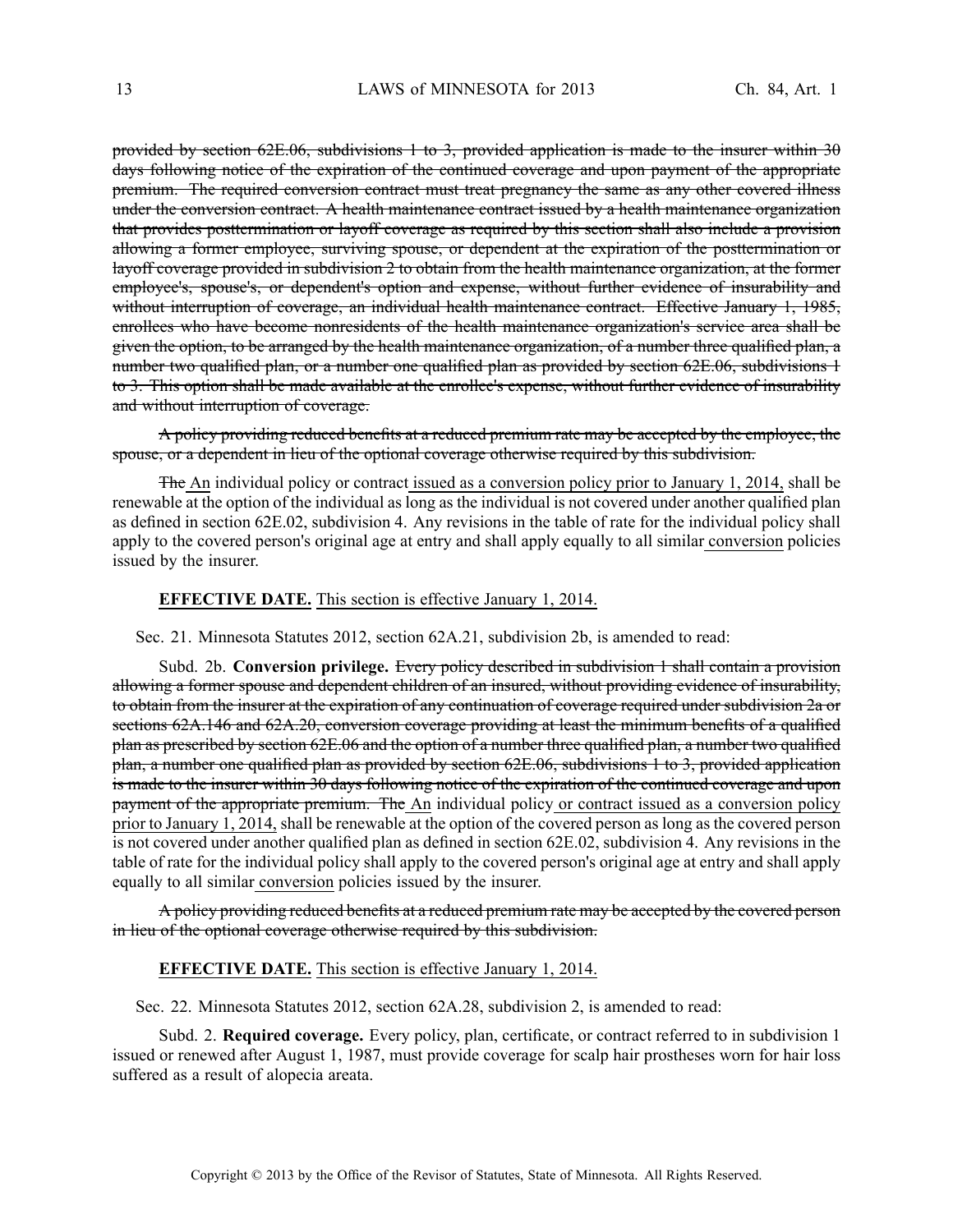The coverage required by this section is subject to the co-payment, coinsurance, deductible, and other enrollee cost-sharing requirements that apply to similar types of items under the policy, plan, certificate, or contract, and is limited to a maximum of \$350 in any benefit year and may be limited to one prosthesis per benefit year.

### **EFFECTIVE DATE.** This section is effective January 1, 2014.

Sec. 23. Minnesota Statutes 2012, section 62A.302, is amended to read:

#### **62A.302 COVERAGE OF DEPENDENTS.**

Subdivision 1. **Scope of coverage.** This section applies to:

(1) <sup>a</sup> health plan as defined in section 62A.011; and

### (2) coverage described in section  $62A.011$ , subdivision 3, clauses  $(4)$ ,  $(6)$ ,  $(7)$ ,  $(8)$ ,  $(9)$ , and  $(10)$ ; and

(3) (2) <sup>a</sup> policy, contract, or certificate issued by <sup>a</sup> community integrated service network licensed under chapter 62N.

Subd. 2. **Required coverage.** Every health plan included in subdivision 1 that provides dependent coverage must define "dependent" no more restrictively than the definition provided in section 62L.02, subdivision 11.

Subd. 3. **No additional restrictions permitted.** Any health plan included in subdivision 1 that provides dependent coverage of children shall make that coverage available to children until the child attains 26 years of age. A health carrier must not place restrictions on this coverage and must comply with the following requirements:

(1) with respec<sup>t</sup> to <sup>a</sup> child who has not attained 26 years of age, <sup>a</sup> health carrier shall not define dependent for purposes of eligibility for dependent coverage of children other than the terms of <sup>a</sup> relationship between a child and the enrollee or spouse of the enrollee;

(2) <sup>a</sup> health carrier must not deny or restrict coverage for <sup>a</sup> child who has not attained 26 years of age based on (i) the presence or absence of the child's financial dependency upon the participant, primary subscriber, or any other person; (ii) residency with the participant and in the individual market the primary subscriber, or with any other person; (iii) marital status; (iv) student status; (v) employment; or (vi) any combination of those factors; and

(3) <sup>a</sup> health carrier must not deny or restrict coverage of <sup>a</sup> child based on eligibility for other coverage, excep<sup>t</sup> as provided in subdivision 5.

Subd. 4. **Grandchildren.** Nothing in this section requires <sup>a</sup> health carrier to make coverage available for <sup>a</sup> grandchild, unless the grandparent becomes the legal guardian or adoptive paren<sup>t</sup> of that grandchild or unless the grandchild meets the requirements of section 62A.042. For grandchildren included under <sup>a</sup> grandparent's policy pursuan<sup>t</sup> to section 62A.042, coverage for the grandchild may terminate if the grandchild does not continue to reside with the covered grandparent continuously from birth, if the grandchild does not remain financially dependent upon the covered grandparent, or when the grandchild reaches age 25, excep<sup>t</sup> as provided in section 62A.14 or if coverage is continued under section 62A.20.

Subd. 5. **Terms of coverage of dependents.** The terms of coverage in <sup>a</sup> health plan offered by <sup>a</sup> health carrier providing dependent coverage of children cannot vary based on age excep<sup>t</sup> for children who are 26 years of age or older.

Subd. 6. **Opportunity to enroll.** A health carrier must comply with all provisions of the Affordable Care Act in regards to providing an opportunity to enroll in coverage to any child whose coverage ended, or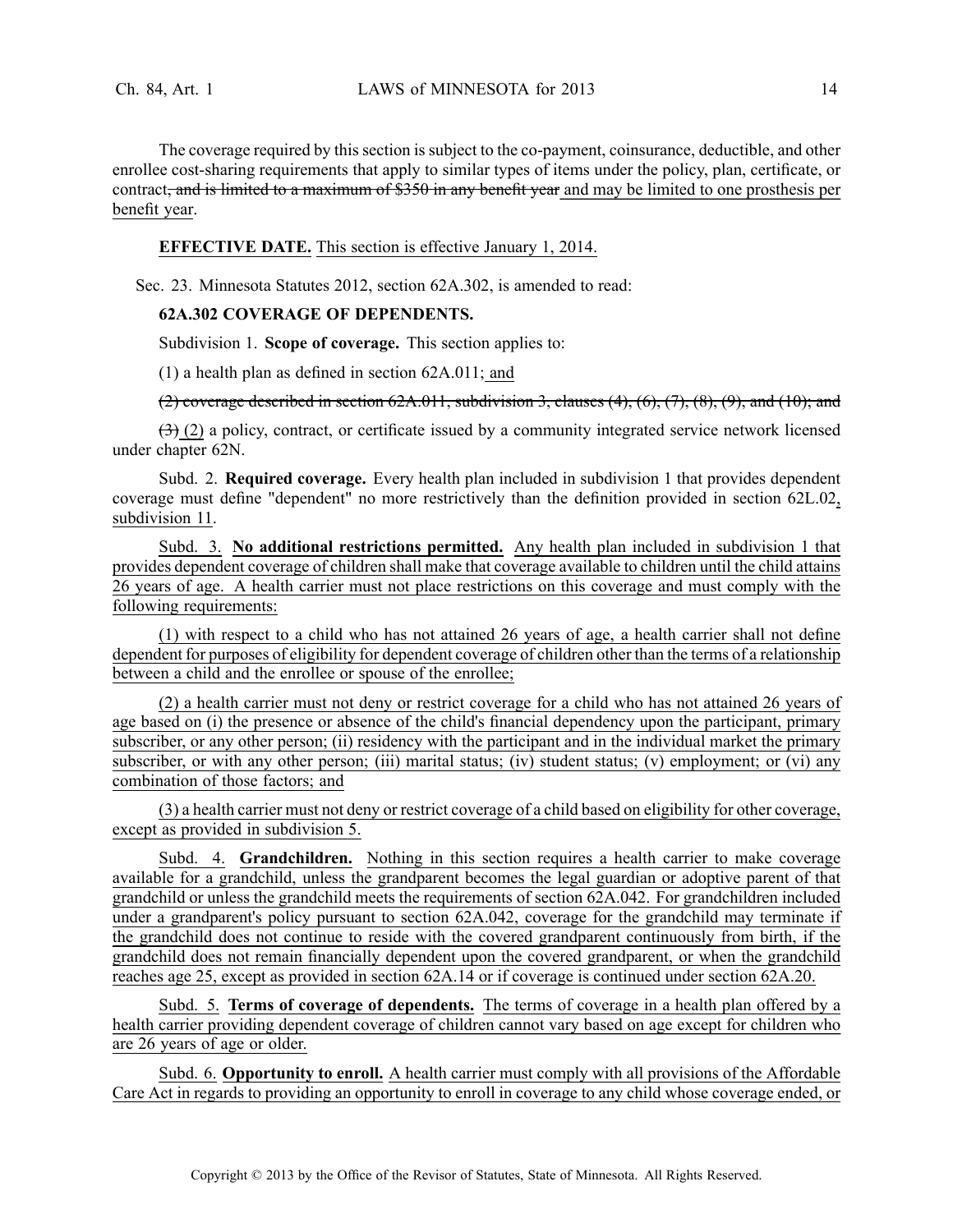was not eligible for coverage under <sup>a</sup> group health plan or individual health plan because, under the terms of the coverage, the availability of dependent coverage of <sup>a</sup> child ended before age 26.

Subd. 7. **Grandfathered plan coverage.** (a) For plan years beginning before January 1, 2014, <sup>a</sup> group health plan that is <sup>a</sup> grandfathered plan and makes available dependent coverage of children may exclude an adult child who has not attained 26 years of age from coverage only if the adult child is eligible to enroll in an eligible employer-sponsored health benefit plan, as defined in section 5000A(f)(2) of the Internal Revenue Code, other than the group health plan of <sup>a</sup> parent.

(b) For plan years beginning on or after January 1, 2014, <sup>a</sup> group health plan that is <sup>a</sup> grandfathered plan must comply with all requirements of this section.

Subd. 8. **Compliance.** Thissection does not require compliance with any provision of the Affordable Care Act before the effective date provided for that provision in the Affordable Care Act.

Subd. 9. **Enforcement.** The commissioner shall enforce this section.

**EFFECTIVE DATE.** This section is effective the day following final enactment.

## Sec. 24. **[62A.3021] COVERAGE OF DEPENDENTS BY PLANS OTHER THAN HEALTH PLANS.**

Subdivision 1. **Scope of coverage.** This section applies to coverage described in section 62A.011, subdivision 3, clauses  $(4)$ ,  $(6)$ ,  $(7)$ ,  $(8)$ ,  $(9)$ , and  $(10)$ .

Subd. 2. **Dependent.** "Dependent" means an eligible employee's spouse, unmarried child who is under the age of 25, dependent child of any age who is disabled and who meets the eligibility criteria in section 62A.14, subdivision 2, or any other person whom state or federal law requires to be treated as a dependent for purposes of health plans. For the purpose of this definition, <sup>a</sup> child includes <sup>a</sup> child for whom the employee or the employee's spouse has been appointed legal guardian and an adoptive child as provided in section 62A.27. A child also includes grandchildren as provided in section 62A.042 with continued eligibility of grandchildren as provided in section 62A.302, subdivision 4.

**EFFECTIVE DATE.** This section is effective the day following final enactment.

Sec. 25. Minnesota Statutes 2012, section 62A.615, is amended to read:

### **62A.615 PREEXISTING CONDITIONS DISCLOSED AT TIME OF APPLICATION.**

No insurer may cancel or rescind <sup>a</sup> health insurance policy for <sup>a</sup> preexisting condition of which the application or other information provided by the insured reasonably gave the insurer notice. No insurer may restrict coverage for <sup>a</sup> preexisting condition of which the application or other information provided by the insured reasonably gave the insurer notice unless the coverage is restricted at the time the policy is issued and the restriction is disclosed in writing to the insured at the time the policy is issued. In addition, no health plan may restrict coverage for <sup>a</sup> preexisting condition for an individual who is under 19 years of age. This section does not apply to individual health plans that are grandfathered plans.

**EFFECTIVE DATE.** This section is effective the day following final enactment.

Sec. 26. Minnesota Statutes 2012, section 62A.65, subdivision 3, is amended to read:

Subd. 3. **Premium rate restrictions.** No individual health plan may be offered, sold, issued, or renewed to <sup>a</sup> Minnesota resident unless the premium rate charged is determined in accordance with the following requirements: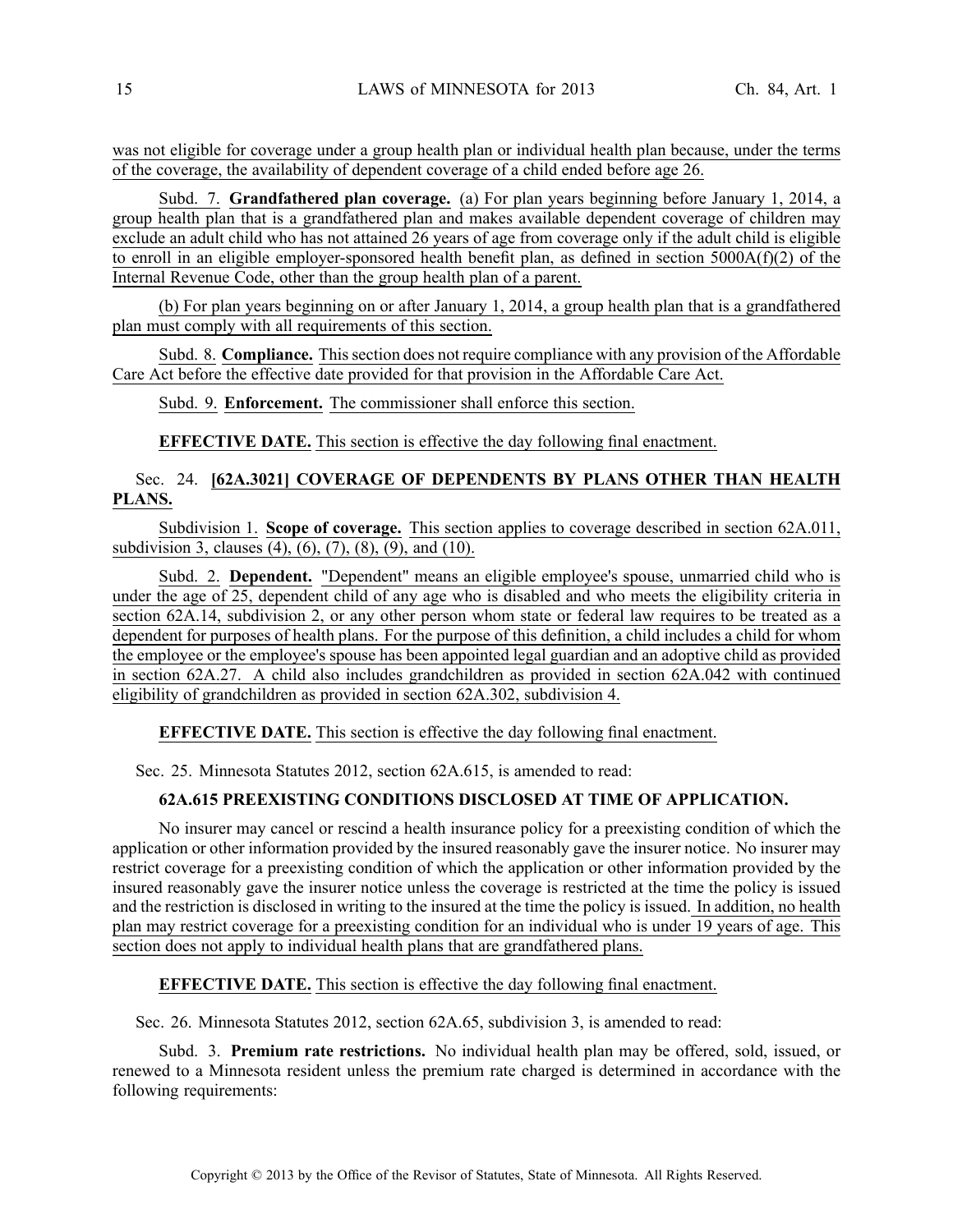(a) Premium rates must be no more than 25 percen<sup>t</sup> above and no more than 25 percen<sup>t</sup> below the index rate charged to individuals for the same or similar coverage, adjusted pro rata for rating periods of less than one year. The premium variations permitted by this paragraph must be based only upon health status, claims experience, and occupation. For purposes of this paragraph, health status includes refraining from tobacco use or other actuarially valid lifestyle factors associated with good health, provided that the lifestyle factor and its effect upon premium rates have been determined by the commissioner to be actuarially valid and have been approved by the commissioner. Variations permitted under this paragraph must not be based upon age or applied differently at different ages. This paragraph does not prohibit use of <sup>a</sup> constant percentage adjustment for factors permitted to be used under this paragraph.

(b) (a) Premium rates may vary based upon the ages of covered persons only as provided in this paragraph. In addition to the variation permitted under paragraph  $(a)$ , each health carrier may use an additional premium variation based upon age of up to plus or minus 50 percen<sup>t</sup> of the index rate in accordance with the provisions of the Affordable Care Act.

(c) A health carrier may reques<sup>t</sup> approval by the commissioner to establish separate geographic regions determined by the health carrier and to establish separate index rates for each such region.

(b) Premium rates may vary based upon geographic rating area. The commissioner shall gran<sup>t</sup> approval if the following conditions are met:

 $(1)$  the geographic regions must be applied uniformly by the health carrier the areas are established in accordance with the Affordable Care Act;

(2) each geographic region must be composed of no fewer than seven countiesthat create <sup>a</sup> contiguous region; and

(3) the health carrier provides actuarial justification acceptable to the commissioner for the proposed geographic variations in index rates premium rates for each area, establishing that the variations are based upon differences in the cost to the health carrier of providing coverage.

(d) Health carriers may use rate cells and must file with the commissioner the rate cells they use. Rate cells must be based upon the number of adults or children covered under the policy and may reflect the availability of Medicare coverage. The rates for different rate cells must not in any way reflect generalized differences in expected costs between principal insureds and their spouses.

(c) Premium rates may vary based upon tobacco use, in accordance with the provisions of the Affordable Care Act.

 $(e)$  (d) In developing its index rates and premiums for a health plan, a health carrier shall take into account only the following factors:

(1) actuarially valid differences in rating factors permitted under paragraphs (a) and  $\left(\frac{1}{b}\right)$  (c); and

(2) actuarially valid geographic variations if approved by the commissioner as provided in paragraph  $\leftrightarrow$  (b).

(e) The premium charged with respec<sup>t</sup> to any particular individual health plan shall not be adjusted more frequently than annually or January 1 of the year following initial enrollment, excep<sup>t</sup> that the premium rates may be changed to reflect:

(1) changes to the family composition of the policyholder;

(2) changes in geographic rating area of the policyholder, as provided in paragraph (b);

(3) changes in age, as provided in paragraph (a);

(4) changes in tobacco use, as provided in paragraph (c);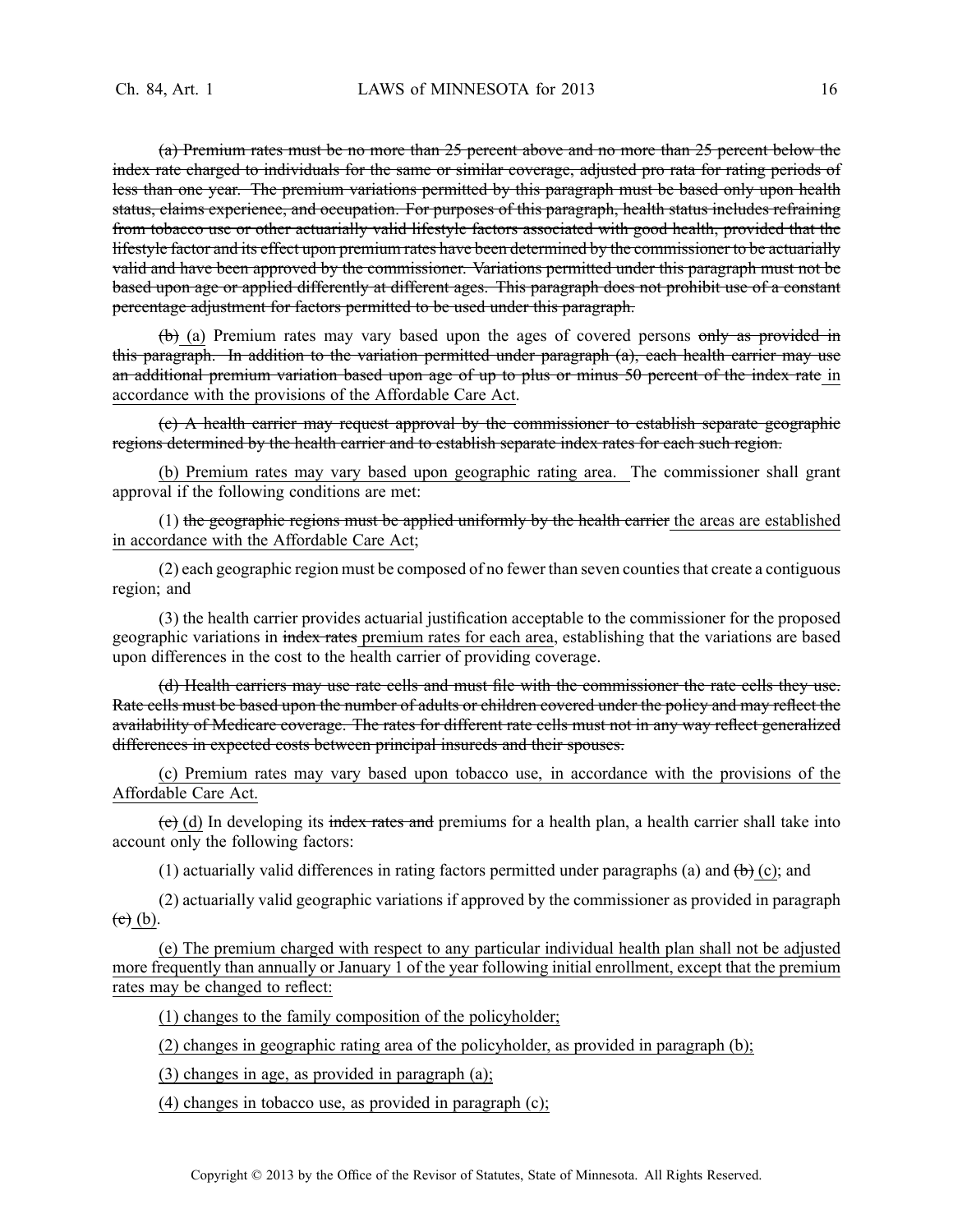#### (5) transfer to <sup>a</sup> new health plan requested by the policyholder; or

(6) other changes required by or otherwise expressly permitted by state or federal law or regulations.

(f) All premium variations must be justified in initial rate filings and upon reques<sup>t</sup> of the commissioner in rate revision filings. All rate variations are subject to approval by the commissioner.

(g) The loss ratio must comply with the section 62A.021 requirements for individual health plans.

(h) The rates must not be approved, unless the commissioner has determined that the rates are reasonable. In determining reasonableness, the commissioner shall consider the growth rates applied under section 62J.04, subdivision 1, paragraph (b), to the calendar year or years that the proposed premium rate would be in effect, and actuarially valid changes in risks associated with the enrollee populations, and actuarially valid changes as <sup>a</sup> result of statutory changes in Laws 1992, chapter 549.

(i) An insurer A health carrier may, as part of a minimum lifetime loss ratio guarantee filing under section 62A.02, subdivision 3a, include <sup>a</sup> rating practices guarantee as provided in this paragraph. The rating practices guarantee must be in writing and must guarantee that the policy form will be offered, sold, issued, and renewed only with premium rates and premium rating practices that comply with subdivisions 2, 3, 4, and 5. The rating practices guarantee must be accompanied by an actuarial memorandum that demonstrates that the premium rates and premium rating system used in connection with the policy form will satisfy the guarantee. The guarantee must guarantee refunds of any excess premiums to policyholders charged premiums that exceed those permitted under subdivision 2, 3, 4, or 5. An insurer A health carrier that complies with this paragraph in connection with <sup>a</sup> policy form is exemp<sup>t</sup> from the requirement of prior approval by the commissioner under paragraphs  $(\epsilon)$  (b), (f), and (h).

(j) The commissioner may establish regulations to implement the provisions of this subdivision.

**EFFECTIVE DATE.** This section is effective January 1, 2014.

Sec. 27. Minnesota Statutes 2012, section 62A.65, is amended by adding <sup>a</sup> subdivision to read:

Subd. 3a. **Disclosure.** (a) In connection with the offering for sale of <sup>a</sup> health plan in the individual market, <sup>a</sup> health carrier shall make <sup>a</sup> reasonable disclosure, as par<sup>t</sup> of its solicitation and sales materials, of all of the following:

(1) the provisions of the coverage concerning the health carrier's right to change premium rates and the factors that may affect changes in premium rates; and

(2) <sup>a</sup> listing of and descriptive information, including benefits and premiums, about all individual health plans actively marketed by the health carrier and the availability of the individual health plans for which the individual is qualified.

(b) Paragraph (a), clause (1), may be satisfied by referring individuals to the Health and Human Services Web portal, as defined under the Affordable Care Act.

Sec. 28. Minnesota Statutes 2012, section 62A.65, is amended by adding <sup>a</sup> subdivision to read:

Subd. 3b. **Single risk pool.** A health carrier shall consider all enrollees in all health plans, other than short-term and grandfathered plan coverage, offered by the health carrier in the individual market, including those enrollees who enroll in qualified health plans offered through the Minnesota Insurance Marketplace, to be members of <sup>a</sup> single risk pool.

Sec. 29. Minnesota Statutes 2012, section 62A.65, subdivision 5, is amended to read: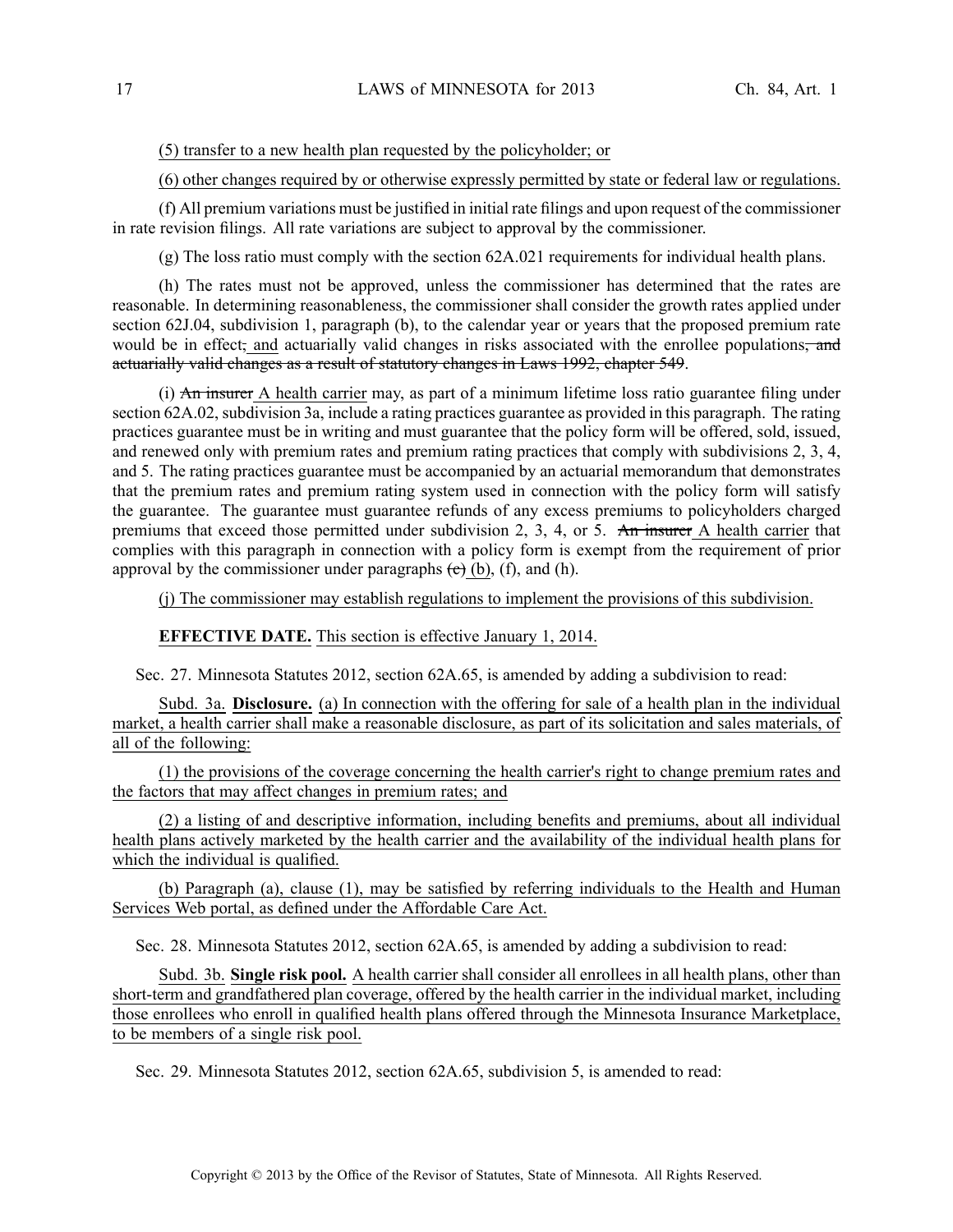Subd. 5. **Portability and conversion of coverage.** (a) For plan years beginning on or after January 1, 2014, no individual health plan may be offered, sold, issued, or with respec<sup>t</sup> to children age 18 or under renewed, to <sup>a</sup> Minnesota resident that contains <sup>a</sup> preexisting condition limitation, preexisting condition exclusion, or exclusionary rider<del>, unless the limitation or exclusion is permitted under this subdivision and</del> under chapter 62L, provided that, excep<sup>t</sup> for children age 18 or under, underwriting restrictions may be retained on individual contracts that are issued without evidence of insurability as <sup>a</sup> replacement for prior individual coverage that was sold before May 17, 1993. The An individual age 19 or older may be subjected to an 18-month preexisting condition limitation during plan years beginning prior to January 1, 2014, unless the individual has maintained continuous coverage as defined in section 62L.02. The individual must not be subjected to an exclusionary rider. During plan years beginning prior to January 1, 2014, an individual who is age 19 or older and who has maintained continuous coverage may be subjected to <sup>a</sup> onetime preexisting condition limitation of up to 12 months, with credit for time covered under qualifying coverage as defined in section 62L.02, at the time that the individual first is covered under an individual health plan by any health carrier. Credit must be given for all qualifying coverage with respec<sup>t</sup> to all preexisting conditions, regardless of whether the conditions were preexisting with respec<sup>t</sup> to any previous qualifying coverage. The individual must not be subjected to an exclusionary rider. Thereafter, the individual who is age 19 or older must not be subject to any preexisting condition limitation, preexisting condition exclusion, or exclusionary rider under an individual health plan by any health carrier, excep<sup>t</sup> an unexpired portion of <sup>a</sup> limitation under prior coverage, so long as the individual maintains continuous coverage as defined in section 62L.02. The prohibition on preexisting condition limitations for children age 18 or under does not apply to individual health plans that are grandfathered plans. The prohibition on preexisting condition limitations for adults age 19 and over beginning for plan years on or after January 1, 2014, does not apply to individual health plans that are grandfathered plans.

(b) A health carrier must offer an individual health plan to any individual previously covered under <sup>a</sup> group health plan issued by that health carrier, regardless of the size of the group, so long as the individual maintained continuous coverage as defined in section 62L.02. If the individual has available any continuation coverage provided under sections 62A.146; 62A.148; 62A.17, subdivisions 1 and 2; 62A.20; 62A.21; 62C.142; 62D.101; or 62D.105, or continuation coverage provided under federal law, the health carrier need not offer coverage under this paragraph until the individual has exhausted the continuation coverage. The offer must not be subject to underwriting, excep<sup>t</sup> as permitted under this paragraph. A health plan issued under this paragraph must be <sup>a</sup> qualified plan as defined in section 62E.02 and must not contain any preexisting condition limitation, preexisting condition exclusion, or exclusionary rider, excep<sup>t</sup> for any unexpired limitation or exclusion under the previous coverage. The individual health plan must cover pregnancy on the same basis as any other covered illness under the individual health plan. The offer of coverage by the health carrier must inform the individual that the coverage, including what is covered and the health care providers from whom covered care may be obtained, may not be the same as the individual's coverage under the group health plan. The offer of coverage by the health carrier must also inform the individual that the individual, if <sup>a</sup> Minnesota resident, may be eligible to obtain coverage from (i) other private sources of health coverage, or (ii) the Minnesota Comprehensive Health Association, without <sup>a</sup> preexisting condition limitation, and must provide the telephone number used by that association for enrollment purposes. The initial premium rate for the individual health plan must comply with subdivision 3. The premium rate upon renewal must comply with subdivision 2. In no event shall the premium rate exceed 100 percen<sup>t</sup> of the premium charged for comparable individual coverage by the Minnesota Comprehensive Health Association, and the premium rate must be less than that amount if necessary to otherwise comply with this section. An individual health plan offered under this paragraph to <sup>a</sup> person satisfies the health carrier's obligation to offer conversion coverage under section 62E.16, with respec<sup>t</sup> to that person. Coverage issued under this paragraph must provide that it cannot be canceled or nonrenewed as <sup>a</sup> result of the health carrier's subsequent decision to leave the individual, small employer, or other group market. Section 72A.20, subdivision 28, applies to this paragraph.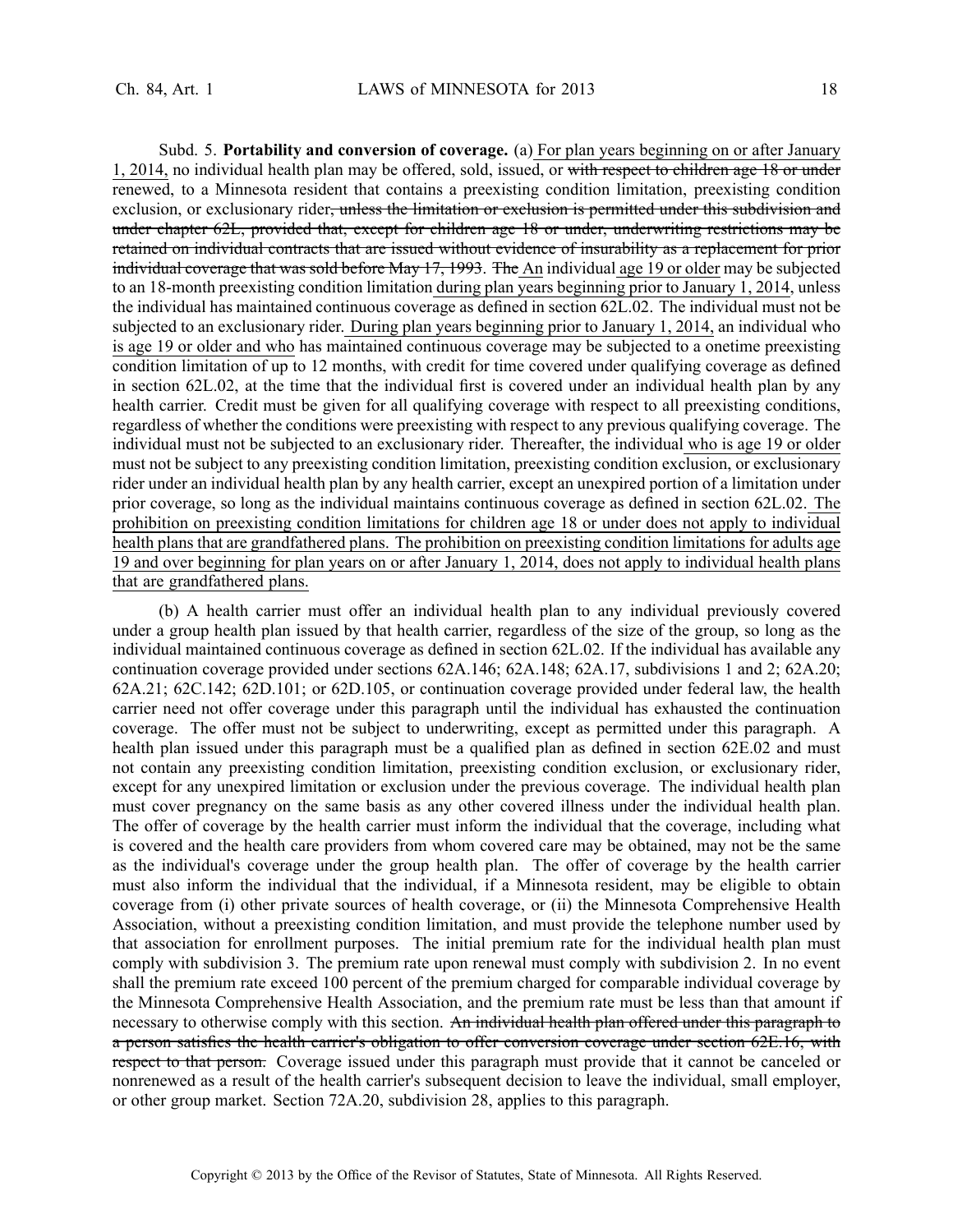**EFFECTIVE DATE.** This section is effective the day following final enactment, excep<sup>t</sup> that the amendment to paragraph (b) is effective January 1, 2014.

Sec. 30. Minnesota Statutes 2012, section 62A.65, subdivision 6, is amended to read:

Subd. 6. **Guaranteed issue not required.** (a) Nothing in this section requires <sup>a</sup> health carrier to initially issue a health plan to a Minnesota resident who is age 19 or older on the date the health plan becomes effective if the effective date is prior to January 1, 2014, excep<sup>t</sup> as otherwise expressly provided in subdivision 4 or 5.

(b) Guaranteed issue is required for all health plans, excep<sup>t</sup> grandfathered plans, beginning January 1, 2014.

#### **EFFECTIVE DATE.** This section is effective the day following final enactment.

Sec. 31. Minnesota Statutes 2012, section 62A.65, subdivision 7, is amended to read:

Subd. 7. **Short-term coverage.** (a) For purposes of this section, "short-term coverage" means an individual health plan that:

(1) is issued to provide coverage for <sup>a</sup> period of 185 days or less, excep<sup>t</sup> that the health plan may permit coverage to continue until the end of <sup>a</sup> period of hospitalization for <sup>a</sup> condition for which the covered person was hospitalized on the day that coverage would otherwise have ended;

(2) is nonrenewable, provided that the health carrier may provide coverage for one or more subsequent periods that satisfy clause (1), if the total of the periods of coverage do not exceed <sup>a</sup> total of 365 days out of any 555-day period, plus any additional days covered as <sup>a</sup> result of hospitalization on the day that <sup>a</sup> period of coverage would otherwise have ended;

(3) does not cover any preexisting conditions, including ones that originated during <sup>a</sup> previous identical policy or contract with the same health carrier where coverage was continuous between the previous and the current policy or contract; and

(4) is available with an immediate effective date without underwriting upon receipt of <sup>a</sup> completed application indicating eligibility under the health carrier's eligibility requirements, provided that coverage that includes optional benefits may be offered on <sup>a</sup> basis that does not meet this requirement.

(b) Short-term coverage is not subject to subdivisions 2 and 5. Short-term coverage may exclude as <sup>a</sup> preexisting condition any injury, illness, or condition for which the covered person had medical treatment, symptoms, or any manifestations before the effective date of the coverage, but dependent children born or placed for adoption during the policy period must not be subject to this provision.

(c) Notwithstanding subdivision 3, and section 62A.021, <sup>a</sup> health carrier may combine short-term coverage with its most commonly sold individual qualified plan, as defined in section 62E.02, other than short-term coverage, for purposes of complying with the loss ratio requirement.

(d) The 365-day coverage limitation provided in paragraph (a) applies to the total number of days of short-term coverage that covers <sup>a</sup> person, regardless of the number of policies, contracts, or health carriers that provide the coverage. A written application for short-term coverage must ask the applicant whether the applicant has been covered by short-term coverage by any health carrier within the 555 days immediately preceding the effective date of the coverage being applied for. Short-term coverage issued in violation of the 365-day limitation is valid until the end of its term and does not lose its status as short-term coverage, in spite of the violation. A health carrier that knowingly issues short-term coverage in violation of the 365-day limitation is subject to the administrative penalties otherwise available to the commissioner of commerce or the commissioner of health, as appropriate.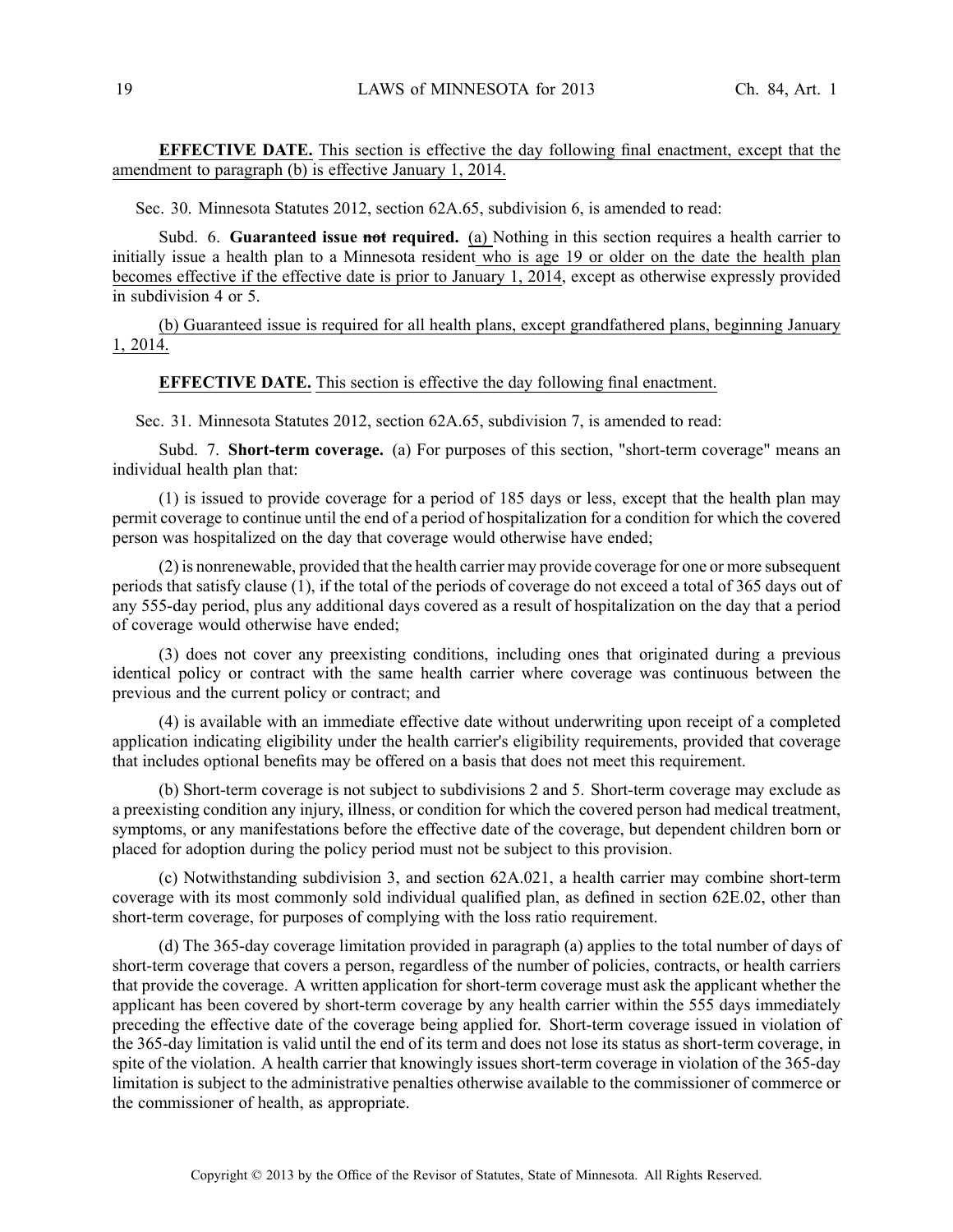(e) Time spen<sup>t</sup> undershort-term coverage counts astime spen<sup>t</sup> under <sup>a</sup> preexisting condition limitation for purposes of group or individual health plans, other than short-term coverage, subsequently issued to that person, or to cover that person, by any health carrier, if the person maintains continuous coverage as defined in section 62L.02. Short-term coverage is <sup>a</sup> health plan and is qualifying coverage as defined in section 62L.02. Notwithstanding any other law to the contrary, <sup>a</sup> health carrier is not required under any circumstances to provide <sup>a</sup> person covered by short-term coverage the right to obtain coverage on <sup>a</sup> guaranteed issue basis under another health plan offered by the health carrier, as <sup>a</sup> result of the person's enrollment in short-term coverage.

#### **EFFECTIVE DATE.** This section is effective the day following final enactment.

Sec. 32. Minnesota Statutes 2012, section 62C.14, subdivision 5, is amended to read:

Subd. 5. **Disabled dependents.** A subscriber's individual contract or any group contract delivered or issued for delivery in this state and providing that coverage of <sup>a</sup> dependent child of the subscriber or <sup>a</sup> dependent child of <sup>a</sup> covered group member shall terminate upon attainment of <sup>a</sup> specified limiting age as defined in section 62Q.01, subdivision 9, shall also provide in substance that attainment of that age shall not terminate coverage while the child is (a) incapable of self-sustaining employment by reason of developmental disability, mental illness or disorder, or physical disability, and (b) chiefly dependent upon the subscriber or employee for suppor<sup>t</sup> and maintenance, provided proof of incapacity and dependency is furnished by the subscriber within 31 days of attainment of the limiting age as defined in section 62Q.01, subdivision 9, and subsequently as required by the corporation, but not more frequently than annually after <sup>a</sup> two-year period following attainment of the age. Any notice regarding termination of coverage due to attainment of the limiting age must include information about this provision.

### **EFFECTIVE DATE.** This section is effective the day following final enactment.

Sec. 33. Minnesota Statutes 2012, section 62C.142, subdivision 2, is amended to read:

Subd. 2. **Conversion privilege.** Every subscriber contract, other than <sup>a</sup> contract whose continuance is contingent upon continued employment or membership, which contains <sup>a</sup> provision for termination of coverage of the spouse upon dissolution of marriage shall contain <sup>a</sup> provision allowing <sup>a</sup> former spouse and dependent children of <sup>a</sup> subscriber, without providing evidence of insurability, to obtain from the corporation at the expiration of any continuation of coverage required under subdivision 2a or section 62A.146, or upon termination of coverage by reason of an entry of <sup>a</sup> valid decree of dissolution which does not require the insured to provide continued coverage for the former spouse, an individual subscriber contract providing at least the minimum benefits of <sup>a</sup> qualified plan as prescribed by section 62E.06 and the option of <sup>a</sup> number three qualified plan, <sup>a</sup> number two qualified plan, <sup>a</sup> number one qualified plan as provided by section 62E.06, subdivisions 1 to 3, provided application is made to the corporation within 30 days following notice of the expiration of the continued coverage and upon paymen<sup>t</sup> of the appropriate fee. A subscriber contract providing reduced benefits at a reduced fee may be accepted by the former spouse and dependent children in lieu of the optional coverage otherwise required by this subdivision. The An individual subscriber contract issued as conversion coverage shall be renewable at the option of the former spouse as long as the former spouse is not covered under another qualified plan as defined in section 62E.02, subdivision 4. Any revisions in the table of rate for the individual subscriber contract shall apply to the former spouse's original age at entry and shall apply equally to all similar contracts issued as conversion coverage by the corporation.

#### **EFFECTIVE DATE.** This section is effective January 1, 2014.

Sec. 34. Minnesota Statutes 2012, section 62D.07, subdivision 3, is amended to read:

Subd. 3. **Required provisions.** Contracts and evidences of coverage shall contain: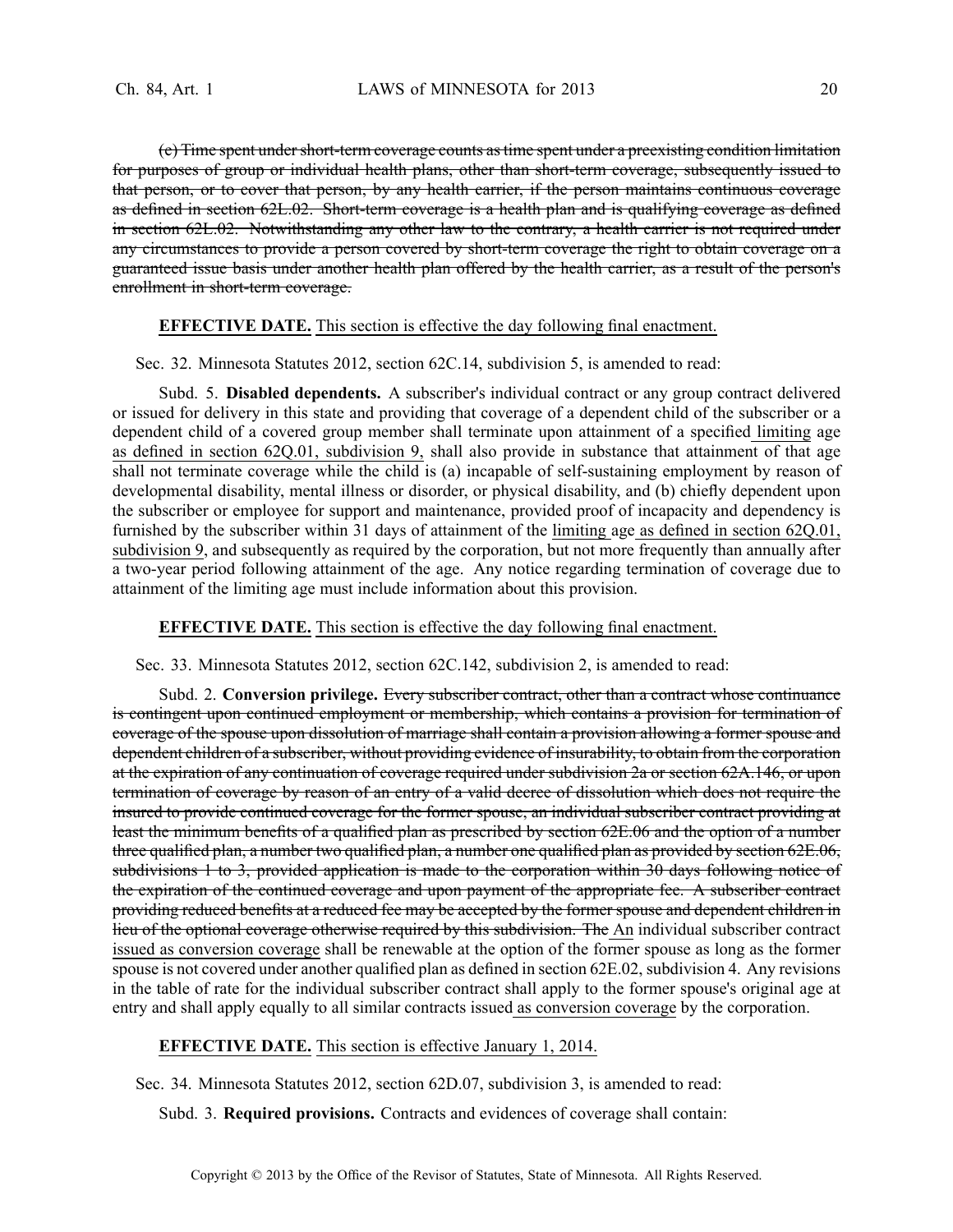(a) no provisions or statements which are unjust, unfair, inequitable, misleading, deceptive, or which are untrue, misleading, or deceptive as defined in section 62D.12, subdivision 1;

(b) <sup>a</sup> clear, concise and complete statement of:

(1) the health care services and the insurance or other benefits, if any, to which the enrollee is entitled under the health maintenance contract;

(2) any exclusions or limitations on the services, kind of services, benefits, or kind of benefits, to be provided, including any deductible or co-paymen<sup>t</sup> feature and requirements for referrals, prior authorizations, and second opinions;

(3) where and in what manner information is available as to how services, including emergency and out of area services, may be obtained;

(4) the total amount of paymen<sup>t</sup> and co-payment, if any, for health care services and the indemnity or service benefits, if any, which the enrollee is obligated to pay with respec<sup>t</sup> to individual contracts, or an indication whether the plan is contributory or noncontributory with respec<sup>t</sup> to group certificates; and

(5) <sup>a</sup> description of the health maintenance organization's method for resolving enrollee complaints and a statement identifying the commissioner as an external source with whom complaints may be registered; and

(c) on the cover page of the evidence of coverage and contract, <sup>a</sup> clear and complete statement of enrollees' rights. The statement must be in bold print and captioned "Important Enrollee Information and Enrollee Bill of Rights" and must include but not be limited to the following provisions in the following language or in substantially similar language approved in advance by the commissioner, excep<sup>t</sup> that paragraph (8) does not apply to prepaid health plans providing coverage for programs administered by the commissioner of human services:

### ENROLLEE INFORMATION

(1) COVERED SERVICES: Services provided by (name of health maintenance organization) will be covered only if services are provided by participating (name of health maintenance organization) providers or authorized by (name of health maintenance organization). Your contract fully defines what services are covered and describes procedures you must follow to obtain coverage.

(2) PROVIDERS: Enrolling in (name of health maintenance organization) does not guarantee services by <sup>a</sup> particular provider on the list of providers. When <sup>a</sup> provider is no longer par<sup>t</sup> of (name of health maintenance organization), you must choose among remaining (name of the health maintenance organization) providers.

(3) REFERRALS: Certain services are covered only upon referral. See section (section number) of your contract for referral requirements. All referrals to non-(name of health maintenance organization) providers and certain types of health care providers must be authorized by (name of health maintenance organization).

(4) EMERGENCY SERVICES: Emergency servicesfrom providers who are not affiliated with (name of health maintenance organization) will be covered only if proper procedures are followed. Your contract explains the procedures and benefits associated with emergency care from (name of health maintenance organization) and non-(name of health maintenance organization) providers.

(5) EXCLUSIONS: Certain services or medicalsupplies are not covered. You should read the contract for <sup>a</sup> detailed explanation of all exclusions.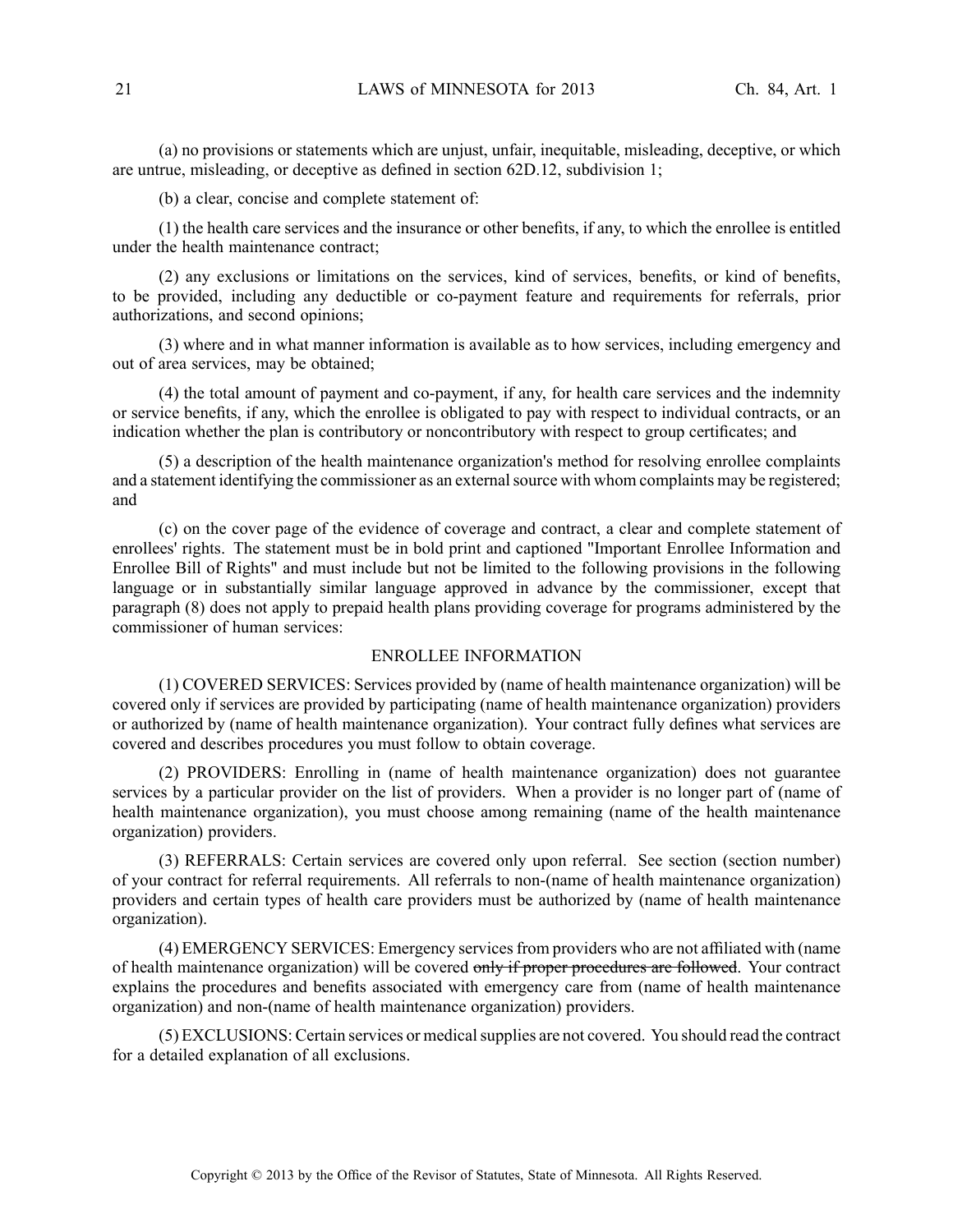(6) CONTINUATION: You may convert to an individual health maintenance organization contract or continue coverage under certain circumstances. These continuation and conversion rights are explained fully in your contract.

(7) CANCELLATION: Your coverage may be canceled by you or (name of health maintenance organization) only under certain conditions. Your contract describes all reasonsfor cancellation of coverage.

(8) NEWBORN COVERAGE: If your health plan provides for dependent coverage, <sup>a</sup> newborn infant is covered from birth, but only if services are provided by participating (name of health maintenance organization) providers or authorized by (name of health maintenance organization). Certain services are covered only upon referral. (Name of health maintenance organization) will not automatically know of the infant's birth or that you would like coverage under your plan. You should notify (name of health maintenance organization) of the infant's birth and that you would like coverage. If your contract requires an additional premium for each dependent, (name of health maintenance organization) is entitled to all premiums due from the time of the infant's birth until the time you notify (name of health maintenance organization) of the birth. (Name of health maintenance organization) may withhold paymen<sup>t</sup> of any health benefits for the newborn infant until any premiums you owe are paid.

(9) PRESCRIPTION DRUGS AND MEDICAL EQUIPMENT: Enrolling in (name of health maintenance organization) does not guarantee that any particular prescription drug will be available nor that any particular piece of medical equipment will be available, even if the drug or equipment is available at the start of the contract year.

### ENROLLEE BILL OF RIGHTS

(1) Enrollees have the right to available and accessible services including emergency services, as defined in your contract, 24 hours <sup>a</sup> day and seven days <sup>a</sup> week;

(2) Enrollees have the right to be informed of health problems, and to receive information regarding treatment alternatives and risks which is sufficient to assure informed choice;

(3) Enrollees have the right to refuse treatment, and the right to privacy of medical and financial records maintained by the health maintenance organization and its health care providers, in accordance with existing law;

(4) Enrollees have the right to file <sup>a</sup> complaint with the health maintenance organization and the commissioner of health and the right to initiate <sup>a</sup> legal proceeding when experiencing <sup>a</sup> problem with the health maintenance organization or its health care providers;

(5) Enrollees have the right to <sup>a</sup> grace period of 31 days for the paymen<sup>t</sup> of each premium for an individual health maintenance contract falling due after the first premium during which period the contract shall continue in force;

(6) Medicare enrollees have the right to voluntarily disenroll from the health maintenance organization and the right not to be requested or encouraged to disenroll excep<sup>t</sup> in circumstances specified in federal law; and

(7) Medicare enrollees have the right to <sup>a</sup> clear description of nursing home and home care benefits covered by the health maintenance organization.

# **EFFECTIVE DATE.** This section is effective the day following final enactment.

Sec. 35. Minnesota Statutes 2012, section 62D.095, is amended to read:

## **62D.095 ENROLLEE COST SHARING.**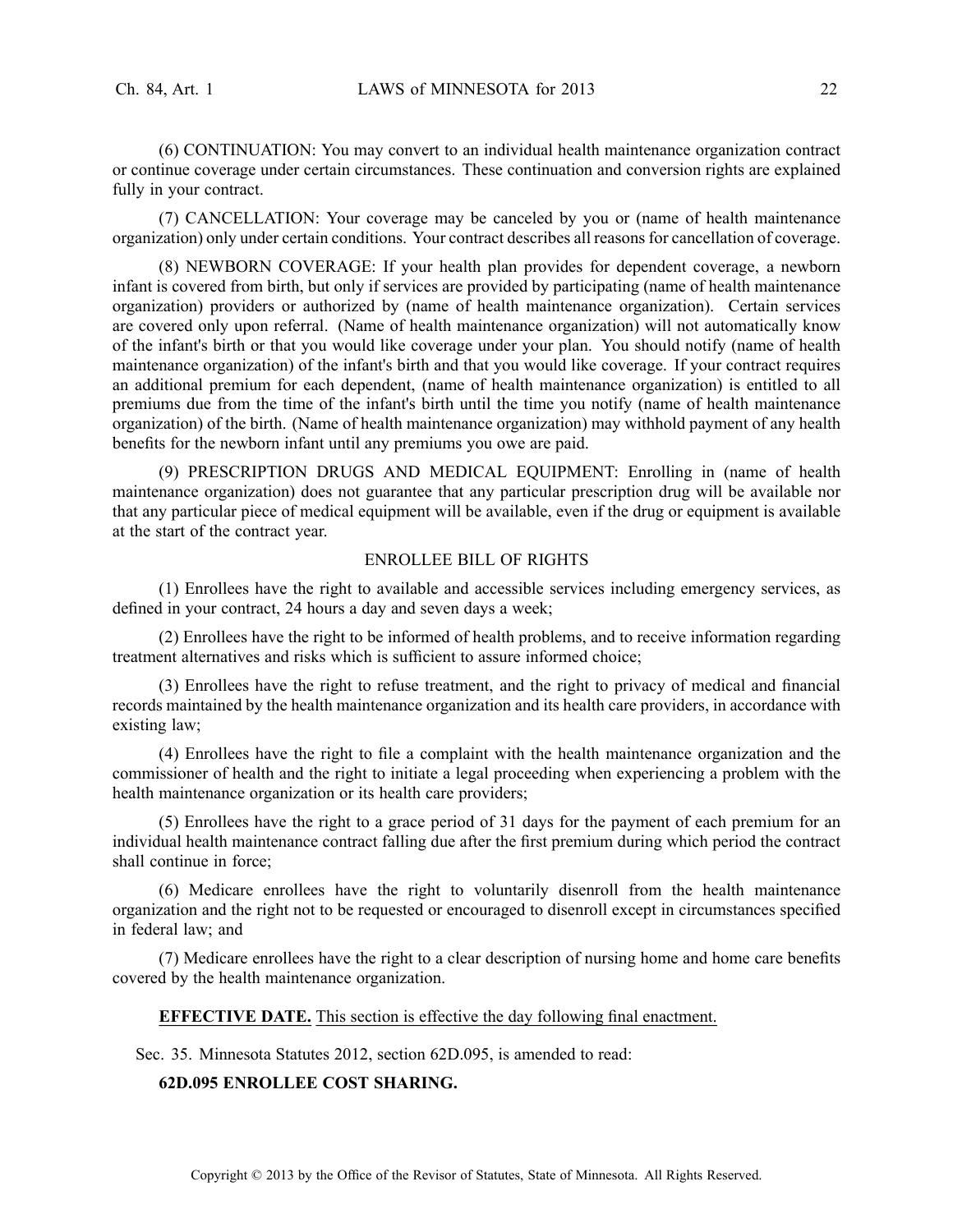Subdivision 1. **General application.** A health maintenance contract may contain enrollee cost-sharing provisions as specified in this section. Co-payment and deductible provisions in <sup>a</sup> group contract must not discriminate on the basis of age, sex, race, disability, economic status, or length of enrollment in the health plan. During an open enrollment period in which all offered health plans fully participate without any underwriting restrictions, co-paymen<sup>t</sup> and deductible provisions must not discriminate on the basis of preexisting health status.

Subd. 2.  $Co$ -payments.  $(a)$  A health maintenance contract may impose a co-payment as authorized under Minnesota Rules, par<sup>t</sup> 4685.0801, or under this section and coinsurance consistent with the provisions of the Affordable Care Act as defined under section 62A.011, subdivision 1a.

(b) A health maintenance organization may impose <sup>a</sup> flat fee co-paymen<sup>t</sup> on outpatient office visits not to exceed 40 percen<sup>t</sup> of the median provider's charges for similar services or goods received by the enrollees as calculated under Minnesota Rules, par<sup>t</sup> 4685.0801. A health maintenance organization may impose <sup>a</sup> flat fee co-paymen<sup>t</sup> on outpatient prescription drugs not to exceed 50 percen<sup>t</sup> of the median provider's charges for similar services or goods received by the enrollees as calculated under Minnesota Rules, par<sup>t</sup> 4685.0801.

(c) If <sup>a</sup> health maintenance contract is permitted to impose <sup>a</sup> co-paymen<sup>t</sup> for preexisting health status under sections 62D.01 to 62D.30, these provisions may vary with respec<sup>t</sup> to length of enrollment in the health plan.

Subd. 3. **Deductibles.** (a) A health maintenance contract issued by a health maintenance organization that is assessed less than three percen<sup>t</sup> of the total annual amount assessed by the Minnesota comprehensive health association may impose deductibles not to exceed \$3,000 per person, per year and \$6,000 per family, per year. For purposes of the percentage calculation, <sup>a</sup> health maintenance organization's assessments include those of its affiliates may impose <sup>a</sup> deductible consistent with the provisions of the Affordable Care Act as defined under section 62A.011, subdivision 1a.

(b) All other health maintenance contracts may impose deductibles not to exceed \$2,250 per person, per year and \$4,500 per family, per year.

Subd. 4. **Annual out-of-pocket maximums.** (a) A health maintenance contract issued by <sup>a</sup> health maintenance organization that is assessed less than three percen<sup>t</sup> of the total annual amount assessed by the Minnesota comprehensive health association must include <sup>a</sup> limitation not to exceed \$4,500 per person and \$7,500 per family on total annual out-of-pocket enrollee cost-sharing expenses. For purposes of the percentage calculation, <sup>a</sup> health maintenance organization's assessments include those of its affiliates may impose an annual out-of-pocket maximum consistent with the provisions of the Affordable Care Act as defined under section 62A.011, subdivision 1a.

(b) All other health maintenance contracts must include <sup>a</sup> limitation not to exceed \$3,000 per person and \$6,000 per family on total annual out-of-pocket enrollee cost-sharing expenses.

Subd. 5. **Exceptions.** No co-payments or deductibles may be imposed on preventive health care services as described in Minnesota Rules, part 4685.0801, subpart 8 consistent with the provisions of the Affordable Care Act as defined under section 62A.011, subdivision 1a.

Subd. 6. **Public programs.** This section does not apply to the prepaid medical assistance program, the MinnesotaCare program, the prepaid general assistance program, the federal Medicare program, or the health plans provided through any of those programs.

**EFFECTIVE DATE.** This section is effective January 1, 2014.

Sec. 36. Minnesota Statutes 2012, section 62D.181, subdivision 7, is amended to read: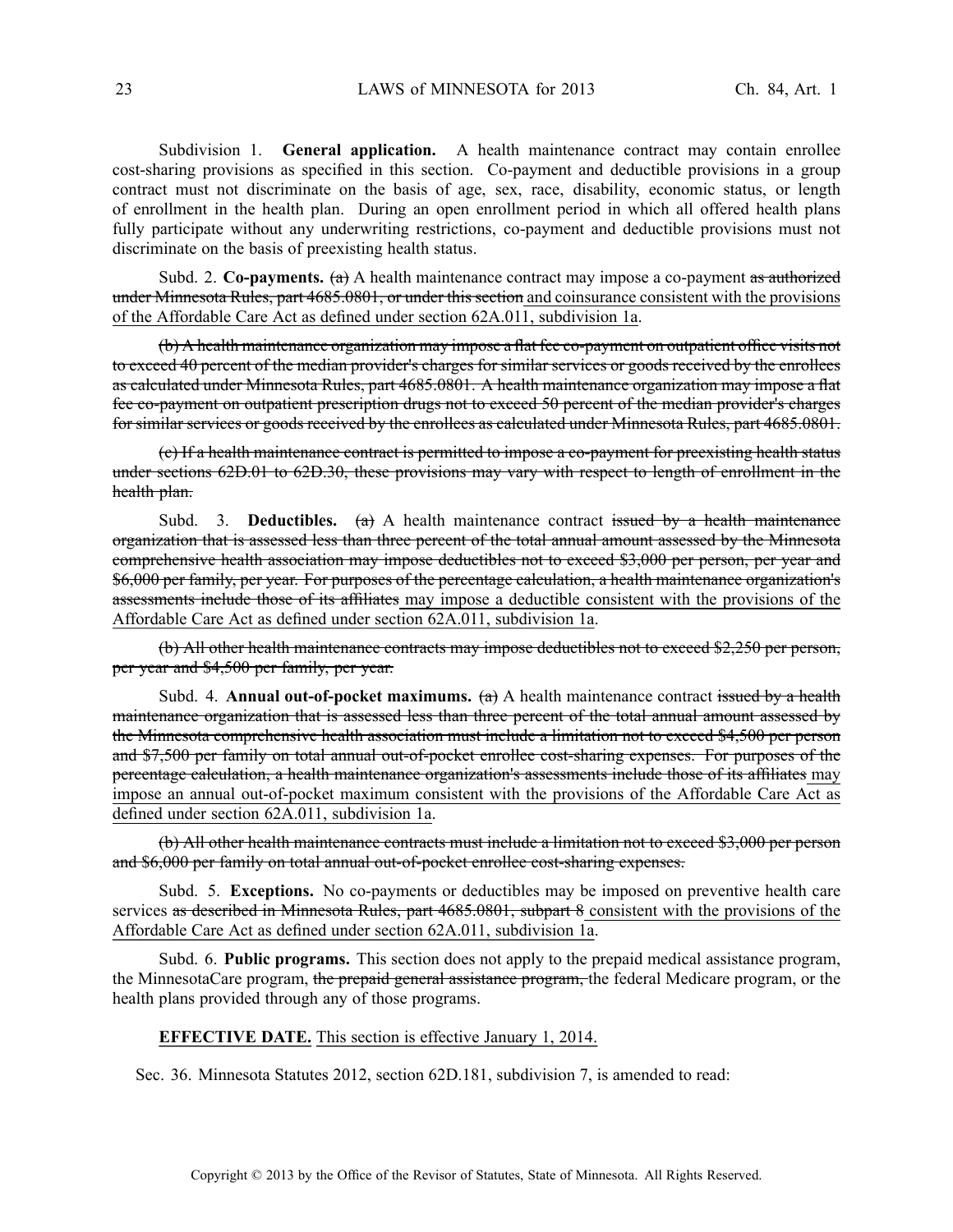Subd. 7. **Replacement coverage; limitations.** The association is not obligated to offer replacement coverage under this chapter or conversion coverage under section 62E.16 at the end of the periods specified in subdivision 6. Any continuation obligation arising under this chapter or chapter 62A will cease at the end of the periods specified in subdivision 6.

## **EFFECTIVE DATE.** This section is effective January 1, 2014.

Sec. 37. Minnesota Statutes 2012, section 62E.02, is amended by adding <sup>a</sup> subdivision to read:

Subd. 2a. **Essential health benefits.** "Essential health benefits" has the meaning given under section 62Q.81, subdivision 4.

#### **EFFECTIVE DATE.** This section is effective January 1, 2014.

Sec. 38. Minnesota Statutes 2012, section 62E.04, subdivision 4, is amended to read:

Subd. 4. **Major medical coverage.** Each insurer and fraternal shall affirmatively offer coverage of major medical expensesto every applicant who appliesto the insurer or fraternal for <sup>a</sup> new unqualified policy, which has a lifetime benefit limit of less than \$1,000,000, at the time of application and annually to every holder of such an unqualified policy of accident and health insurance renewed by the insurer or fraternal. The coverage shall provide that when <sup>a</sup> covered individual incurs out-of-pocket expenses of \$5,000 or more within <sup>a</sup> calendar year for services covered in section 62E.06, subdivision 1, benefits shall be payable, subject to any co-payment authorized by the commissioner, up to a maximum lifetime limit of not less than \$1,000,000 and shall not contain <sup>a</sup> lifetime maximum on essential health benefits. The offer of coverage of major medical expenses may consist of the offer of <sup>a</sup> rider on an existing unqualified policy or <sup>a</sup> new policy which is <sup>a</sup> qualified plan.

**EFFECTIVE DATE.** This section is effective the day following final enactment.

Sec. 39. Minnesota Statutes 2012, section 62E.04, is amended by adding <sup>a</sup> subdivision to read:

Subd. 11. **Essential health benefits package.** For individual or small group health plans that include the essential health benefits package and are offered, sold, issued, or renewed on or after January 1, 2014, the requirements of this section do not apply.

Sec. 40. Minnesota Statutes 2012, section 62E.06, subdivision 1, is amended to read:

Subdivision 1. **Number three plan.** A plan of health coverage shall be certified as <sup>a</sup> number three qualified plan if it otherwise meets the requirements established by chapters 62A, 62C, and 62Q, and the other laws of this state, whether or not the policy is issued in Minnesota, and meets or exceeds the following minimum standards:

(a) The minimum benefits for <sup>a</sup> covered individual shall, subject to the other provisions of this subdivision, be equal to at least 80 percen<sup>t</sup> of the cost of covered services in excess of an annual deductible which does not exceed \$150 per person. The coverage shall include a limitation of \$3,000 per person on total annual out-of-pocket expenses for services covered under this subdivision. The coverage shall not be subject to a maximum lifetime benefit of not less than \$1,000,000 lifetime maximum on essential health benefits.

The prohibition on lifetime maximums for essential health benefits and \$3,000 limitation on total annual out-of-pocket expenses and the \$1,000,000 maximum lifetime benefit shall not be subject to change or substitution by use of an actuarially equivalent benefit.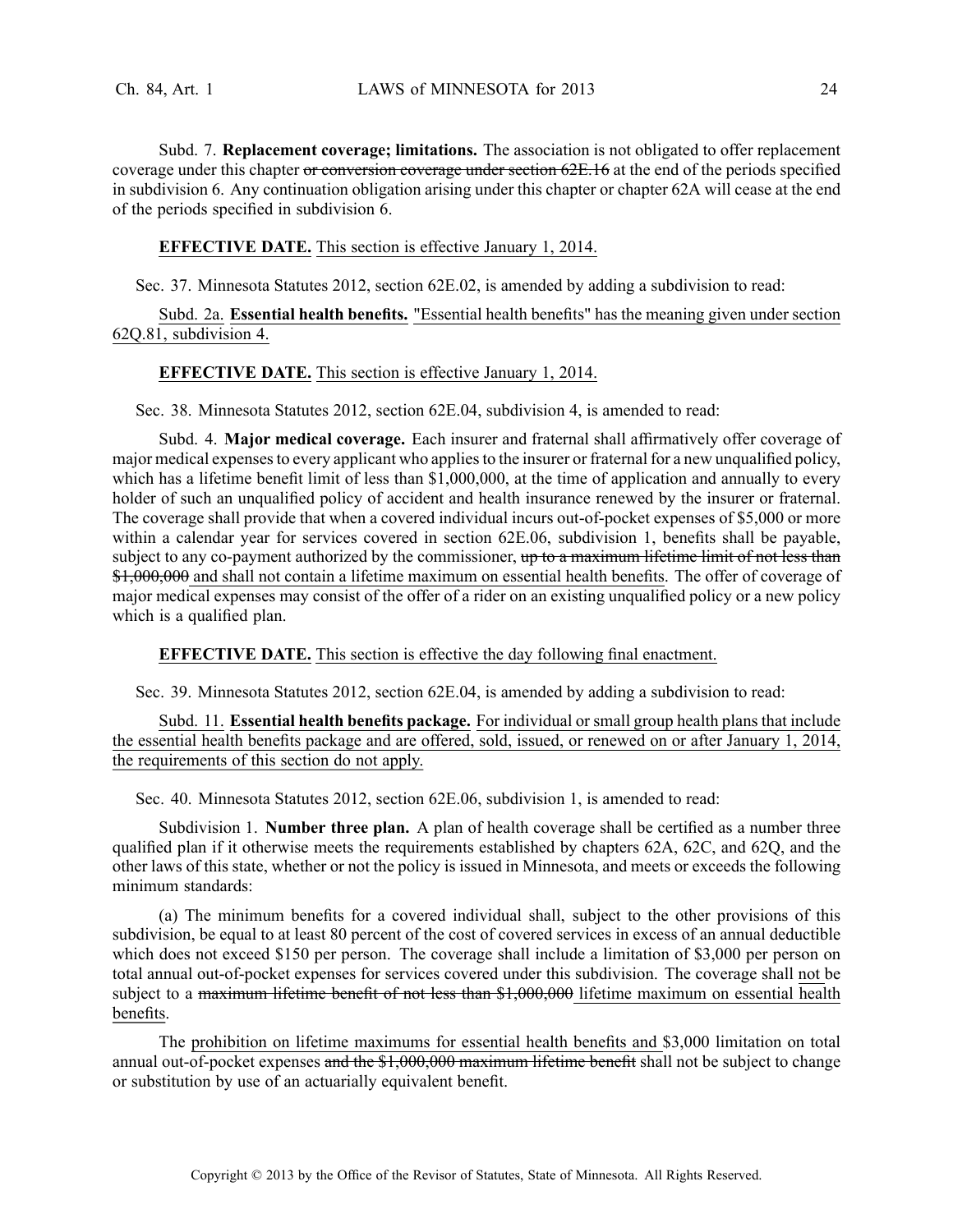(b) Covered expenses shall be the usual and customary charges for the following services and articles when prescribed by <sup>a</sup> physician:

(1) hospital services;

(2) professional services for the diagnosis or treatment of injuries, illnesses, or conditions, other than dental, which are rendered by <sup>a</sup> physician or at the physician's direction;

(3) drugs requiring <sup>a</sup> physician's prescription;

(4) services of <sup>a</sup> nursing home for not more than 120 days in <sup>a</sup> year if the services would qualify as reimbursable services under Medicare;

(5) services of <sup>a</sup> home health agency if the services would qualify as reimbursable services under Medicare;

(6) use of radium or other radioactive materials;

(7) oxygen;

(8) anesthetics;

(9) prostheses other than dental but including scalp hair prostheses worn for hair loss suffered as <sup>a</sup> result of alopecia areata;

(10) rental or purchase, as appropriate, of durable medical equipment other than eyeglasses and hearing aids, unless coverage is required under section 62Q.675;

(11) diagnostic x-rays and laboratory tests;

(12) oral surgery for partially or completely unerupted impacted teeth, <sup>a</sup> tooth root without the extraction of the entire tooth, or the gums and tissues of the mouth when not performed in connection with the extraction or repair of teeth;

(13) services of <sup>a</sup> physical therapist;

(14) transportation provided by licensed ambulance service to the nearest facility qualified to treat the condition; or <sup>a</sup> reasonable mileage rate for transportation to <sup>a</sup> kidney dialysis center for treatment; and

(15) services of an occupational therapist.

(c) Covered expenses for the services and articles specified in this subdivision do not include the following:

(1) any charge for care for injury or disease either (i) arising out of an injury in the course of employment and subject to <sup>a</sup> workers' compensation or similar law, (ii) for which benefits are payable without regard to fault under coverage statutorily required to be contained in any motor vehicle, or other liability insurance policy or equivalent self-insurance, or (iii) for which benefits are payable under another policy of accident and health insurance, Medicare, or any other governmental program excep<sup>t</sup> as otherwise provided by section 62A.04, subdivision 3, clause (4);

(2) any charge for treatment for cosmetic purposes other than for reconstructive surgery when such service is incidental to or follows surgery resulting from injury, sickness, or other diseases of the involved par<sup>t</sup> or when such service is performed on <sup>a</sup> covered dependent child because of congenital disease or anomaly which has resulted in <sup>a</sup> functional defect as determined by the attending physician;

(3) care which is primarily for custodial or domiciliary purposes which would not qualify as eligible services under Medicare;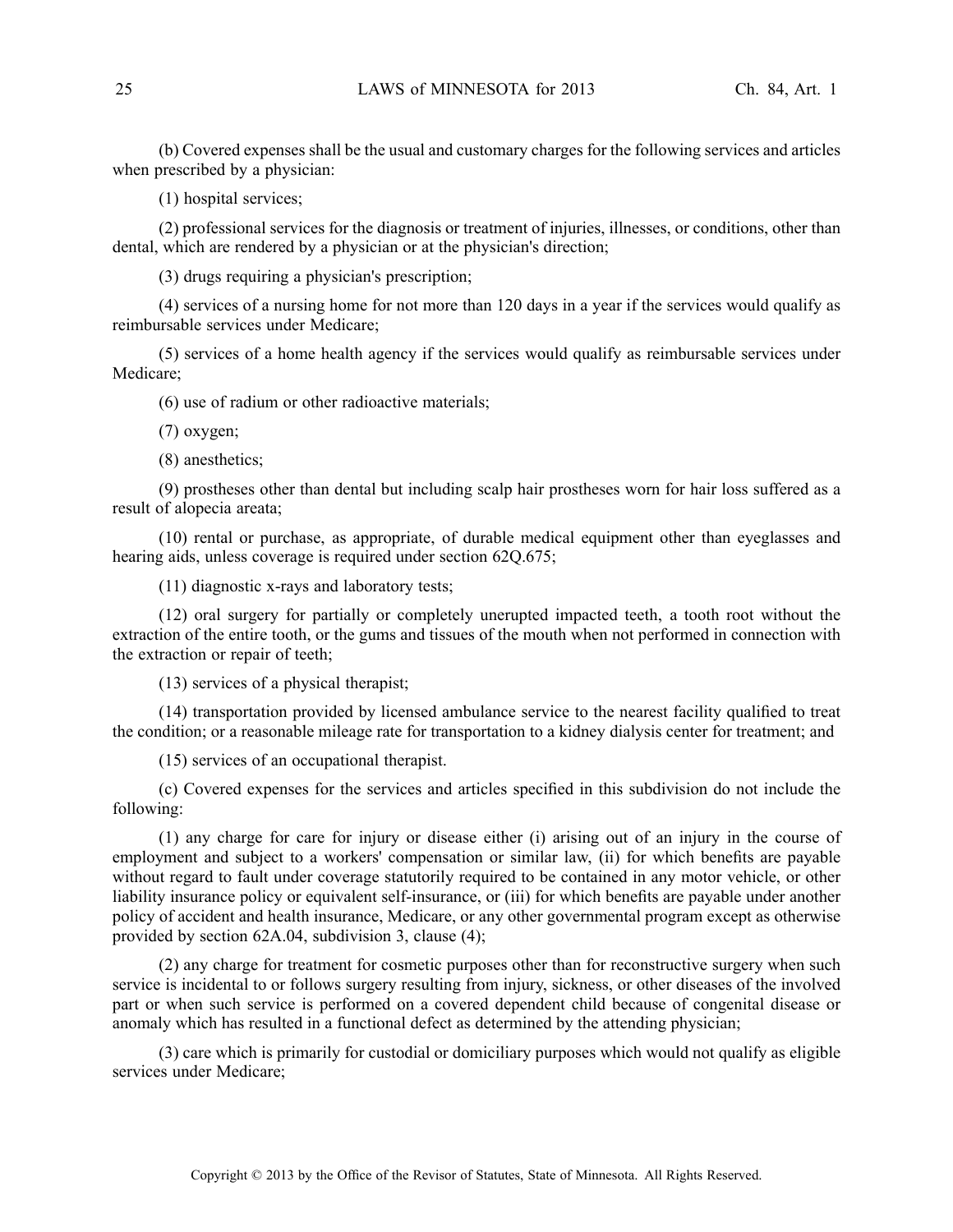(4) any charge for confinement in <sup>a</sup> private room to the extent it is in excess of the institution's charge for its most common semiprivate room, unless <sup>a</sup> private room is prescribed as medically necessary by <sup>a</sup> physician, provided, however, that if the institution does not have semiprivate rooms, its most common semiprivate room charge shall be considered to be 90 percen<sup>t</sup> of its lowest private room charge;

(5) that par<sup>t</sup> of any charge for services or articles rendered or prescribed by <sup>a</sup> physician, dentist, or other health care personnel which exceeds the prevailing charge in the locality where the service is provided; and

(6) any charge for services or articles the provision of which is not within the scope of authorized practice of the institution or individual rendering the services or articles.

(d) The minimum benefits for <sup>a</sup> qualified plan shall include, in addition to those benefits specified in clauses (a) and (e), benefits for well baby care, effective July 1, 1980, subject to applicable deductibles, coinsurance provisions, and maximum lifetime benefit limitations.

(e) Effective July 1, 1979, the minimum benefits of <sup>a</sup> qualified plan shall include, in addition to those benefits specified in clause (a), <sup>a</sup> second opinion from <sup>a</sup> physician on all surgical procedures expected to cost <sup>a</sup> total of \$500 or more in physician, laboratory, and hospital fees, provided that the coverage need not include the repetition of any diagnostic tests.

(f) Effective August 1, 1985, the minimum benefits of <sup>a</sup> qualified plan must include, in addition to the benefits specified in clauses (a), (d), and (e), coverage for special dietary treatment for phenylketonuria when recommended by <sup>a</sup> physician.

(g) Outpatient mental health coverage is subject to section 62A.152, subdivision 2.

#### **EFFECTIVE DATE.** This section is effective the day following final enactment.

Sec. 41. Minnesota Statutes 2012, section 62E.09, is amended to read:

### **62E.09 DUTIES OF COMMISSIONER.**

The commissioner may:

(a) formulate general policies to advance the purposes of sections 62E.01 to 62E.19;

(b) supervise the creation of the Minnesota Comprehensive Health Association within the limits described in section 62E.10;

(c) approve the selection of the writing carrier by the association, approve the association's contract with the writing carrier, and approve the state plan coverage;

(d) appoint advisory committees;

(e) conduct periodic auditsto assure the general accuracy of the financial data submitted by the writing carrier and the association;

(f) contract with the federal governmen<sup>t</sup> or any other unit of governmen<sup>t</sup> to ensure coordination of the state plan with other governmental assistance programs;

(g) undertake directly or through contracts with other persons studies or demonstration programs to develop awareness of the benefits of sections 62E.01 to 62E.16 62E.15, so that the residents of this state may best avail themselves of the health care benefits provided by these sections;

(h) contract with insurers and others for administrative services; and

(i) adopt, amend, suspend and repeal rules as reasonably necessary to carry out and make effective the provisions and purposes of sections 62E.01 to 62E.19.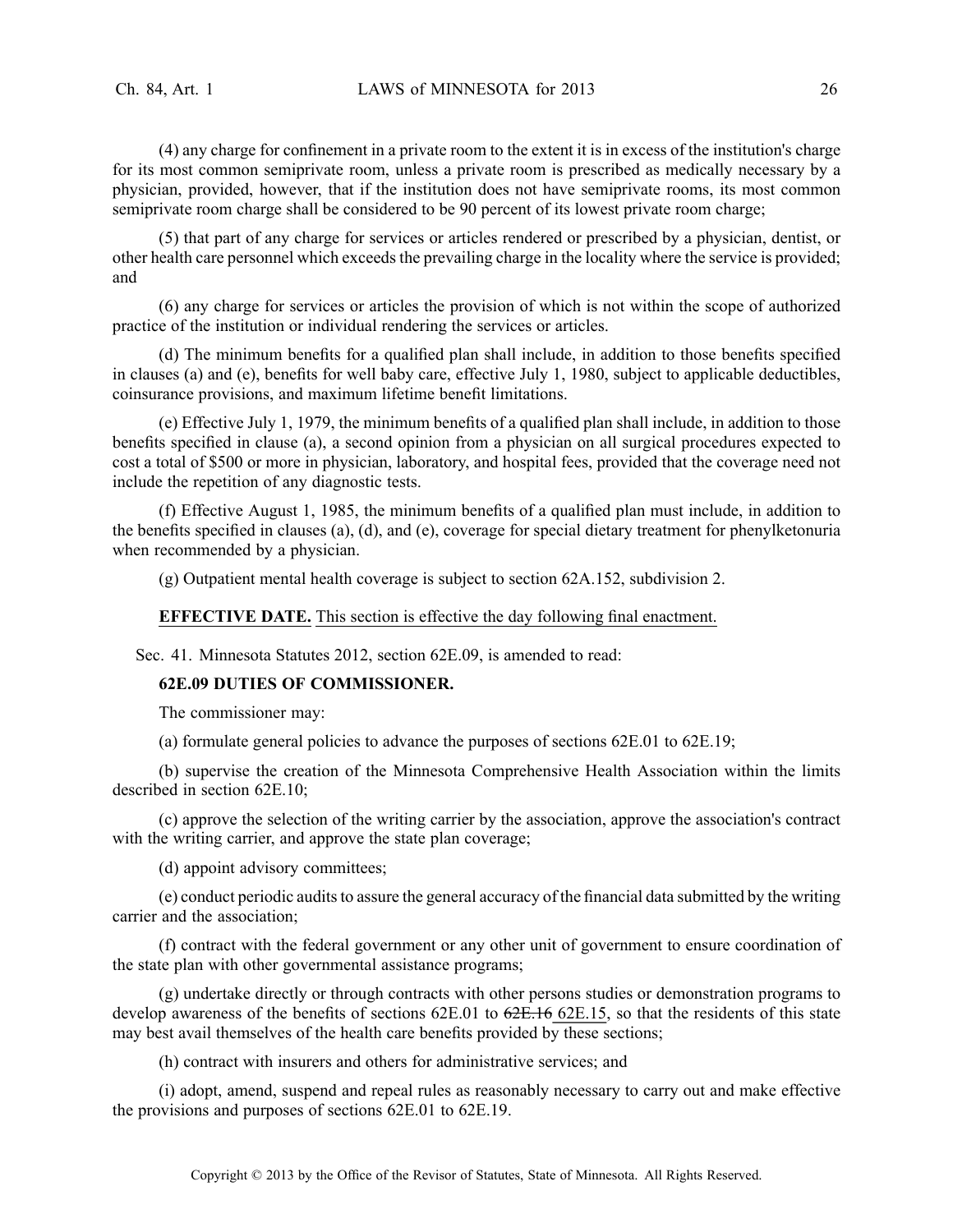#### **EFFECTIVE DATE.** This section is effective January 1, 2014.

Sec. 42. Minnesota Statutes 2012, section 62E.10, subdivision 7, is amended to read:

Subd. 7. **General powers.** The association may:

(a) Exercise the powers granted to insurers under the laws of this state;

(b) Sue or be sued;

(c) Enter into contracts with insurers, similar associations in other states or with other persons for the performance of administrative functions including the functions provided for in clauses (e) and (f);

(d) Establish administrative and accounting procedures for the operation of the association;

(e) Provide for the reinsuring of risks incurred as <sup>a</sup> result of issuing the coverages required by sections section 62E.04 and 62E.16 by members of the association. Each member which elects to reinsure its required risks shall determine the categories of coverage it elects to reinsure in the association. The categories of coverage are:

- (1) individual qualified plans, excluding group conversions;
- (2) group conversions;
- (3) group qualified plans with fewer than 50 employees or members; and
- (4) major medical coverage.

A separate election may be made for each category of coverage. If <sup>a</sup> member elects to reinsure the risks of <sup>a</sup> category of coverage, it must reinsure the risk of the coverage of every life covered under every policy issued in that category. A member electing to reinsure risks of <sup>a</sup> category of coverage shall enter into <sup>a</sup> contract with the association establishing <sup>a</sup> reinsurance plan for the risks. This contract may include provision for the pooling of members' risks reinsured through the association and it may provide for assessment of each member reinsuring risks for losses and operating and administrative expenses incurred, or estimated to be incurred in the operation of the reinsurance plan. This reinsurance plan shall be approved by the commissioner before it is effective. Members electing to administer the risks which are reinsured in the association shall comply with the benefit determination guidelines and accounting procedures established by the association. The fee charged by the association for the reinsurance of risks shall not be less than 110 percen<sup>t</sup> of the total anticipated expenses incurred by the association for the reinsurance; and

(f) Provide for the administration by the association of policies which are reinsured pursuan<sup>t</sup> to clause (e). Each member electing to reinsure one or more categories of coverage in the association may elect to have the association administer the categories of coverage on the member's behalf. If <sup>a</sup> member elects to have the association administer the categories of coverage, it must do so for every life covered under every policy issued in that category. The fee for the administration shall not be less than 110 percen<sup>t</sup> of the total anticipated expenses incurred by the association for the administration.

#### **EFFECTIVE DATE.** This section is effective January 1, 2014.

Sec. 43. Minnesota Statutes 2012, section 62H.04, is amended to read:

## **62H.04 COMPLIANCE WITH OTHER LAWS.**

(a) A joint self-insurance plan is subject to the requirements of chapters 62A, 62E, 62L, and 62Q, and sections 72A.17 to 72A.32 unless otherwise specifically exempt. A joint self-insurance plan must pay assessments made by the Minnesota Comprehensive Health Association, as required under section 62E.11.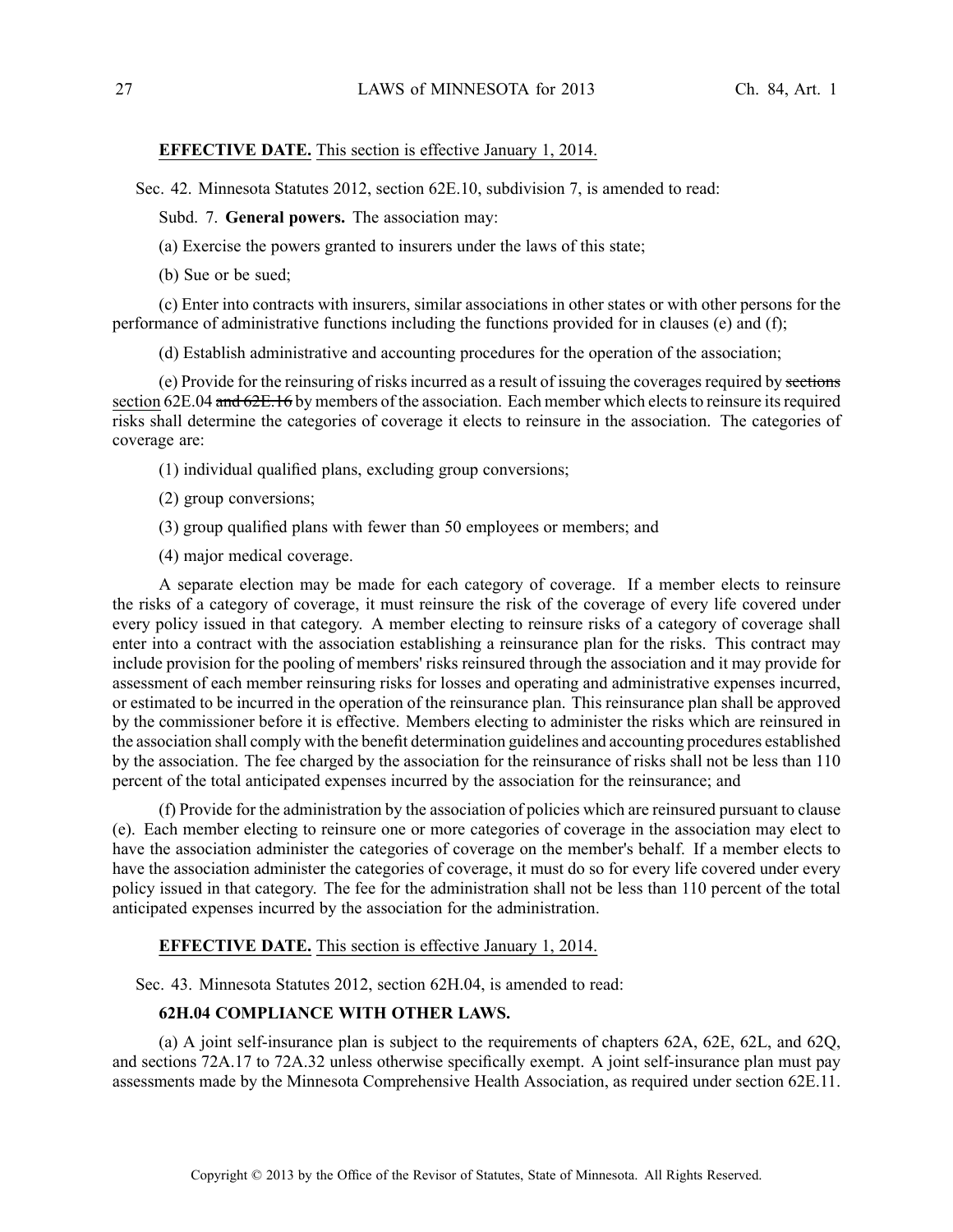(b) A joint self-insurance plan is exemp<sup>t</sup> from providing the mandated health benefits described in chapters 62A, 62E, 62L, and 62Q if it otherwise provides the benefits required under the Employee Retirement Income Security Act of 1974, United States Code, title 29, sections 1001, et seq., for all employers and not just for the employers with 50 or more employees who are covered by that federal law.

(c) A joint self-insurance plan is exemp<sup>t</sup> from section 62L.03, subdivision 1, if the plan offers an annual open enrollment period of no less than 15 days during which all employers that qualify for membership may enter the plan without preexisting condition limitations or exclusions excep<sup>t</sup> those permitted under chapter 62L.

(d) A joint self-insurance plan is exemp<sup>t</sup> from sections 62A.146, 62A.16, 62A.17, 62A.20, 62A.21, and 62A.65, subdivision 5, paragraph (b), and  $62E.16$  if the joint self-insurance plan complies with the continuation requirements under the Employee Retirement Income Security Act of 1974, United States Code, title 29, sections 1001, et seq., for all employers and not just for the employers with 20 or more employees who are covered by that federal law.

(e) A joint self-insurance plan must provide to all employers the maternity coverage required by federal law for employers with 15 or more employees.

(f) A jointself-insurance plan must comply with all the provisions and requirements of the Affordable Care Act as defined under section 62A.011, subdivision 1a, to the extent that they apply to such plans.

**EFFECTIVE DATE.** This section is effective the day following final enactment, excep<sup>t</sup> that the amendment to paragraph (d) is effective January 1, 2014.

Sec. 44. Minnesota Statutes 2012, section 62L.02, subdivision 11, is amended to read:

Subd. 11. **Dependent.** "Dependent" means an eligible employee's spouse, unmarried child who is under the age of 25 years dependent child to the limiting age as defined in section 62Q.01, subdivision 9, dependent child of any age who is disabled and who meets the eligibility criteria in section 62A.14, subdivision 2, or any other person whom state or federal law requires to be treated as <sup>a</sup> dependent for purposes of health plans. For the purpose of this definition, <sup>a</sup> dependent child to the limiting age as defined in section 62Q.01, subdivision 9, includes a child for whom the employee or the employee's spouse has been appointed legal guardian and an adoptive child as provided in section 62A.27. A child also means <sup>a</sup> grandchild as provided in section 62A.042 with continued eligibility of grandchildren as provided in section 62A.302, subdivision 4.

**EFFECTIVE DATE.** This section is effective the day following final enactment.

Sec. 45. Minnesota Statutes 2012, section 62L.02, subdivision 14a, is amended to read:

Subd. 14a. **Guaranteed issue.** "Guaranteed issue" means that <sup>a</sup> health carrier shall not decline an application by <sup>a</sup> small employer for any health benefit plan offered by that health carrier and shall not decline to cover under <sup>a</sup> health benefit plan any eligible employee or eligible dependent, including persons who become eligible employees or eligible dependents after initial issuance of the health benefit plan, subject to the health carrier's right to impose preexisting condition limitations permitted under this chapter.

**EFFECTIVE DATE.** This section is effective January 1, 2014.

Sec. 46. Minnesota Statutes 2012, section 62L.02, is amended by adding <sup>a</sup> subdivision to read:

Subd. 18a. **Individual health plan.** "Individual health plan" has the meaning given in section 62A.011, subdivision 4.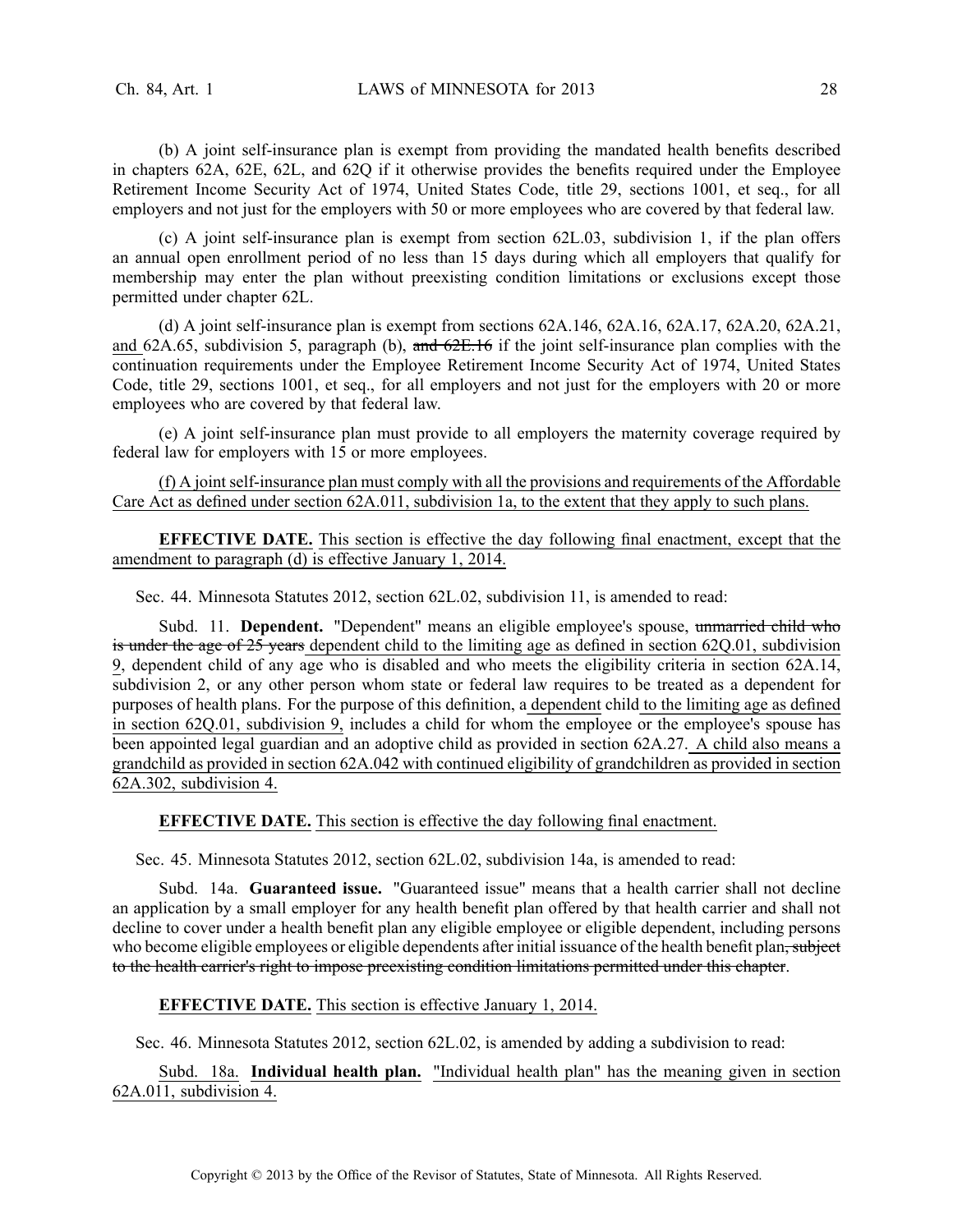#### **EFFECTIVE DATE.** This section is effective January 1, 2014.

Sec. 47. Minnesota Statutes 2012, section 62L.02, subdivision 26, is amended to read:

Subd. 26. **Small employer.** (a) "Small employer" means, with respec<sup>t</sup> to <sup>a</sup> calendar year and <sup>a</sup> plan year, <sup>a</sup> person, firm, corporation, partnership, association, or other entity actively engaged in business in Minnesota, including <sup>a</sup> political subdivision of the state, that employed an average of no fewer than two nor at least one, not including <sup>a</sup> sole proprietor, but not more than 50 current employees on business days during the preceding calendar year and that employs at least two one current employees employee, not including a sole proprietor, on the first day of the plan year. If an employer has only one eligible employee who has not waived coverage, the sale of a health plan to or for that eligible employee is not a sale to a small employer and is not subject to this chapter and may be treated as the sale of an individual health plan. A small employer plan may be offered through <sup>a</sup> domiciled association to self-employed individuals and small employers who are members of the association, even if the self-employed individual or small employer has fewer than two current employees. Entities that are treated as a single employer under subsection (b), (c), (m), or (o) of section 414 of the federal Internal Revenue Code are considered <sup>a</sup> single employer for purposes of determining the number of current employees. Small employer status must be determined on an annual basis as of the renewal date of the health benefit plan. The provisions of this chapter continue to apply to an employer who no longer meets the requirements of this definition until the annual renewal date of the employer's health benefit plan. If an employer was not in existence throughout the preceding calendar year, the determination of whether the employer is <sup>a</sup> small employer is based upon the average number of current employees that it is reasonably expected that the employer will employ on business days in the current calendar year. For purposes of this definition, the term employer includes any predecessor of the employer. An employer that has more than 50 current employees but has 50 or fewer employees, as "employee" is defined under United States Code, title 29, section 1002(6), is <sup>a</sup> small employer under this subdivision.

(b) Where an association, as defined in section 62L.045, comprised of employers contracts with <sup>a</sup> health carrier to provide coverage to its members who are small employers, the association and health benefit plans it provides to small employers, are subject to section 62L.045, with respec<sup>t</sup> to small employers in the association, even though the association also provides coverage to its members that do not qualify as small employers.

(c) If an employer has employees covered under <sup>a</sup> trust specified in <sup>a</sup> collective bargaining agreemen<sup>t</sup> under the federal Labor-Management Relations Act of 1947, United States Code, title 29, section 141, et seq., as amended, or employees whose health coverage is determined by <sup>a</sup> collective bargaining agreemen<sup>t</sup> and, as <sup>a</sup> result of the collective bargaining agreement, is purchased separately from the health plan provided to other employees, those employees are excluded in determining whether the employer qualifies as <sup>a</sup> small employer. Those employees are considered to be <sup>a</sup> separate small employer if they constitute <sup>a</sup> group that would qualify as <sup>a</sup> small employer in the absence of the employees who are not subject to the collective bargaining agreement.

(d) Small group health plans offered through the Minnesota Insurance Marketplace under chapter 62V to employees of <sup>a</sup> small employer are not considered individual health plans, regardless of whether the health plan is purchased using <sup>a</sup> defined contribution from the small employer.

### **EFFECTIVE DATE.** This section is effective January 1, 2014.

Sec. 48. Minnesota Statutes 2012, section 62L.03, subdivision 1, is amended to read:

Subdivision 1. **Guaranteed issue and reissue.** (a) Every health carrier shall, as <sup>a</sup> condition of authority to transact business in this state in the small employer market, affirmatively market, offer, sell,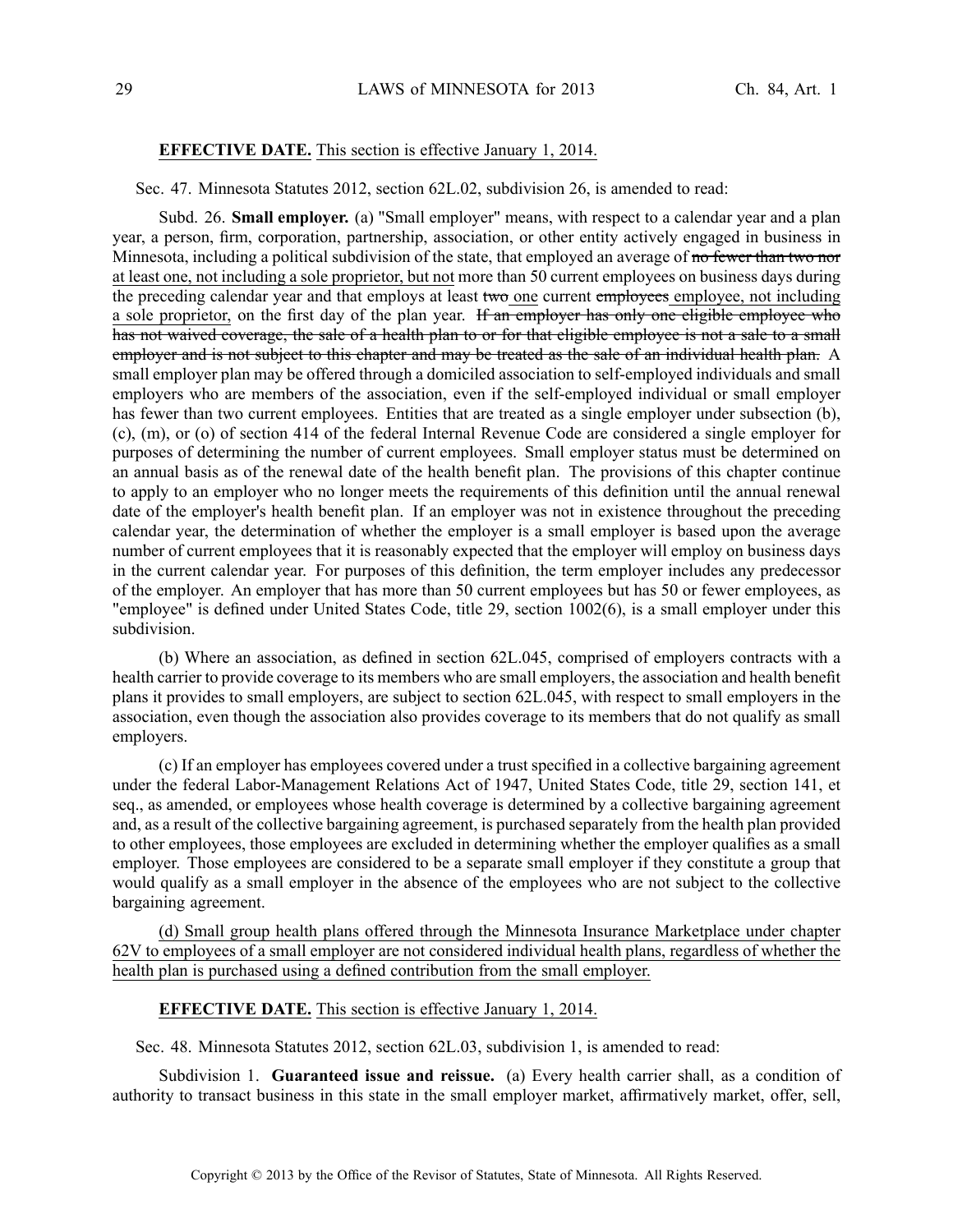issue, and renew any of its health benefit plans, on <sup>a</sup> guaranteed issue basis, to any small employer, including <sup>a</sup> small employer covered by paragraph (b), that meets the participation and contribution requirements of subdivision 3, as provided in this chapter.

(b) A small employer that has its no longer meets the definition of small employer because of <sup>a</sup> reduction in workforce reduced to one employee may continue coverage as a small employer for 12 months from the date the group is reduced to one employee.

(c) Notwithstanding paragraph (a), <sup>a</sup> health carrier may, at the time of coverage renewal, modify the health coverage for <sup>a</sup> product offered in the small employer market if the modification is consistent with state law, approved by the commissioner, and effective on <sup>a</sup> uniform basis for all small employers purchasing that product other than through <sup>a</sup> qualified association in compliance with section 62L.045, subdivision 2.

Paragraph (a) does not apply to a health benefit plan designed for a small employer to comply with a collective bargaining agreement, provided that the health benefit plan otherwise complies with this chapter and is not offered to other small employers, except for other small employers that need it for the same reason. This paragraph applies only with respec<sup>t</sup> to collective bargaining agreements entered into prior to August 21, 1996, and only with respec<sup>t</sup> to plan years beginning before the later of July 1, 1997, or the date upon which the last of the collective bargaining agreements relating to the plan terminates determined without regard to any extension agreed to after August 21, 1996.

(d) Every health carrier participating in the small employer market shall make available both of the plans described in section 62L.05 to small employers and shall fully comply with the underwriting and the rate restrictions specified in this chapter for all health benefit plans issued to small employers.

(e) (d) A health carrier may cease to transact business in the small employer market as provided under section 62L.09.

**EFFECTIVE DATE.** This section is effective January 1, 2014.

Sec. 49. Minnesota Statutes 2012, section 62L.03, subdivision 3, is amended to read:

Subd. 3. **Minimum participation and contribution.** (a) A small employer that has at least 75 percen<sup>t</sup> of its eligible employees who have not waived coverage participating in <sup>a</sup> health benefit plan and that contributes at least 50 percen<sup>t</sup> toward the cost of coverage of each eligible employee must be guaranteed coverage on <sup>a</sup> guaranteed issue basis from any health carrier participating in the small employer market. The participation level of eligible employees must be determined at the initial offering of coverage and at the renewal date of coverage. A health carrier must not increase the participation requirements applicable to <sup>a</sup> small employer at any time after the small employer has been accepted for coverage. For the purposes of this subdivision, waiver of coverage includes only waivers due to: (1) coverage under another group health plan; (2) coverage under Medicare Parts A and B; or (3) coverage under medical assistance under chapter 256B or general assistance medical care under chapter 256D.

(b) If <sup>a</sup> small employer does not satisfy the contribution or participation requirements under this subdivision, <sup>a</sup> health carrier may voluntarily issue or renew individual health plans, or <sup>a</sup> health benefit plan which must fully comply with this chapter. A health carrier that provides <sup>a</sup> health benefit plan to <sup>a</sup> small employer that does not meet the contribution or participation requirements of this subdivision must maintain this information in its files for audit by the commissioner. A health carrier may not offer an individual health plan, purchased through an arrangemen<sup>t</sup> between the employer and the health carrier, to any employee unless the health carrier also offers the individual health plan, on <sup>a</sup> guaranteed issue basis, to all other employees of the same employer. An arrangement permitted under section 62L.12, subdivision 2, paragraph  $(k)$  (1), is not an arrangemen<sup>t</sup> between the employer and the health carrier for purposes of this paragraph.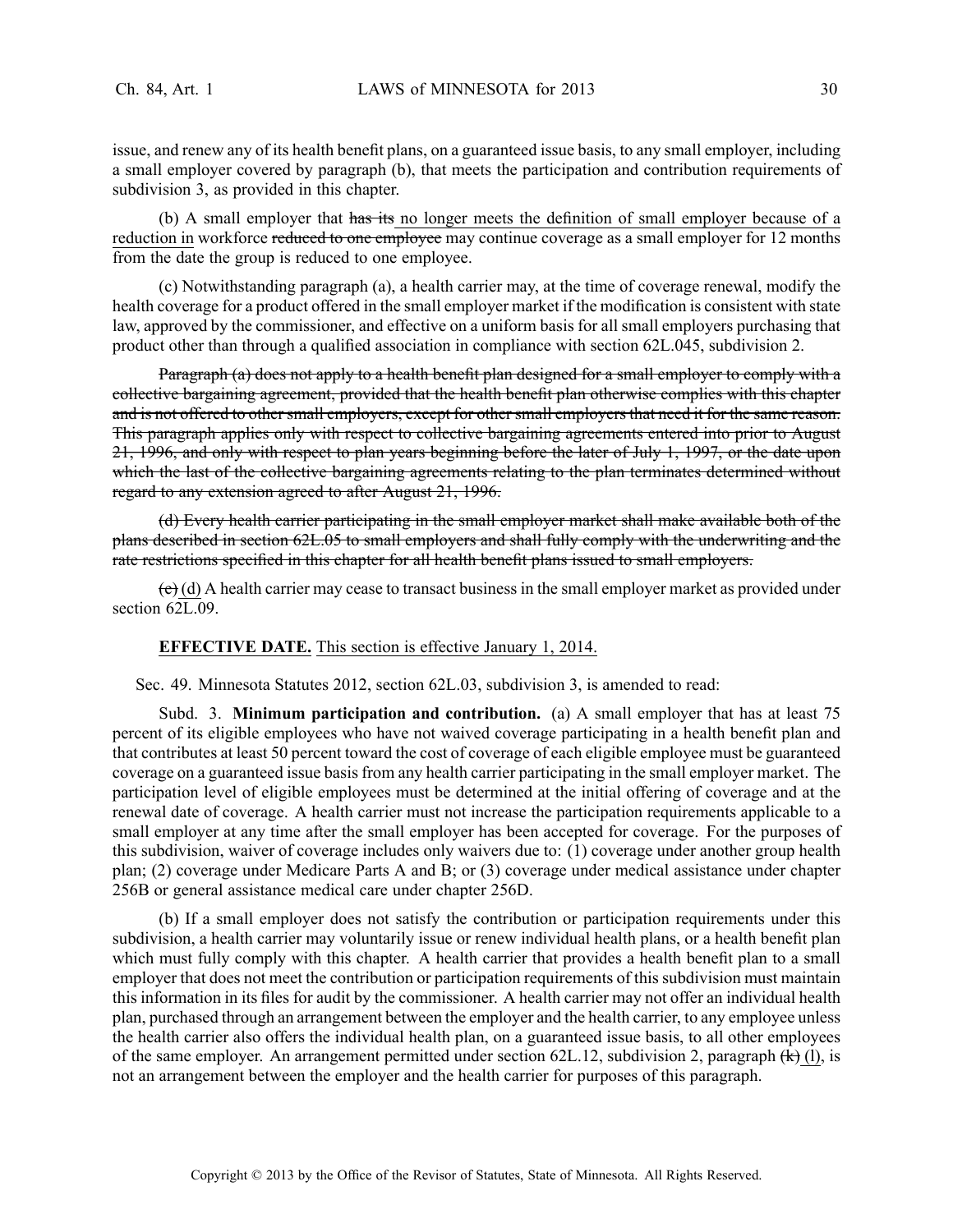(c) Nothing in this section obligates <sup>a</sup> health carrier to issue coverage to <sup>a</sup> small employer that currently offers coverage through <sup>a</sup> health benefit plan from another health carrier, unless the new coverage will replace the existing coverage and not serve as one of two or more health benefit plans offered by the employer. This paragraph does not apply if the small employer will meet the required participation level with respec<sup>t</sup> to the new coverage.

(d) If <sup>a</sup> small employer cannot meet either the participation or contribution requirement, the small employer may purchase coverage only during an open enrollment period each year between November 15 and December 15.

**EFFECTIVE DATE.** This section is effective January 1, 2014.

Sec. 50. Minnesota Statutes 2012, section 62L.03, subdivision 4, is amended to read:

Subd. 4. **Underwriting restrictions.** (a) Health carriers may apply underwriting restrictions to coverage for health benefit plans for small employers, including any preexisting condition limitations, only as expressly permitted under this chapter. For purposes of this section, "underwriting restrictions" means any refusal of the health carrier to issue or renew coverage, any premium rate higher than the lowest rate charged by the health carrier for the same coverage, any preexisting condition limitation, preexisting condition exclusion, or any exclusionary rider.

(b) Health carriers may collect information relating to the case characteristics and demographic composition of small employers, as well as health status and health history information about employees, and dependents of employees, of small employers.

(c) Except as otherwise authorized for late entrants, preexisting conditions may be excluded by <sup>a</sup> health carrier for <sup>a</sup> period not to exceed 12 months from the enrollment date of an eligible employee or dependent, but exclusionary riders must not be used. Late entrants may be subject to <sup>a</sup> preexisting condition limitation not to exceed 18 months from the enrollment date of the late entrant, but must not be subject to any exclusionary rider or preexisting condition exclusion. When calculating any length of preexisting condition limitation, a health carrier shall credit the time period an eligible employee or dependent was previously covered by qualifying coverage, provided that the individual maintains continuous coverage. The credit must be given for all qualifying coverage with respec<sup>t</sup> to all preexisting conditions, regardless of whether the conditions were preexisting with respec<sup>t</sup> to any previous qualifying coverage. Section 60A.082, relating to replacement of group coverage, and the rules adopted under that section apply to this chapter, and this chapter's requirements are in addition to the requirements of that section and the rules adopted under it. A health carrier shall, at the time of first issuance or renewal of a health benefit plan on or after July 1, 1993, credit against any preexisting condition limitation or exclusion permitted under this section, the time period prior to July 1, 1993, during which an eligible employee or dependent was covered by qualifying coverage, if the person has maintained continuous coverage.

(d) Health carriers shall not use pregnancy as <sup>a</sup> preexisting condition under this chapter.

#### **EFFECTIVE DATE.** This section is effective January 1, 2014.

Sec. 51. Minnesota Statutes 2012, section 62L.03, subdivision 6, is amended to read:

Subd. 6. **MCHA enrollees.** Health carriers shall offer coverage to any eligible employee or dependent enrolled in MCHA at the time of the health carrier's issuance or renewal of <sup>a</sup> health benefit plan to <sup>a</sup> small employer. The health benefit plan must require that the employer permit MCHA enrollees to enroll in the small employer's health benefit plan as of the first date of renewal of <sup>a</sup> health benefit plan occurring on or after July 1, 1993, and as of each date of renewal after that, or, in the case of <sup>a</sup> new group, as of the initial effective date of the health benefit plan and as of each date of renewal after that.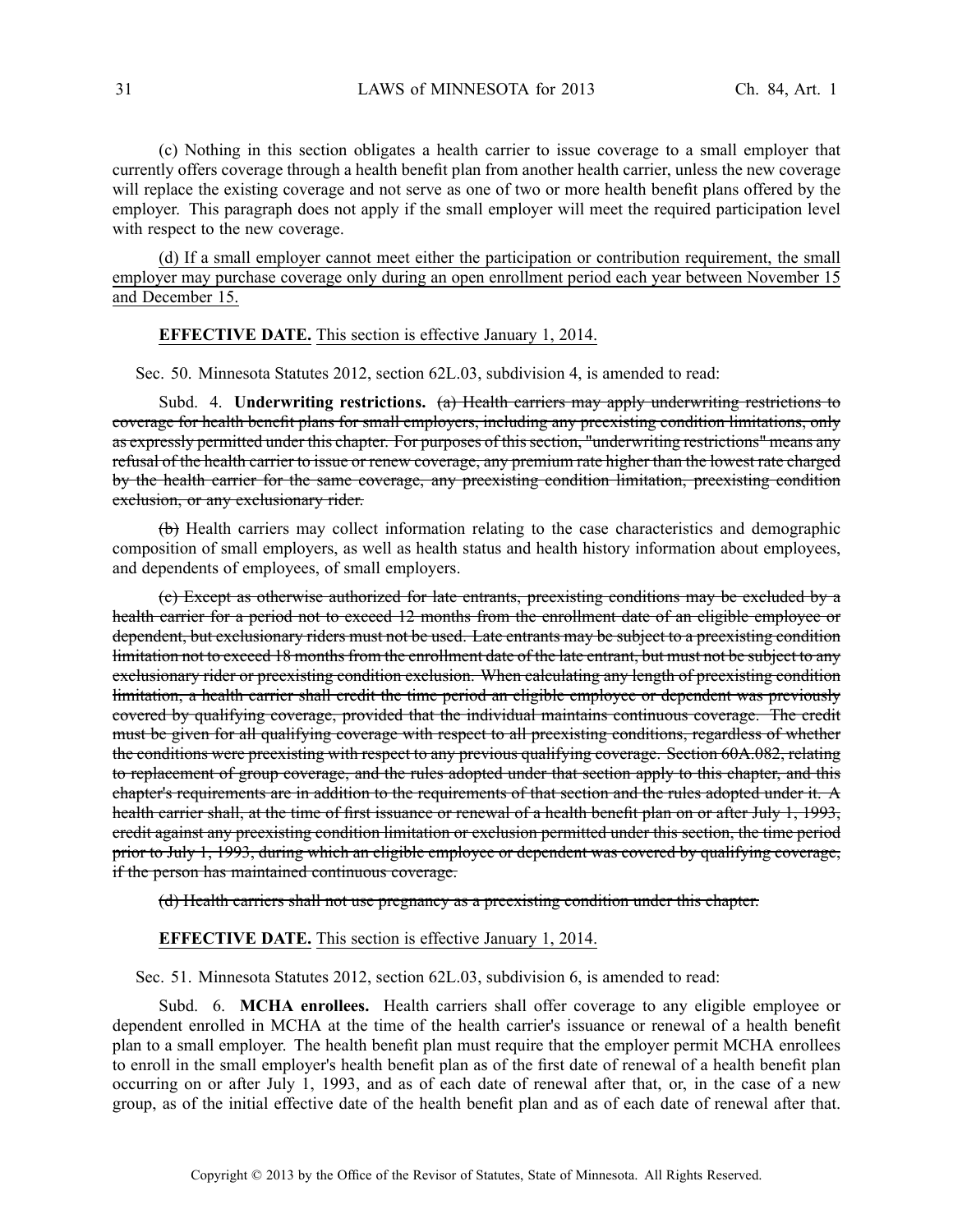Unless otherwise permitted by this chapter, Health carriers must not impose any underwriting restrictions, including any preexisting condition limitations or exclusions, on any eligible employee or dependent previously enrolled in MCHA and transferred to a health benefit plan so long as continuous coverage is maintained, provided that the health carrier may impose any unexpired portion of <sup>a</sup> preexisting condition limitation under the person's MCHA coverage. An MCHA enrollee is not a late entrant, so long as the enrollee has maintained continuous coverage.

#### **EFFECTIVE DATE.** This section is effective January 1, 2014.

Sec. 52. Minnesota Statutes 2012, section 62L.045, subdivision 2, is amended to read:

Subd. 2. **Qualified associations.** (a) A qualified association, as defined in this section, and health coverage offered by it, to it, or through it, to <sup>a</sup> small employer in thisstate must comply with the requirements of this chapter regarding guaranteed issue, guaranteed renewal, preexisting condition limitations, credit against preexisting condition limitations for continuous coverage, treatment of MCHA enrollees, and the definition of dependent, and with section 62A.65, subdivision 5, paragraph (b). They must also comply with all other requirements of this chapter not specifically exempted in paragraph (b) or (c).

(b) A qualified association and <sup>a</sup> health carrier offering, selling, issuing, or renewing health coverage to, or to cover, <sup>a</sup> small employer in thisstate through the qualified association, may, but are not, in connection with that health coverage, required to:

(1) offer the two small employer plans described in section 62L.05; and

(2) offer to small employers that are not members of the association, health coverage offered to, by, or through the qualified association.

(c) A qualified association, and <sup>a</sup> health carrier offering, selling, issuing, and renewing health coverage to, or to cover, <sup>a</sup> small employer in this state must comply with section 62L.08, excep<sup>t</sup> that:

(1) <sup>a</sup> separate index rate may be applied by <sup>a</sup> health carrier to each qualified association, provided that:

(i) the premium rate applied to participating small employer members of the qualified association is no more than 25 percen<sup>t</sup> above and no more than 25 percen<sup>t</sup> below the index rate applied to the qualified association, irrespective of when members applied for health coverage; and

(ii) the index rate applied by <sup>a</sup> health carrier to <sup>a</sup> qualified association is no more than 20 percen<sup>t</sup> above and no more than 20 percen<sup>t</sup> below the index rate applied by the health carrier to any other qualified association or to any small employer. In comparing index rates for purposes of this clause, the 20 percen<sup>t</sup> shall be calculated as <sup>a</sup> percen<sup>t</sup> of the larger index rate; and

(2) <sup>a</sup> qualified association described in subdivision 1, paragraph (a), clauses (2) to (4), providing health coverage through a health carrier, or on a self-insured basis in compliance with section 471.617 and the rules adopted under that section, may cover small employers and other employers within the same pool and may charge premiums to small employer members on the same basis as it charges premiums to members that are not small employers, if the premium rates charged to small employers do not have greater variation than permitted under section 62L.08. A qualified association operating under this clause shall annually prove to the commissioner of commerce that it complies with this clause through <sup>a</sup> sampling procedure acceptable to the commissioner. If the qualified association fails to prove compliance to the satisfaction of the commissioner, the association shall agree to <sup>a</sup> written plan of correction acceptable to the commissioner. The qualified association is considered to be in compliance under this clause if there is <sup>a</sup> premium rate that would, if used as an index rate, result in all premium rates in the sample being in compliance with section 62L.08. This clause does not exemp<sup>t</sup> <sup>a</sup> qualified association or <sup>a</sup> health carrier providing coverage through the qualified association from the loss ratio requirement of section 62L.08, subdivision 11.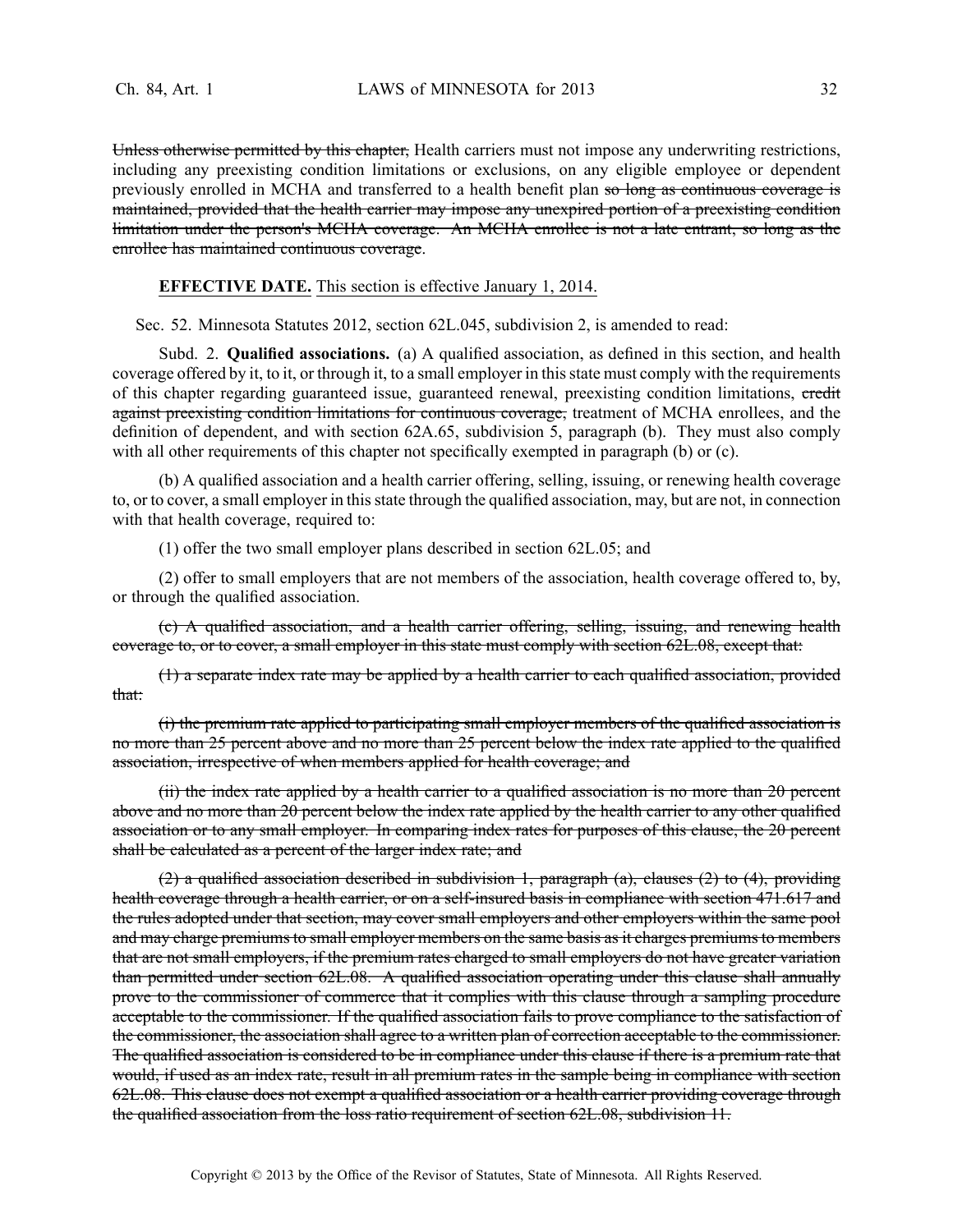#### **EFFECTIVE DATE.** This section is effective January 1, 2014.

Sec. 53. Minnesota Statutes 2012, section 62L.045, subdivision 4, is amended to read:

Subd. 4. **Principles; association coverage.** (a) This subdivision applies to associations as defined in this section, whether qualified associations or not, and is intended to clarify subdivisions 1 to 3.

(b) This section applies only to associations that provide health coverage to small employers.

 $(c)$  A health carrier is not required under this chapter to comply with guaranteed issue and guaranteed renewal with respec<sup>t</sup> to itsrelationship with the association itself. An arrangemen<sup>t</sup> between the health carrier and the association, once entered into, must comply with guaranteed issue and guaranteed renewal with respec<sup>t</sup> to members of the association that are small employers and persons covered through them.

(d) When an arrangemen<sup>t</sup> between <sup>a</sup> health carrier and an association has validly terminated, the health carrier has no continuing obligation to small employers and persons covered through them, excep<sup>t</sup> as otherwise provided in:

(1) section 62A.65, subdivision 5, paragraph (b);

(2) any other continuation or conversion rights applicable under state or federal law; and

(3) section 60A.082, relating to group replacement coverage, and rules adopted under that section.

(e) When an association's arrangemen<sup>t</sup> with <sup>a</sup> health carrier has terminated and the association has entered into <sup>a</sup> new arrangemen<sup>t</sup> with that health carrier or <sup>a</sup> different health carrier, the new arrangemen<sup>t</sup> is subject to section 60A.082 and rules adopted under it, with respec<sup>t</sup> to members of the association that are small employers and persons covered through them.

(f) An association that offers its members more than one plan of health coverage may have uniform rules restricting movement between the plans of health coverage, if the rules do not discriminate against small employers.

(g) This chapter does not require or prohibit separation of an association's members into one group consisting only of small employers and another group or other groups consisting of all other members. The association must comply with this section with respec<sup>t</sup> to the small employer group.

(h) For purposes of this section, "member" of an association includes an employer participant in the association.

(i) For purposes of this section, health coverage issued to, or to cover, <sup>a</sup> small employer includes <sup>a</sup> certificate of coverage issued directly to the employer's employees and dependents, rather than to the small employer.

### **EFFECTIVE DATE.** This section is effective January 1, 2014.

Sec. 54. Minnesota Statutes 2012, section 62L.05, subdivision 10, is amended to read:

Subd. 10. **Medical expense reimbursement.** Health carriers may reimburse or pay for medical services, supplies, or articles provided under <sup>a</sup> small employer plan in accordance with the health carrier's provider contract requirements including, but not limited to, salaried arrangements, capitation, the paymen<sup>t</sup> of usual and customary charges, fee schedules, discounts from fee-for-service, per diems, diagnosis-related groups (DRGs), and other paymen<sup>t</sup> arrangements. Nothing in this chapter requires <sup>a</sup> health carrier to develop, implement, or change its provider contract requirements for <sup>a</sup> small employer plan. Coinsurance, deductibles, and out-of-pocket maximums<del>, and maximum lifetime benefits</del> must be calculated and determined in accordance with each health carrier's standard business practices.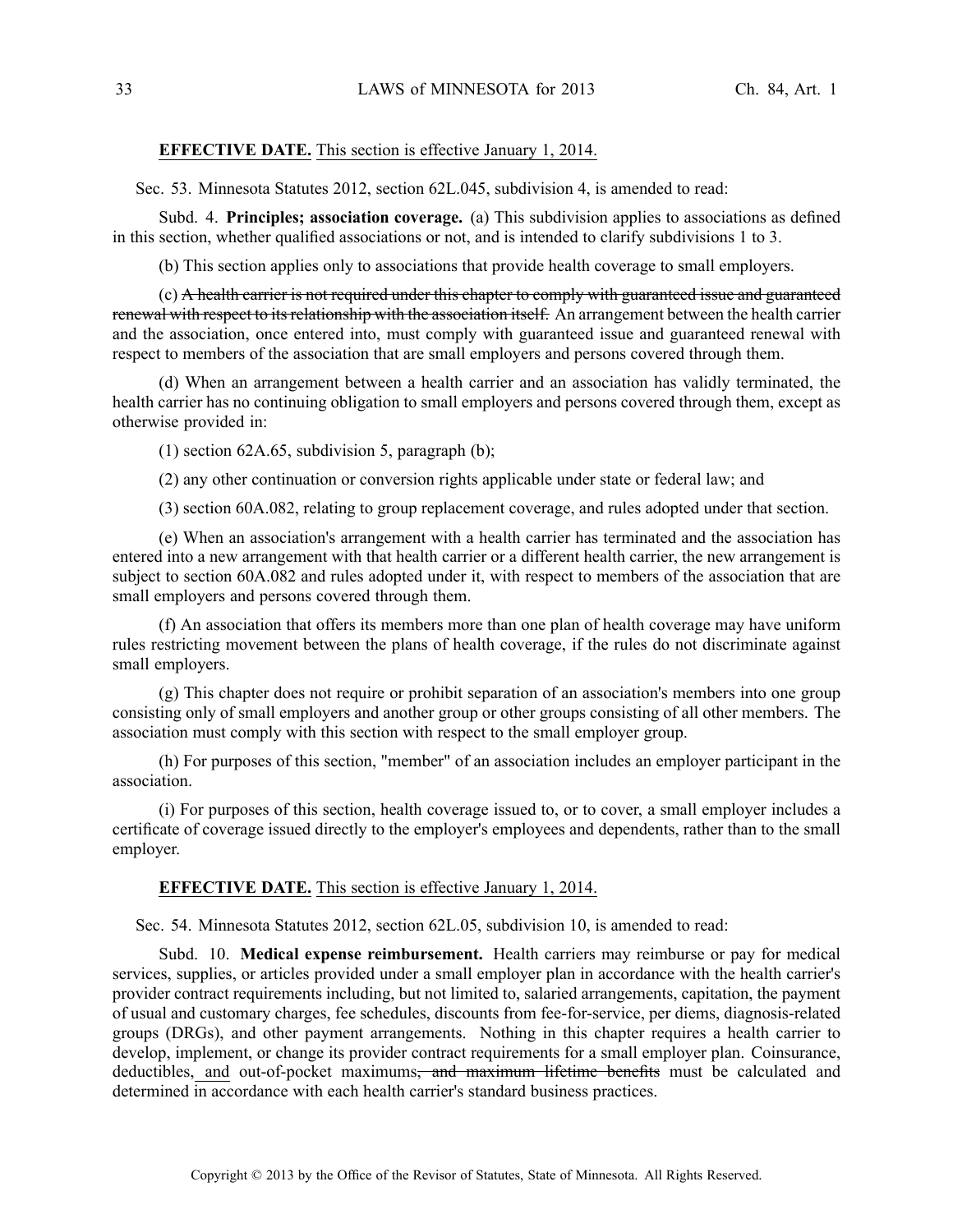**EFFECTIVE DATE.** This section is effective the day following final enactment.

Sec. 55. Minnesota Statutes 2012, section 62L.06, is amended to read:

#### **62L.06 DISCLOSURE OF UNDERWRITING RATING PRACTICES.**

When offering or renewing <sup>a</sup> health benefit plan, health carriers shall disclose in all solicitation and sales materials:

(1) the case characteristics and other rating factors used to determine initial and renewal rates;

(2) the extent to which premium rates for <sup>a</sup> small employer are established or adjusted based upon actual or expected variation in claim experience;

 $(3)$  provisions concerning the health carrier's right to change premium rates and the factors other than claim experience that affect changes in premium rates;

 $(4)$  (2) provisions relating to renewability of coverage;

(5) the use and effect of any preexisting condition provisions, if permitted;

 $(6)$  (3) the application of any provider network limitations and their effect on eligibility for benefits; and

 $(7)$  (4) the ability of small employers to insure eligible employees and dependents currently receiving coverage from the Comprehensive Health Association through health benefit plans.

#### **EFFECTIVE DATE.** This section is effective January 1, 2014.

Sec. 56. Minnesota Statutes 2012, section 62L.08, is amended to read:

#### **62L.08 RESTRICTIONS RELATING TO PREMIUM RATES.**

Subdivision 1. **Rate restrictions.** Premium rates for all health benefit plans sold or issued to small employers are subject to the restrictions specified in this section.

Subd. 2. **General premium variations.** Beginning July 1, 1993, each health carrier must offer premium rates to small employers that are no more than 25 percen<sup>t</sup> above and no more than 25 percen<sup>t</sup> below the index rate charged to small employers for the same or similar coverage, adjusted pro rata for rating periods of less than one year. The premium variations permitted by this subdivision must be based only on health status, claims experience, industry of the employer, and duration of coverage from the date of issue. For purposes of this subdivision, health status includes refraining from tobacco use or other actuarially valid lifestyle factors associated with good health, provided that the lifestyle factor and its effect upon premium rates have been determined to be actuarially valid and approved by the commissioner. Variations permitted under this subdivision must not be based upon age or applied differently at different ages. This subdivision does not prohibit use of <sup>a</sup> constant percentage adjustment for factors permitted to be used under this subdivision.

Subd. 2a. **Renewal premium increases limited.** (a) Beginning January 1, 2003, the percentage increase in the premium rate charged to <sup>a</sup> small employer for <sup>a</sup> new rating period must not exceed the sum of the following:

(1) the percentage change in the index rate measured from the first day of the prior rating period to the first day of the new rating period;

(2) an adjustment, not to exceed 15 percen<sup>t</sup> annually and adjusted pro rata for rating periods of less than one year, due to the claims experience, health status, or duration of coverage of the employees or dependents of the employer; and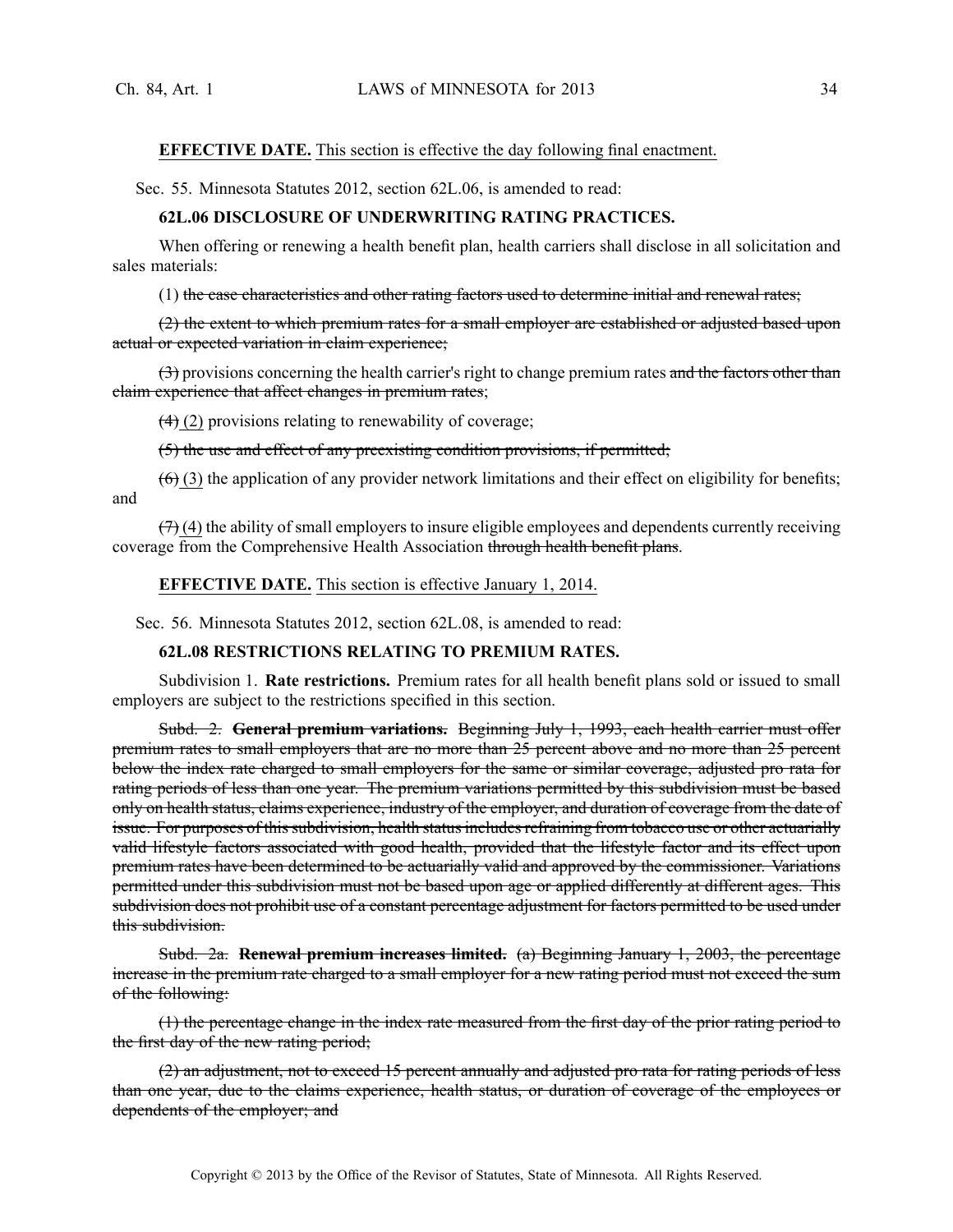(3) any adjustment due to change in coverage or in the case characteristics of the employer.

(b) This subdivision does not apply if the employer, employee, or any applicant provides the health carrier with false, incomplete, or misleading information.

Subd. 3. **Age-based premium variations.** Beginning July 1, 1993, Each health carrier may offer premium rates to small employers that vary based upon the ages of the eligible employees and dependents of the small employer only as provided in this subdivision. In addition to the variation permitted by subdivision 2, each health carrier may use an additional premium variation based upon age of up to plus or minus 50 percent of the index rate. Premium rates may vary based upon the ages of the eligible employees and dependents of the small employer in accordance with the provisions of the Affordable Care Act as defined in section 62A.011, subdivision 1a.

Subd. 4. **Geographic premium variations.** A health carrier may reques<sup>t</sup> approval by the commissioner to establish separate geographic regions determined by the health carrier and to establish separate index rates for each such region Premium rates may vary based on geographic rating areas set by the commissioner. The commissioner shall grant approval if the following conditions are met:

(1) the geographic regions must be applied uniformly by the health carrier;

(2) each geographic region must be composed of no fewer than seven countiesthat create <sup>a</sup> contiguous region; and

(3) the health carrier provides actuarial justification acceptable to the commissioner for the proposed geographic variations in index rates, establishing that the variations are based upon differences in the cost to the health carrier of providing coverage.

Subd. 5. **Gender-based rates prohibited.** Beginning July 1, 1993, No health carrier may determine premium rates through <sup>a</sup> method that is in any way based upon the gender of eligible employees or dependents. Rates must not in any way reflect marital status or generalized differences in expected costs between employees and spouses.

Subd. 6. **Rate cells permitted Tobacco rating.** Health carriers may use rate cells and must file with the commissioner the rate cells they use. Rate cells must be based on the number of adults and children covered under the policy and may reflect the availability of Medicare coverage. The rates for different rate cells must not in any way reflect marital status or differences in expected costs between employees and spouses Premium rates may vary based upon tobacco use in accordance with the provisions of the Affordable Care Act as defined in section 62A.011, subdivision 1a.

Subd. 7. **Index and Premium rate development.** (a) In developing its index rates and premiums, <sup>a</sup> health carrier may take into account only the following factors:

(1) actuarially valid differences in benefit designs of health benefit plans; and

(2) actuarially valid differences in the rating factors permitted in subdivisions 2 and 3;

(3) (2) actuarially valid geographic variations if approved by the commissioner as provided in subdivision  $\overline{4}$ .

(b) All premium variations permitted under this section must be based upon actuarially valid differences in expected cost to the health carrier of providing coverage. The variation must be justified in initial rate filings and upon reques<sup>t</sup> of the commissioner in rate revision filings. All premium variations are subject to approval by the commissioner.

Subd. 8. **Filing requirement.** A health carrier that offers, sells, issues, or renews <sup>a</sup> health benefit plan for small employers shall file with the commissioner the index rates and must demonstrate that all rates shall be within the rating restrictions defined in this chapter. Such demonstration must include the allowable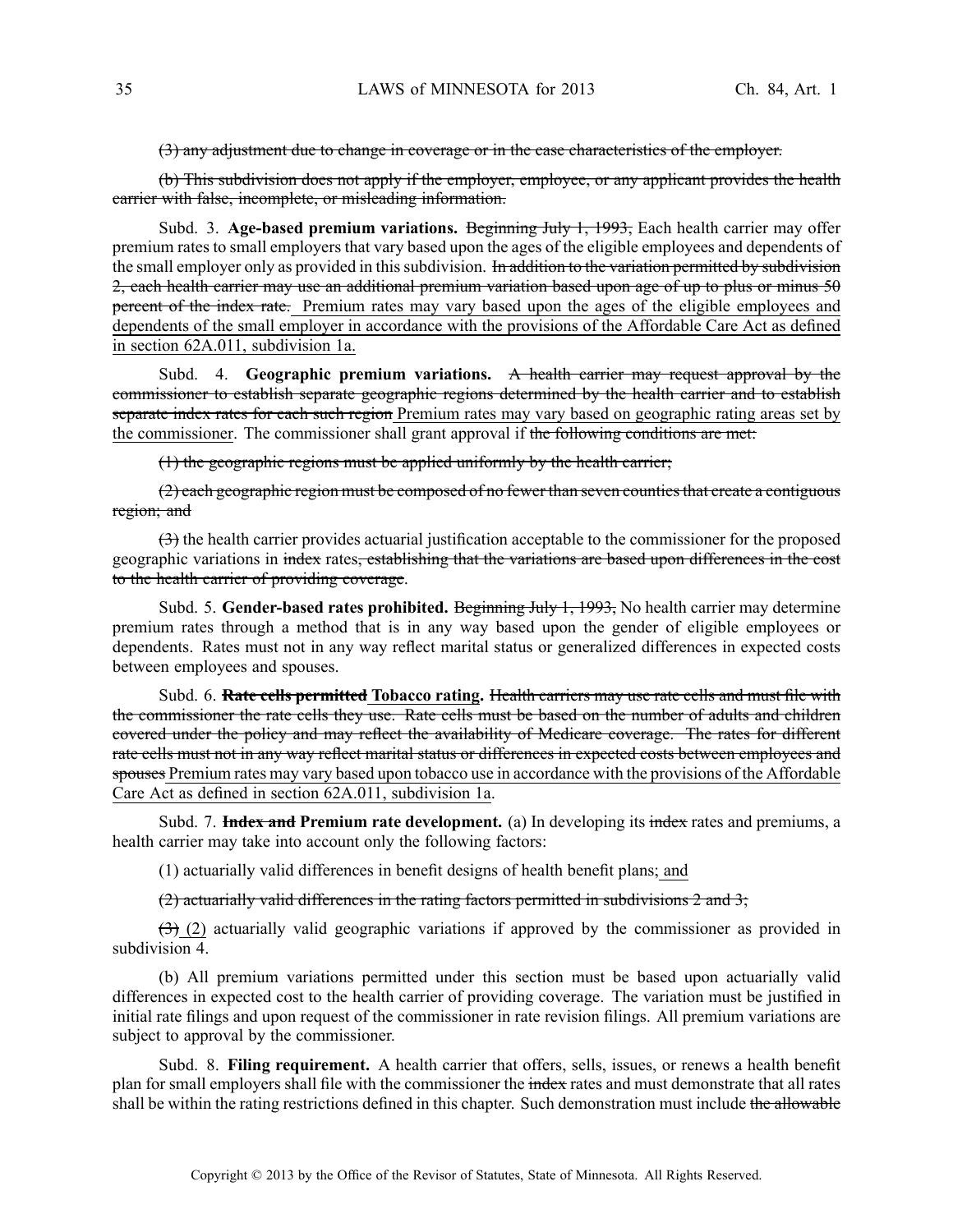range of rates from the index rates and a description of how the health carrier intends to use demographic factors including case characteristics in calculating the premium rates. The rates shall not be approved, unless the commissioner has determined that the rates are reasonable. In determining reasonableness, the commissioner shall consider the growth rates applied under section 62J.04, subdivision 1, paragraph (b), to the calendar year or years that the proposed premium rate would be in effect, and actuarially valid changes in risk associated with the enrollee population<del>, and actuarially valid changes as a result of statutory changes</del> in Laws 1992, chapter 549.

Subd. 9. **Effect of assessments.** Premium rates must comply with the rating requirements of this section, notwithstanding the imposition of any assessments or premiums paid by health carriers as provided under sections 62L.13 to 62L.22.

Subd. 10. **Rating report.** Beginning January 1, 1995, and annually thereafter, the commissioners of health and commerce shall provide <sup>a</sup> joint repor<sup>t</sup> to the legislature on the effect of the rating restrictions required by this section and the appropriateness of proceeding with additional rate reform. Each repor<sup>t</sup> must include an analysis of the availability of health care coverage due to the rating reform, the equitable and appropriate distribution of risk and associated costs, the effect on the self-insurance market, and any resulting or anticipated change in health plan design and market share and availability of health carriers.

Subd. 11. **Loss ratio standards.** Notwithstanding section 62A.02, subdivision 3, relating to loss ratios, each policy or contract form used with respec<sup>t</sup> to <sup>a</sup> health benefit plan offered, or issued in the small employer market, is subject, beginning July 1, 1993, to section 62A.021. The commissioner of health has, with respec<sup>t</sup> to carriers under that commissioner's jurisdiction, all of the powers of the commissioner of commerce under that section.

#### **EFFECTIVE DATE.** This section is effective January 1, 2014.

Sec. 57. Minnesota Statutes 2012, section 62L.12, subdivision 2, is amended to read:

Subd. 2. **Exceptions.** (a) A health carrier may sell, issue, or renew individual conversion policies to eligible employees otherwise eligible for conversion coverage under section 62D.104 as <sup>a</sup> result of leaving <sup>a</sup> health maintenance organization's service area.

(b) A health carrier may sell, issue, or renew individual conversion policies to eligible employees otherwise eligible for conversion coverage as <sup>a</sup> result of the expiration of any continuation of group coverage required under sections 62A.146, 62A.17, 62A.21, 62C.142, 62D.101, and 62D.105.

(c) A health carrier may sell, issue, or renew conversion policies under section  $62E.16$  to eligible employees.

(d) A health carrier may sell, issue, or renew individual continuation policies to eligible employees as required.

(e) A health carrier may sell, issue, or renew individual health plans if the coverage is appropriate due to an unexpired preexisting condition limitation or exclusion applicable to the person under the employer's group health plan or due to the person's need for health care services not covered under the employer's group health plan.

(f) A health carrier may sell, issue, or renew an individual health plan, if the individual has elected to buy the individual health plan not as par<sup>t</sup> of <sup>a</sup> general plan to substitute individual health plans for <sup>a</sup> group health plan nor as <sup>a</sup> result of any violation of subdivision 3 or 4.

(g) A health carrier may sell, issue, or renew an individual health plan if coverage provided by the employer is determined to be unaffordable under the provisions of the Affordable Care Act as defined in section 62A.011, subdivision 1a.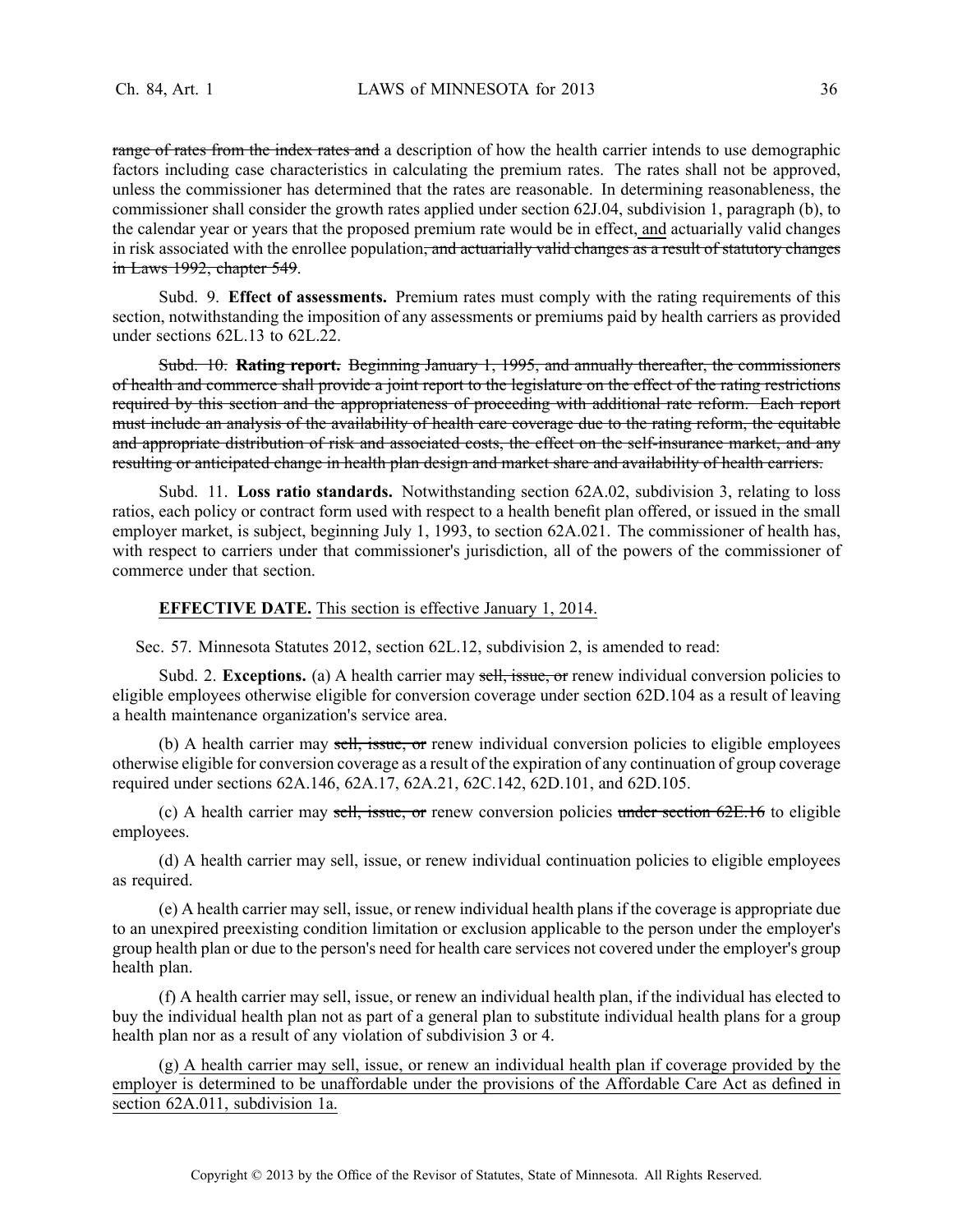(h) Nothing in this subdivision relieves <sup>a</sup> health carrier of any obligation to provide continuation or conversion coverage otherwise required under federal or state law.

(h) (i) Nothing in this chapter restricts the offer, sale, issuance, or renewal of coverage issued as <sup>a</sup> supplement to Medicare under sections 62A.3099 to 62A.44, or policies or contracts that supplement Medicare issued by health maintenance organizations, or those contracts governed by sections 1833, 1851 to 1859, 1860D, or 1876 of the federal Social Security Act, United States Code, title 42, section 1395 et seq., as amended.

 $(i)$  (i) Nothing in this chapter restricts the offer, sale, issuance, or renewal of individual health plans necessary to comply with <sup>a</sup> court order.

 $(f<sup>i</sup>)$  (k) A health carrier may offer, issue, sell, or renew an individual health plan to persons eligible for an employer group health plan, if the individual health plan is <sup>a</sup> high deductible health plan for use in connection with an existing health savings account, in compliance with the Internal Revenue Code, section 223. In that situation, the same or <sup>a</sup> different health carrier may offer, issue, sell, or renew <sup>a</sup> group health plan to cover the other eligible employees in the group.

(k) (l) A health carrier may offer, sell, issue, or renew an individual health plan to one or more employees of <sup>a</sup> small employer if the individual health plan is marketed directly to all employees of the small employer and the small employer does not contribute directly or indirectly to the premiums or facilitate the administration of the individual health plan. The requirement to market an individual health plan to all employees does not require the health carrier to offer or issue an individual health plan to any employee. For purposes of this paragraph, an employer is not contributing to the premiums or facilitating the administration of the individual health plan if the employer does not contribute to the premium and merely collects the premiums from an employee's wages or salary through payroll deductions and submits paymen<sup>t</sup> for the premiums of one or more employees in <sup>a</sup> lump sum to the health carrier. Except for coverage under section 62A.65, subdivision 5, paragraph (b), or 62E.16, at the reques<sup>t</sup> of an employee, the health carrier may bill the employer for the premiums payable by the employee, provided that the employer is not liable for paymen<sup>t</sup> except from payroll deductions for that purpose. If an employer is submitting payments under this paragraph, the health carrier shall provide <sup>a</sup> cancellation notice directly to the primary insured at least ten days prior to termination of coverage for nonpaymen<sup>t</sup> of premium. Individual coverage under this paragraph may be offered only if the small employer has not provided coverage under section 62L.03 to the employees within the pas<sup>t</sup> 12 months.

The employer must provide <sup>a</sup> written and signed statement to the health carrier that the employer is not contributing directly or indirectly to the employee's premiums. The health carrier may rely on the employer's statement and is not required to guarantee-issue individual health plans to the employer's other current or future employees.

#### **EFFECTIVE DATE.** This section is effective January 1, 2014.

Sec. 58. Minnesota Statutes 2012, section 62M.05, subdivision 3a, is amended to read:

Subd. 3a. **Standard review determination.** (a) Notwithstanding subdivision 3b, an initial determination on all requests for utilization review must be communicated to the provider and enrollee in accordance with this subdivision within ten business days of the request, provided that all information reasonably necessary to make <sup>a</sup> determination on the reques<sup>t</sup> has been made available to the utilization review organization.

(b) When an initial determination is made to certify, notification must be provided promptly by telephone to the provider. The utilization review organization shall send written notification to the provider or shall maintain an audit trail of the determination and telephone notification. For purposes of this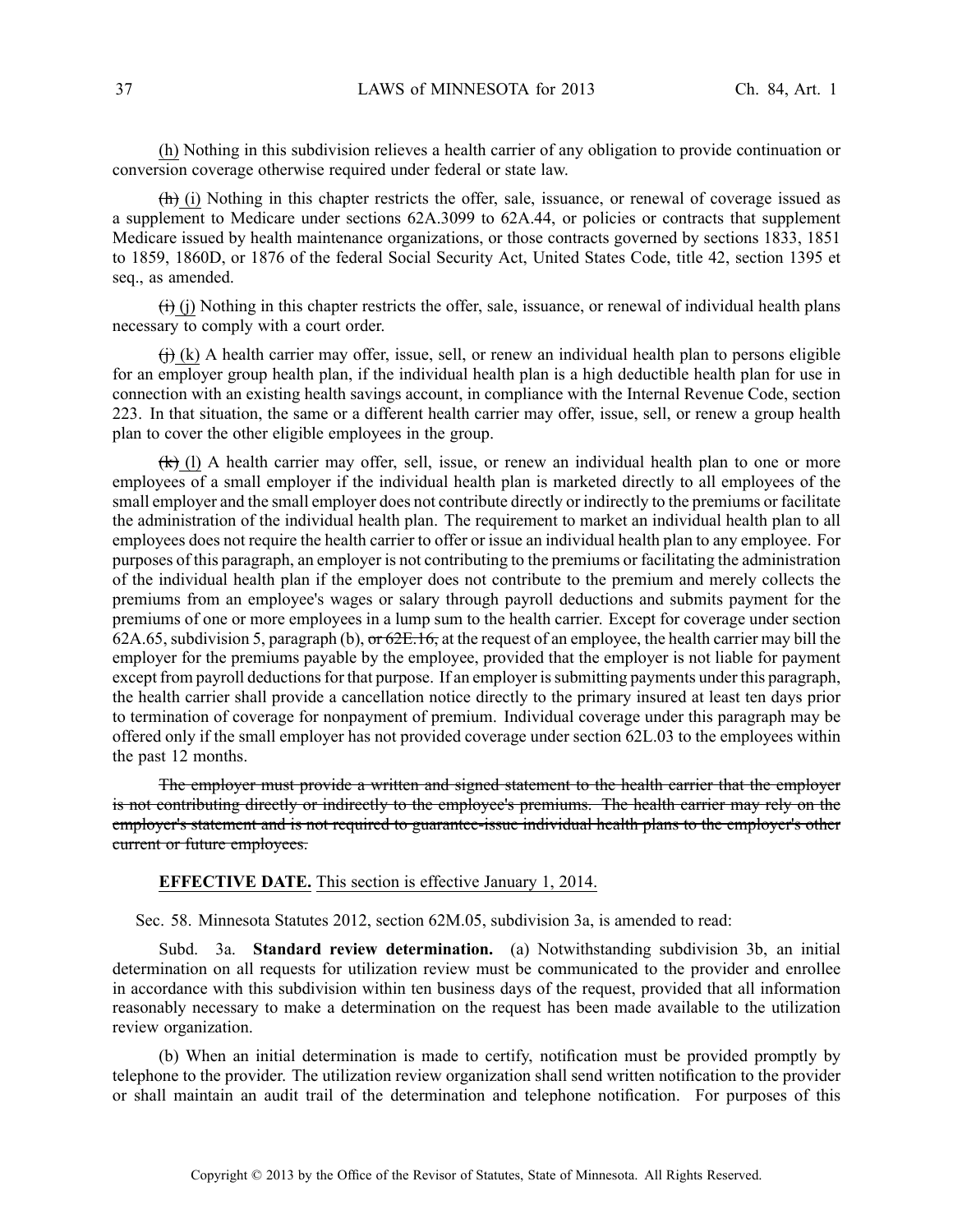subdivision, "audit trail" includes documentation of the telephone notification, including the date; the name of the person spoken to; the enrollee; the service, procedure, or admission certified; and the date of the service, procedure, or admission. If the utilization review organization indicates certification by use of <sup>a</sup> number, the number must be called the "certification number." For purposes of this subdivision, notification may also be made by facsimile to <sup>a</sup> verified number or by electronic mail to <sup>a</sup> secure electronic mailbox. These electronic forms of notification satisfy the "audit trail" requirement of this paragraph.

(c) When an initial determination is made not to certify, notification must be provided by telephone, by facsimile to <sup>a</sup> verified number, or by electronic mail to <sup>a</sup> secure electronic mailbox within one working day after making the determination to the attending health care professional and hospital as applicable. Written notification must also be sent to the hospital as applicable and attending health care professional if notification occurred by telephone. For purposes of this subdivision, notification may be made by facsimile to <sup>a</sup> verified number or by electronic mail to <sup>a</sup> secure electronic mailbox. Written notification must be sent to the enrollee and may be sent by United States mail, facsimile to <sup>a</sup> verified number, or by electronic mail to <sup>a</sup> secure mailbox. The written notification must include the principal reason or reasons for the determination and the process for initiating an appeal of the determination. Upon request, the utilization review organization shall provide the provider or enrollee with the criteria used to determine the necessity, appropriateness, and efficacy of the health care service and identify the database, professional treatment parameter, or other basis for the criteria. Reasons for <sup>a</sup> determination not to certify may include, among other things, the lack of adequate information to certify after <sup>a</sup> reasonable attempt has been made to contact the provider or enrollee.

(d) When an initial determination is made not to certify, the written notification must inform the enrollee and the attending health care professional of the right to submit an appeal to the internal appeal process described in section 62M.06 and the procedure for initiating the internal appeal. The written notice shall be provided in <sup>a</sup> culturally and linguistically appropriate manner consistent with the provisions of the Affordable Care Act as defined under section 62A.011, subdivision 1a.

### **EFFECTIVE DATE.** This section is effective the day following final enactment.

Sec. 59. Minnesota Statutes 2012, section 62M.06, subdivision 1, is amended to read:

Subdivision 1. **Procedures for appeal.** (a) A utilization review organization must have written procedures for appeals of determinations not to certify. The right to appeal must be available to the enrollee and to the attending health care professional.

(b) The enrollee shall be allowed to review the information relied upon in the course of the appeal, presen<sup>t</sup> evidence and testimony as par<sup>t</sup> of the appeals process, and receive continued coverage pending the outcome of the appeals process. This paragraph does not apply to managed care plans or county-based purchasing plans serving state public health care program enrollees under section 256B.69, 256B.692, or chapter 256L, or to grandfathered plans as defined under section 62A.011, subdivision 1c. Nothing in this paragraph shall be construed to limit or restrict the appeal rights of state public health care program enrollees provided under section 256.045 and Code of Federal Regulations, title 42, section 438.420(d).

**EFFECTIVE DATE.** This section is effective the day following final enactment.

Sec. 60. Minnesota Statutes 2012, section 62Q.01, is amended by adding <sup>a</sup> subdivision to read:

Subd. 1a. **Affordable Care Act.** "Affordable Care Act" means the Affordable Care Act as defined in section 62A.011, subdivision 1a.

**EFFECTIVE DATE.** This section is effective the day following final enactment.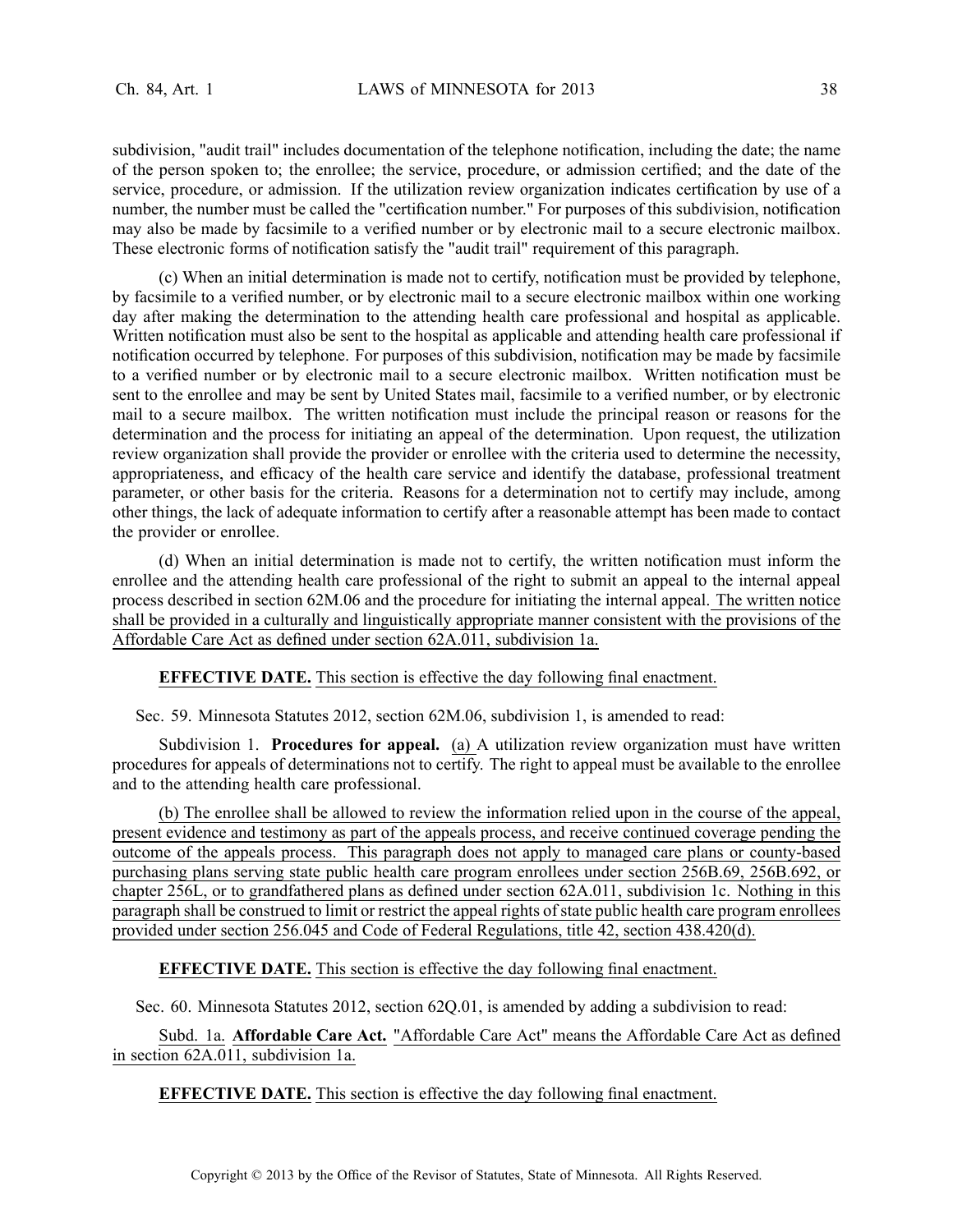Sec. 61. Minnesota Statutes 2012, section 62Q.01, is amended by adding <sup>a</sup> subdivision to read:

Subd. 1b. **Bona fide association.** "Bona fide association" means an association that meets all of the following criteria:

(1) serves <sup>a</sup> single profession that requires <sup>a</sup> significant amount of education, training, or experience, or <sup>a</sup> license or certificate from <sup>a</sup> state authority to practice that profession;

(2) has been actively in existence for five years;

(3) has <sup>a</sup> constitution and bylaws or other analogous governing documents;

(4) has been formed and maintained in good faith for purposes other than obtaining insurance;

(5) is not owned or controlled by <sup>a</sup> health plan company or affiliated with <sup>a</sup> health plan company;

(6) does not condition membership in the association on any health status-related factor;

(7) has at least 1,000 members if it is <sup>a</sup> national association, 500 members if it is <sup>a</sup> state association, or 200 members if it is <sup>a</sup> local association;

(8) all members and dependents of members are eligible for coverage regardless of any health status-related factor;

(9) does not make health plans offered through the association available other than in connection with <sup>a</sup> member of the association;

(10) is governed by <sup>a</sup> board of directors and sponsors an annual meeting of its members; and

(11) produces only market association memberships, accepts applications for membership, or signs up members in the professional association where the subject individuals are actively engaged in, or directly related to, the profession represented by the association.

**EFFECTIVE DATE.** This section is effective the day following final enactment.

Sec. 62. Minnesota Statutes 2012, section 62Q.01, is amended by adding <sup>a</sup> subdivision to read:

Subd. 2c. **Grandfathered plan.** "Grandfathered plan" means <sup>a</sup> health plan as defined in section 62A.011, subdivision 1b.

Sec. 63. Minnesota Statutes 2012, section 62Q.01, is amended by adding <sup>a</sup> subdivision to read:

Subd. 2d. **Group health plan.** "Group health plan" means <sup>a</sup> group health plan as defined in section 62A.011, subdivision 1c.

Sec. 64. Minnesota Statutes 2012, section 62Q.01, is amended by adding <sup>a</sup> subdivision to read:

Subd. 4b. **Individual health plan.** "Individual health plan" means an individual health plan as defined in section 62A.011, subdivision 4.

Sec. 65. Minnesota Statutes 2012, section 62Q.01, is amended by adding <sup>a</sup> subdivision to read:

Subd. 4c. **Life-threatening condition.** "Life-threatening condition" means <sup>a</sup> disease or condition from which the likelihood of death is probable unless the course of the disease or condition is interrupted.

**EFFECTIVE DATE.** This section is effective the day following final enactment.

Sec. 66. Minnesota Statutes 2012, section 62Q.01, is amended by adding <sup>a</sup> subdivision to read: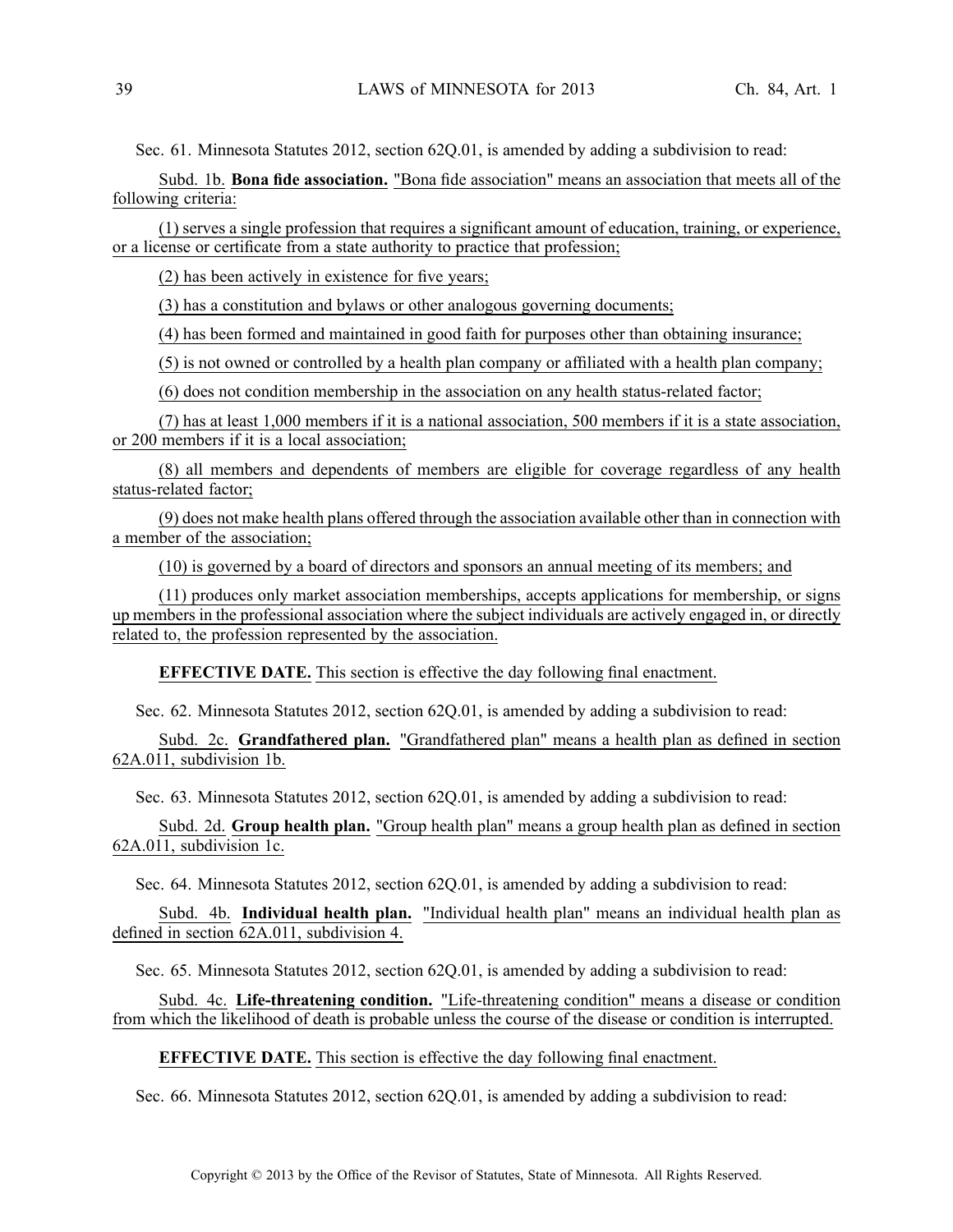Subd. 7. **Primary care provider.** "Primary care provider" means <sup>a</sup> health care professional who specializes in the practice of family medicine, general internal medicine, obstetrics and gynecology, or general pediatrics and is <sup>a</sup> licensed physician, <sup>a</sup> licensed and certified advanced practice registered nurse, or <sup>a</sup> licensed physician assistant.

## **EFFECTIVE DATE.** This section is effective the day following final enactment.

Sec. 67. Minnesota Statutes 2012, section 62Q.01, is amended by adding <sup>a</sup> subdivision to read:

Subd. 2a. **Dependent child to the limiting age.** "Dependent child to the limiting age" or "dependent children to the limiting age" means those individuals who are eligible and covered as <sup>a</sup> dependent child under the terms of a health plan who have not yet attained 26 years of age. A health plan company must not deny or restrict eligibility for <sup>a</sup> dependent child to the limiting age based on financial dependency, residency, marital status, or student status. For coverage under plans offered by the Minnesota Comprehensive Health Association, dependent to the limiting age means dependent as defined in section 62A.302, subdivision 3. Notwithstanding the provisions in this subdivision, <sup>a</sup> health plan may include:

(1) eligibility requirements regarding the absence of other health plan coverage as permitted by the Affordable Care Act for grandfathered plan coverage; or

(2) an age greater than 26 in its policy, contract, or certificate of coverage.

**EFFECTIVE DATE.** This section is effective the day following final enactment.

Sec. 68. Minnesota Statutes 2012, section 62Q.021, is amended to read:

### **62Q.021 FEDERAL ACT; COMPLIANCE REQUIRED.**

Subdivision 1. **Compliance with 1996 federal law.** Each health plan company shall comply with the federal Health Insurance Portability and Accountability Act of 1996, including any federal regulations adopted under that act, to the extent that it imposes <sup>a</sup> requirement that applies in this state and that is not also required by the laws of this state. This section does not require compliance with any provision of the federal act prior to the effective date provided for that provision in the federal act. The commissioner shall enforce this section subdivision.

Subd. 2. **Compliance with 2010 federal law.** Each health plan company shall comply with the Affordable Care Act to the extent that it imposes <sup>a</sup> requirement that applies in this state but is not required under the laws of this state. This section does not require compliance with any provision of the Affordable Care Act before the effective date provided for that provision in the Affordable Care Act. The commissioner shall enforce this subdivision.

## **EFFECTIVE DATE.** This section is effective the day following final enactment.

Sec. 69. Minnesota Statutes 2012, section 62Q.17, subdivision 6, is amended to read:

Subd. 6. **Employer-based purchasing pools.** Employer-based purchasing pools must, with respec<sup>t</sup> to small employers as defined in section 62L.02, meet all the requirements of chapter 62L. The experience of the pool must be pooled and the rates blended across all groups. Pools may decide to create tiers within the pool, based on experience of group members. These tiers must be designed within the requirements of section 62L.08. The governing structure may establish criteria limiting movement between tiers. Tiers must be phased out within two years of the pool's creation.

**EFFECTIVE DATE.** This section is effective January 1, 2014.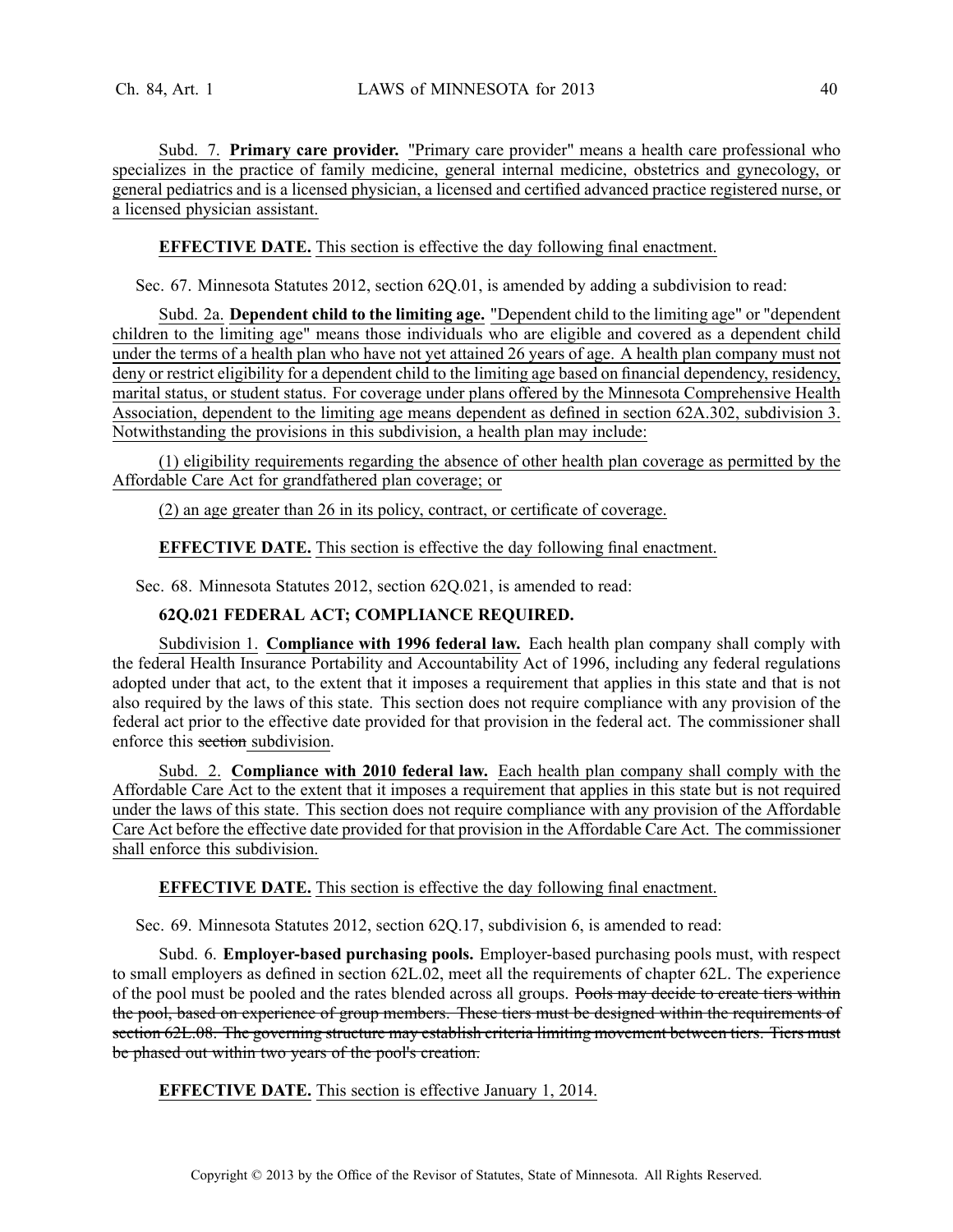Sec. 70. Minnesota Statutes 2012, section 62Q.18, is amended by adding <sup>a</sup> subdivision to read:

Subd. 10. **Guaranteed issue.** No health plan company shall offer, sell, or issue any health plan that does not make coverage available on <sup>a</sup> guaranteed issue basis in accordance with the Affordable Care Act.

**EFFECTIVE DATE.** This section is effective January 1, 2014.

#### Sec. 71. **[62Q.186] PROHIBITION ON RESCISSIONS OF HEALTH PLANS.**

Subdivision 1. **Definitions.** (a) "Rescission" means <sup>a</sup> cancellation or discontinuance of coverage under <sup>a</sup> health plan that has <sup>a</sup> retroactive effect.

(b) "Rescission" does not include:

(1) <sup>a</sup> cancellation or discontinuance of coverage under <sup>a</sup> health plan if:

(i) the cancellation or discontinuance of coverage has only <sup>a</sup> prospective effect; or

(ii) the cancellation or discontinuance of coverage is effective retroactively to the extent it is attributable to <sup>a</sup> failure to timely pay required premiums or contributions toward the cost of coverage; or

(2) when the health plan covers only active employees and, if applicable, dependents and those covered under continuation coverage provisions, the employee pays no premiums for coverage after termination of employment and the cancellation or discontinuance of coverage is effective retroactively back to the date of termination of employment due to <sup>a</sup> delay in administrative record keeping.

Subd. 2. **Prohibition on rescissions.** (a) A health plan company shall not rescind coverage under <sup>a</sup> health plan with respec<sup>t</sup> to an individual, including <sup>a</sup> group to which the individual belongs or family coverage in which the individual is included, after the individual is covered under the health plan, unless:

(1) the individual, or <sup>a</sup> person seeking coverage on behalf of the individual, performs an act, practice, or omission that constitutes fraud; or

(2) the individual makes an intentional misrepresentation or omission of material fact, as prohibited by the terms of the health plan.

For purposes of this section, <sup>a</sup> person seeking coverage on behalf of an individual does not include an insurance producer or employee or authorized representative of the health carrier.

(b) This section does not apply to any benefits classified as excepted benefits under United States Code, title 42, section 300gg-91(c), or regulations enacted thereunder from time to time.

Subd. 3. **Notice required.** A health plan company shall provide at least 30 days' advance written notice to each individual who would be affected by the proposed rescission of coverage before coverage under the health plan may be terminated retroactively.

Subd. 4. **Compliance with other restrictions on rescissions.** Nothing in this section allows rescission if rescission would otherwise be prohibited under section 62A.04, subdivision 2, clause (2), or 62A.615.

**EFFECTIVE DATE.** This section is effective the day following final enactment.

Sec. 72. Minnesota Statutes 2012, section 62Q.23, is amended to read:

#### **62Q.23 GENERAL SERVICES.**

(a) Health plan companies shall comply with all continuation and conversion of coverage requirements applicable to health maintenance organizations under state or federal law.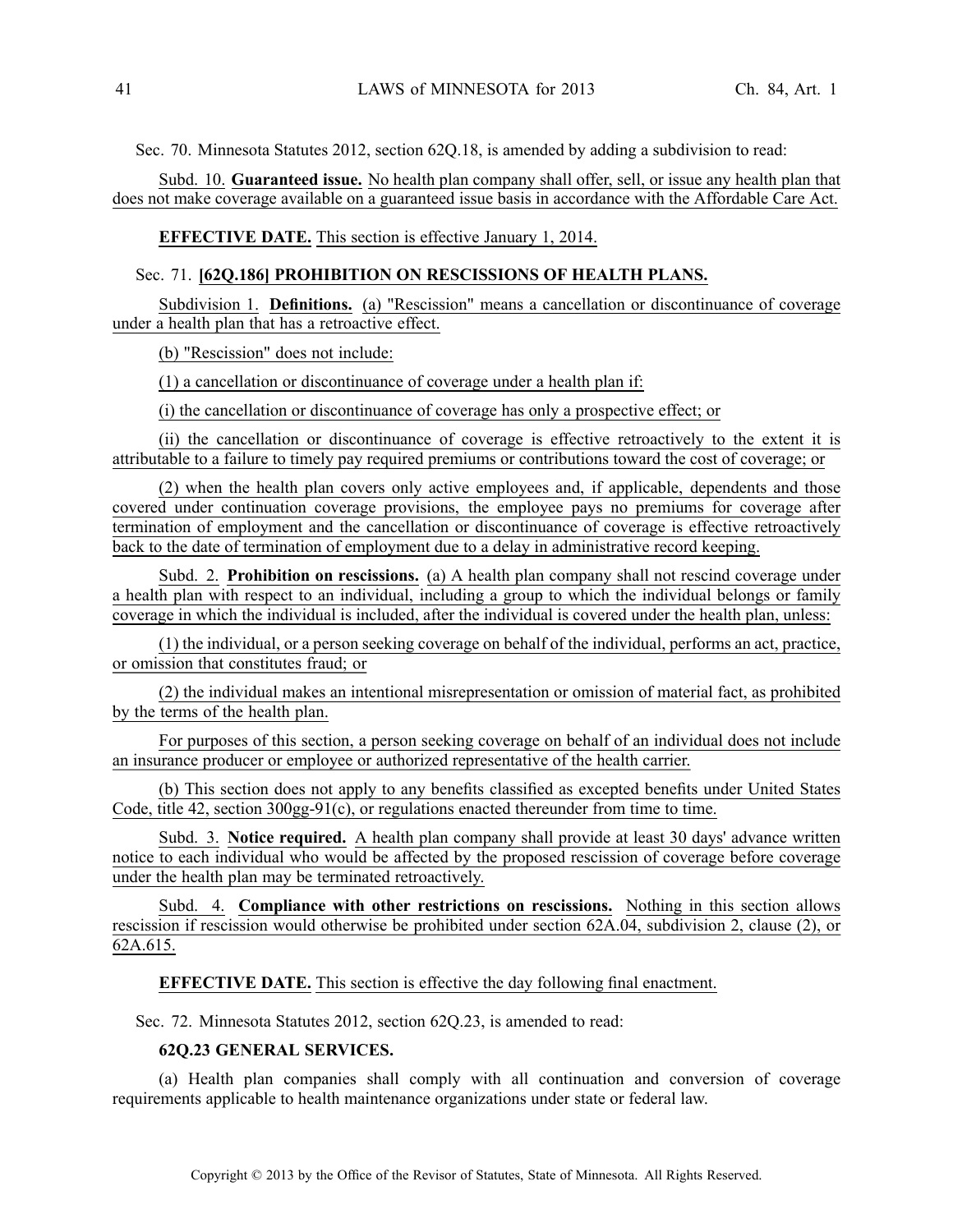(b) Health plan companies shall comply with sections 62A.047, 62A.27, and any other coverage required under chapter 62A of newborn infants, dependent children who do not reside with <sup>a</sup> covered person to the limiting age as defined in section 62Q.01, subdivision 9, disabled children and dependents dependent children, and adopted children. A health plan company providing dependent coverage shall comply with section 62A.302.

(c) Health plan companies shall comply with the equal access requirements of section 62A.15.

#### **EFFECTIVE DATE.** This section is effective the day following final enactment.

Sec. 73. Minnesota Statutes 2012, section 62Q.43, subdivision 2, is amended to read:

Subd. 2. **Access requirement.** Every closed-panel health plan must allow enrollees who are full-time students under the age of  $2526$  years to change their designated clinic or physician at least once per month, as long as the clinic or physician is par<sup>t</sup> of the health plan company's statewide clinic or physician network. A health plan company shall not charge enrollees who choose this option higher premiums or cost sharing than would otherwise apply to enrollees who do not choose this option. A health plan company may require enrollees to provide 15 days' written notice of intent to change their designated clinic or physician.

**EFFECTIVE DATE.** This section is effective the day following final enactment.

### Sec. 74. **[62Q.46] PREVENTIVE ITEMS AND SERVICES.**

Subdivision 1. **Coverage for preventive items and services.** (a) "Preventive items and services" has the meaning specified in the Affordable Care Act.

(b) A health plan company must provide coverage for preventive items and services at <sup>a</sup> participating provider without imposing cost-sharing requirements, including <sup>a</sup> deductible, coinsurance, or co-payment. Nothing in this section prohibits <sup>a</sup> health plan company that has <sup>a</sup> network of providers from excluding coverage or imposing cost-sharing requirements for preventive items or services that are delivered by an out-of-network provider.

(c) A health plan company is not required to provide coverage for any items or services specified in any recommendation or guideline described in paragraph (a) if the recommendation or guideline is no longer included as <sup>a</sup> preventive item or service as defined in paragraph (a). Annually, <sup>a</sup> health plan company must determine whether any additional items or services must be covered without cost-sharing requirements or whether any items or services are no longer required to be covered.

(d) Nothing in this section prevents <sup>a</sup> health plan company from using reasonable medical managemen<sup>t</sup> techniques to determine the frequency, method, treatment, or setting for <sup>a</sup> preventive item or service to the extent not specified in the recommendation or guideline.

(e) This section does not apply to grandfathered plans.

(f) This section does not apply to plans offered by the Minnesota Comprehensive Health Association.

Subd. 2. **Coverage for office visits in conjunction with preventive items and services.** (a) A health plan company may impose cost-sharing requirements with respec<sup>t</sup> to an office visit if <sup>a</sup> preventive item or service is billed separately or is tracked separately as individual encounter data from the office visit.

(b) A health plan company must not impose cost-sharing requirements with respec<sup>t</sup> to an office visit if <sup>a</sup> preventive item or service is not billed separately or is not tracked separately as individual encounter data from the office visit and the primary purpose of the office visit is the delivery of the preventive item or service.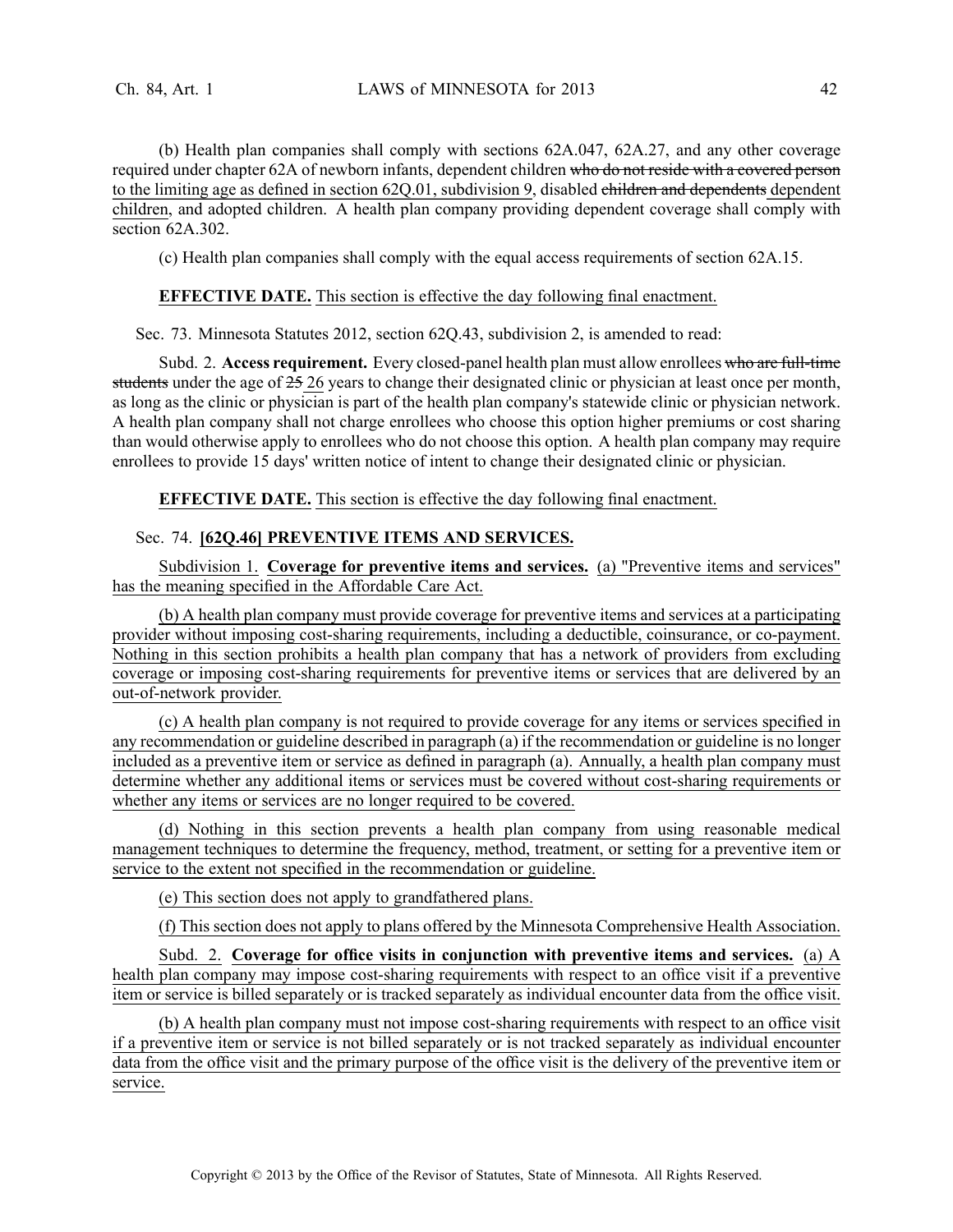(c) A health plan company may impose cost-sharing requirements with respec<sup>t</sup> to an office visit if <sup>a</sup> preventive item or service is not billed separately or is not tracked separately as individual encounter data from the office visit and the primary purpose of the office visit is not the delivery of the preventive item or service.

Subd. 3. **Additional services not prohibited.** Nothing in this section prohibits <sup>a</sup> health plan company from providing coverage for preventive items and services in addition to those specified in the Affordable Care Act, or from denying coverage for preventive items and services that are not recommended as preventive items and services under the Affordable Care Act. A health plan company may impose cost-sharing requirements for <sup>a</sup> treatment not described in the Affordable Care Act even if the treatment results from <sup>a</sup> preventive item or service described in the Affordable Care Act.

**EFFECTIVE DATE.** This section is effective the day following final enactment.

Sec. 75. Minnesota Statutes 2012, section 62Q.47, is amended to read:

## **62Q.47 ALCOHOLISM, MENTAL HEALTH, AND CHEMICAL DEPENDENCY SERVICES.**

(a) All health plans, as defined in section 62Q.01, that provide coverage for alcoholism, mental health, or chemical dependency services, must comply with the requirements of this section.

(b) Cost-sharing requirements and benefit or service limitations for outpatient mental health and outpatient chemical dependency and alcoholism services, excep<sup>t</sup> for persons placed in chemical dependency services under Minnesota Rules, parts 9530.6600 to 9530.6660, must not place <sup>a</sup> greater financial burden on the insured or enrollee, or be more restrictive than those requirements and limitations for outpatient medical services.

(c) Cost-sharing requirements and benefit or service limitations for inpatient hospital mental health and inpatient hospital and residential chemical dependency and alcoholism services, excep<sup>t</sup> for persons placed in chemical dependency services under Minnesota Rules, parts 9530.6600 to 9530.6660, must not place <sup>a</sup> greater financial burden on the insured or enrollee, or be more restrictive than those requirements and limitations for inpatient hospital medical services.

(d) All health plans must meet the requirements of the federal Mental Health Parity Act of 1996, Public Law 104-204; Paul Wellstone and Pete Domenici Mental Health Parity and Addiction Equity Act of 2008; the Affordable Care Act; and any amendments to, and federal guidance or regulations issued under, those acts.

#### **EFFECTIVE DATE.** This section is effective the day following final enactment.

Sec. 76. Minnesota Statutes 2012, section 62Q.52, is amended to read:

## **62Q.52 DIRECT ACCESS TO OBSTETRIC AND GYNECOLOGIC SERVICES.**

Subdivision 1. **Direct access.** (a) Health plan companies shall allow female enrollees direct access to obstetricians and gynecologists providers who specialize in obstetrics and gynecology for the following services:

(1) annual preventive health examinations, which shall include <sup>a</sup> gynecologic examination, and any subsequent obstetric or gynecologic visits determined to be medically necessary by the examining obstetrician or gynecologist, based upon the findings of the examination evaluation and necessary treatment for obstetric conditions or emergencies;

(2) maternity care; and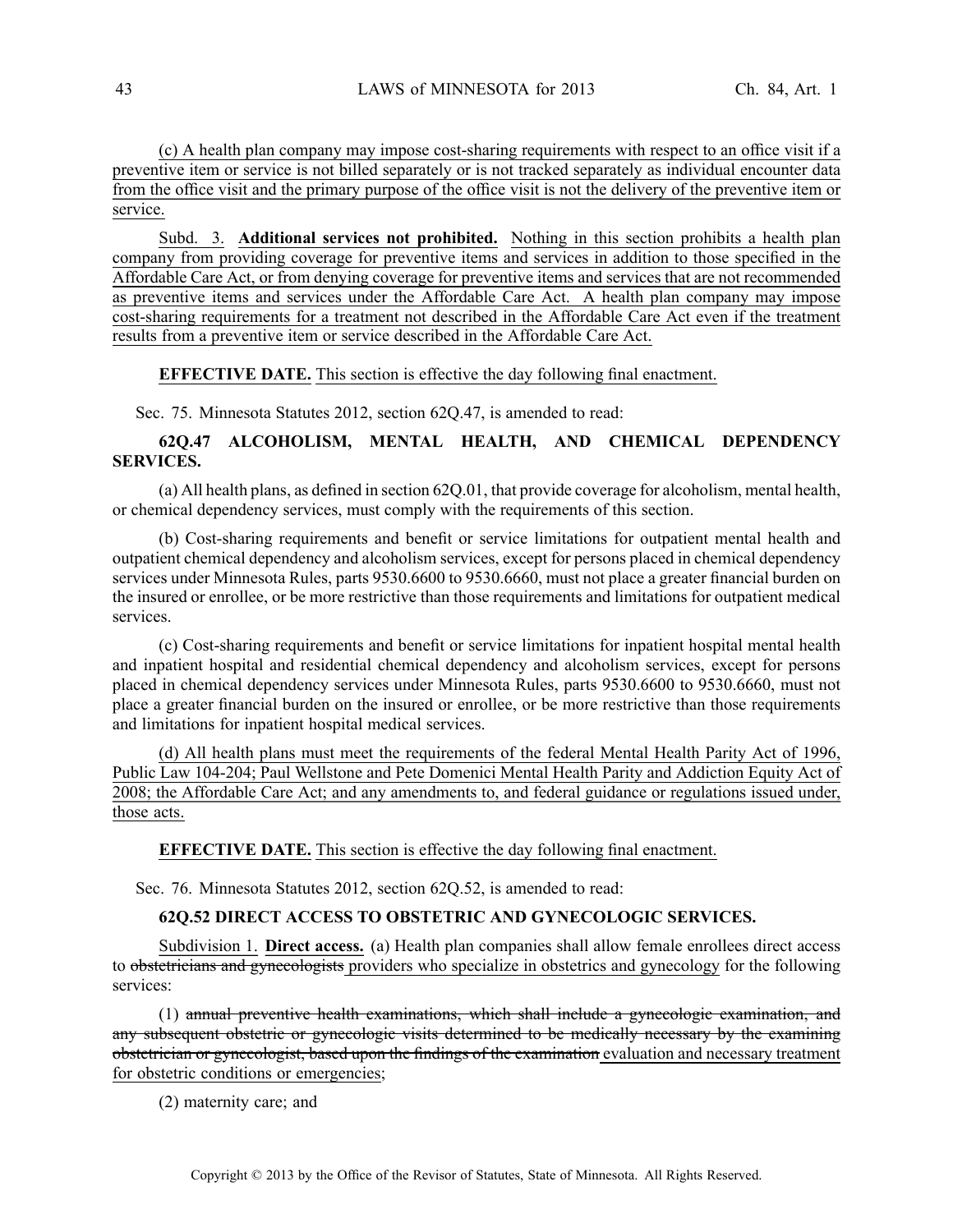(3) evaluation and necessary treatment for acute gynecologic conditions or emergencies, including annual preventive health examinations.

(b) For purposes of this section, "direct access" means that <sup>a</sup> female enrollee may obtain the obstetric and gynecologic services specified in paragraph (a) from obstetricians and gynecologists providers who specialize in obstetrics and gynecology in the enrollee's network without <sup>a</sup> referral from, or prior approval through <sup>a</sup> primary care provider, another physician, the health plan company, or its representatives.

(c) The health plan company shall treat the provision of obstetrical and gynecological care and the ordering of related obstetrical and gynecological items and services, pursuan<sup>t</sup> to paragraph (a), by <sup>a</sup> participating health care provider who specializes in obstetrics or gynecology as the authorization of <sup>a</sup> primary care provider.

(d) The health plan company may require the health care provider to agree to otherwise adhere to the health plan company's policies and procedures, including procedures for obtaining prior authorization and for providing services in accordance with <sup>a</sup> treatment plan, if any, approved by the health plan company.

 $\left( \frac{\partial}{\partial t} \right)$  Health plan companies shall not require higher co-payments, coinsurance, deductibles, or other enrollee cost-sharing for direct access.

 $(d)$  (f) This section applies only to services described in paragraph (a) that are covered by the enrollee's coverage, but coverage of <sup>a</sup> preventive health examination for female enrollees must not exclude coverage of <sup>a</sup> gynecologic examination.

(g) For purposes of this section, <sup>a</sup> health care provider who specializes in obstetrics or gynecology means any individual, including an individual other than <sup>a</sup> physician, who is authorized under state law to provide obstetrical or gynecological care.

(h) This section does not:

(1) waive any exclusions of coverage under the terms and conditions of the health plan with respec<sup>t</sup> to coverage of obstetrical or gynecological care; or

(2) preclude the health plan company from requiring that the participating health care provider providing obstetrical or gynecological care notify the primary care provider or the health plan company of treatment decisions.

Subd. 2. **Notice.** A health plan company shall provide notice to enrollees of the provisions of subdivision 1 in accordance with the requirements of the Affordable Care Act.

Subd. 3. **Enforcement.** The commissioner of health shall enforce this section.

**EFFECTIVE DATE.** This section is effective the day following final enactment.

### Sec. 77. **[62Q.526] COVERAGE FOR PARTICIPATION IN APPROVED CLINICAL TRIALS.**

Subdivision 1. **Definitions.** As used in this section, the following definitions apply:

(a) "Approved clinical trial" means <sup>a</sup> phase I, phase II, phase III, or phase IV clinical trial that is conducted in relation to the prevention, detection, or treatment of cancer or <sup>a</sup> life-threatening condition and is not designed exclusively to test toxicity or disease pathophysiology and must be:

(1) conducted under an investigational new drug application reviewed by the United States Food and Drug Administration (FDA);

(2) exemp<sup>t</sup> from obtaining an investigational new drug application; or

(3) approved or funded by: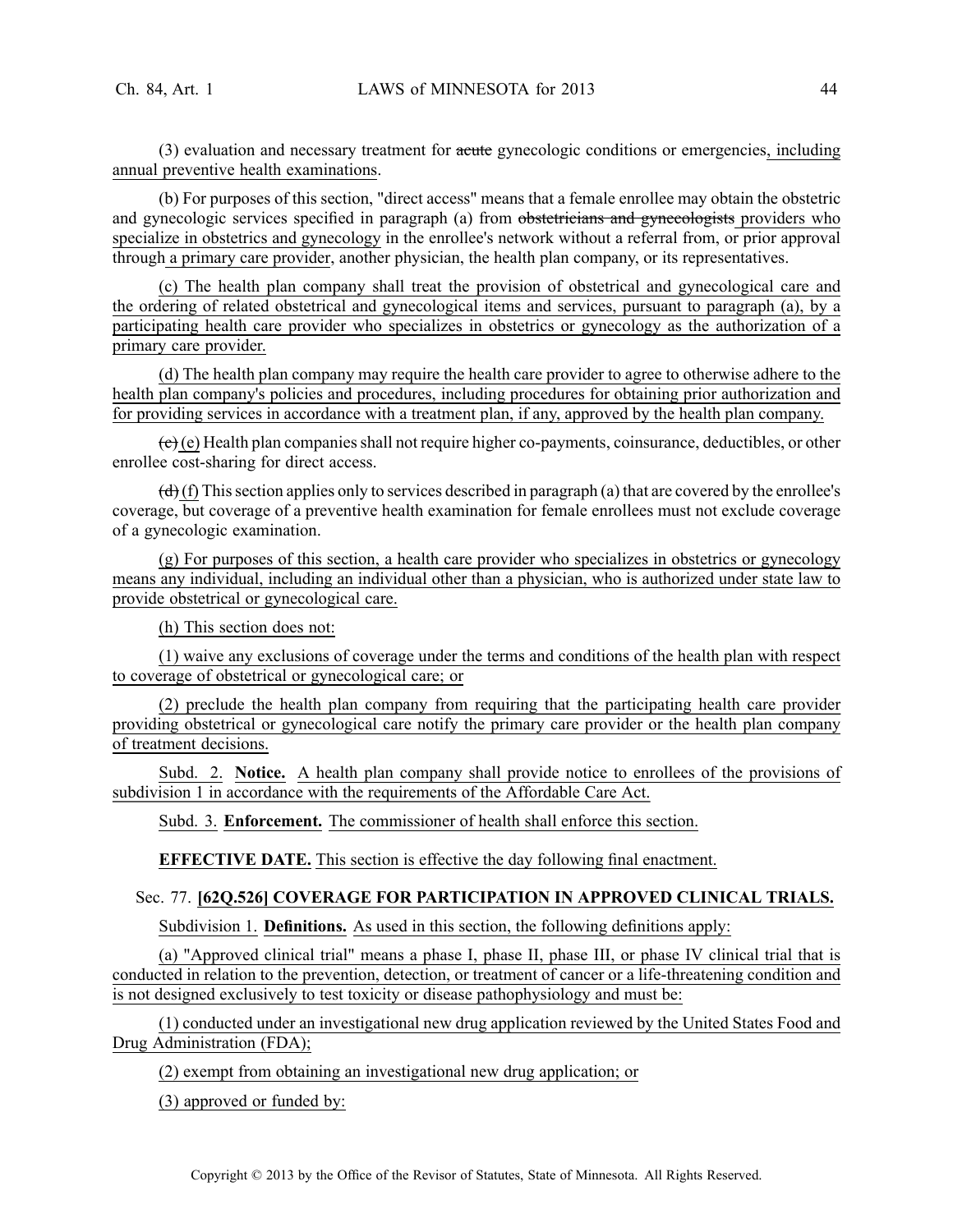(i) the National Institutes of Health (NIH), the Centersfor Disease Control and Prevention, the Agency for Health Care Research and Quality, the Centers for Medicare and Medicaid Services, or <sup>a</sup> cooperating group or center of any of the entities described in this item;

(ii) <sup>a</sup> cooperative group or center of the United States Department of Defense or the United States Department of Veterans Affairs;

(iii) <sup>a</sup> qualified nongovernmental research entity identified in the guidelines issued by the NIH for center support grants; or

(iv) the United States Departments of Veterans Affairs, Defense, or Energy if the trial has been reviewed or approved through <sup>a</sup> system of peer review determined by the secretary to:

(A) be comparable to the system of peer review of studies and investigations used by the NIH; and

(B) provide an unbiased scientific review by qualified individuals who have no interest in the outcome of the review.

(b) "Qualified individual" means an individual with health plan coverage who is eligible to participate in an approved clinical trial according to the trial protocol for the treatment of cancer or <sup>a</sup> life-threatening condition because:

(1) the referring health care professional is participating in the trial and has concluded that the individual's participation in the trial would be appropriate; or

(2) the individual provides medical and scientific information establishing that the individual's participation in the trial is appropriate because the individual meets the conditions described in the trial protocol.

(c)(1) "Routine patient costs" includes all items and services covered by the health benefit plan of individual market health insurance coverage when the items or services are typically covered for an enrollee who is not <sup>a</sup> qualified individual enrolled in an approved clinical trial.

(2) Routine patient costs does not include:

(i) an investigational item, device, or service that is par<sup>t</sup> of the trial;

(ii) an item or service provided solely to satisfy data collection and analysis needs for the trial if the item or service is not used in the direct clinical managemen<sup>t</sup> of the patient;

(iii) <sup>a</sup> service that is clearly inconsistent with widely accepted and established standards of care for the individual's diagnosis; or

(iv) an item or service customarily provided and paid for by the sponsor of <sup>a</sup> trial.

Subd. 2. **Prohibited acts.** A health plan company that offers <sup>a</sup> health plan to <sup>a</sup> Minnesota resident may not:

(1) deny participation by <sup>a</sup> qualified individual in an approved clinical trial;

(2) deny, limit, or impose additional conditions on the coverage of routine patient costs for items or services furnished in connection with participation in the trial; or

(3) discriminate against an individual on the basis of an individual's participation in an approved clinical trial.

Subd. 3. **Network plan conditions.** A health plan company that designates <sup>a</sup> network or networks of contracted providers may require <sup>a</sup> qualified individual who wishes to participate in an approved clinical trial to participate in <sup>a</sup> trial that is offered through <sup>a</sup> health care provider who is par<sup>t</sup> of the plan's network if the provider is participating in the trial and the provider accepts the individual as <sup>a</sup> participant in the trial.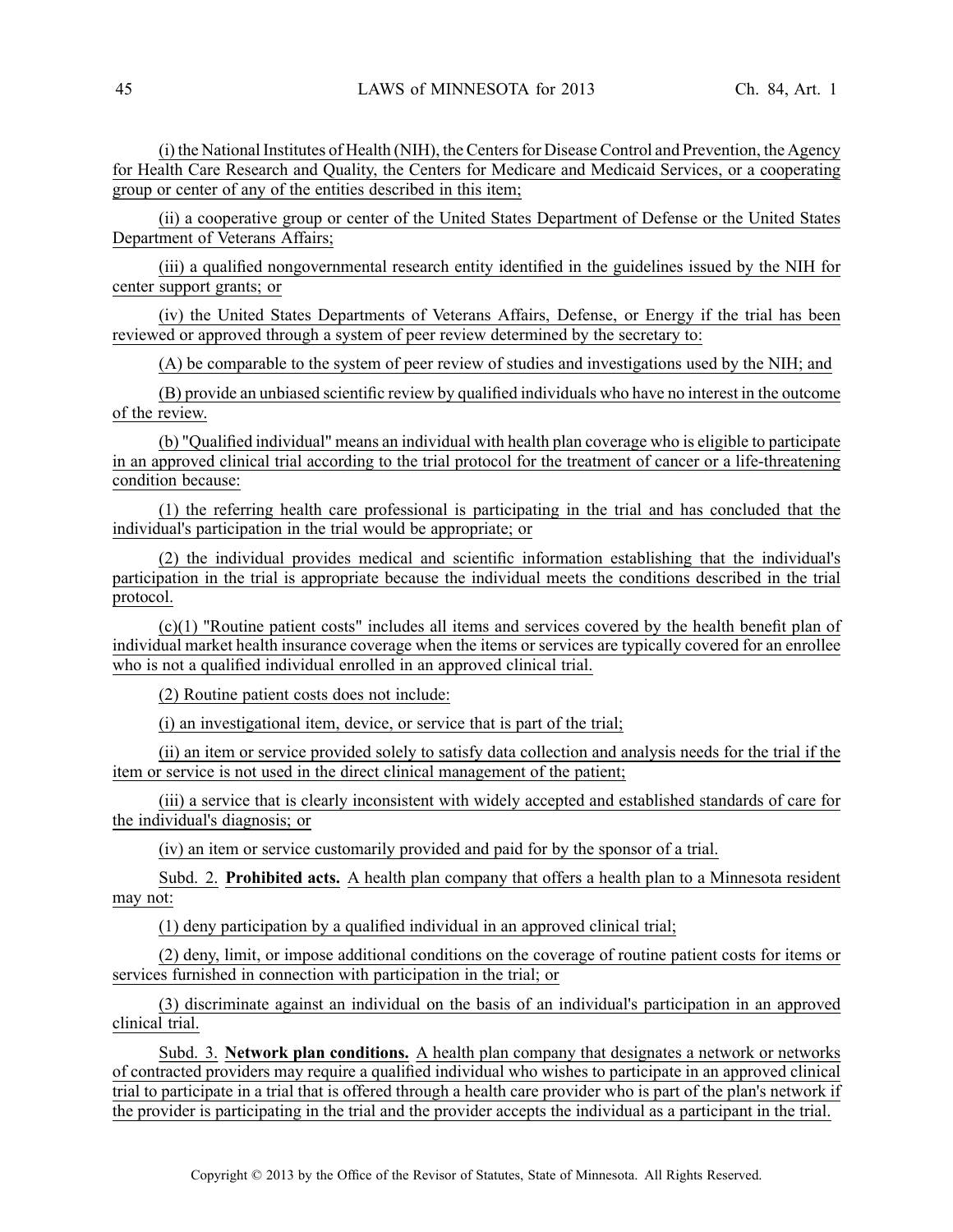Subd. 4. **Application to clinical trials outside of the state.** This section applies to <sup>a</sup> qualified individual residing in this state who participates in an approved clinical trial that is conducted outside of this state.

Subd. 5. **Construction.** (a) This section shall not be construed to require <sup>a</sup> health plan company offering health plan coverage through <sup>a</sup> network or networks of contracted providers to provide benefits for routine patient costs if the services are provided outside of the plan's network unless the out-of-network benefits are otherwise provided under the coverage.

(b) This section shall not be construed to limit <sup>a</sup> health plan company's coverage with respec<sup>t</sup> to clinical trials.

(c) Thissection shall apply to all health plan companies offering <sup>a</sup> health plan to <sup>a</sup> Minnesota resident, unless otherwise amended by federal regulations under the Affordable Care Act.

**EFFECTIVE DATE.** This section is effective January 1, 2014.

Sec. 78. Minnesota Statutes 2012, section 62Q.55, is amended to read:

#### **62Q.55 EMERGENCY SERVICES.**

Subdivision 1. **Access to emergency services.** (a) Enrollees have the right to available and accessible emergency services, 24 hours <sup>a</sup> day and seven days <sup>a</sup> week. The health plan company shall inform its enrollees how to obtain emergency care and, if prior authorization for emergency services is required, shall make available <sup>a</sup> toll-free number, which is answered 24 hours <sup>a</sup> day, to answer questions about emergency services and to receive reports and provide authorizations, where appropriate, for treatment of emergency medical conditions. Emergency services shall be covered whether provided by participating or nonparticipating providers and whether provided within or outside the health plan company's service area. In reviewing <sup>a</sup> denial for coverage of emergency services, the health plan company shall take the following factors into consideration:

(1) <sup>a</sup> reasonable layperson's belief that the circumstances required immediate medical care that could not wait until the next working day or next available clinic appointment;

(2) the time of day and day of the week the care was provided;

(3) the presenting symptoms, including, but not limited to, severe pain, to ensure that the decision to reimburse the emergency care is not made solely on the basis of the actual diagnosis;

(4) the enrollee's efforts to follow the health plan company's established procedures for obtaining emergency care; and

(5) any circumstances that precluded use of the health plan company's established procedures for obtaining emergency care.

(b) The health plan company may require enrollees to notify the health plan company of nonreferred emergency care as soon as possible, but not later than 48 hours, after the emergency care is initially provided. However, emergency care which would have been covered under the contract had notice been provided within the set time frame must be covered.

(c) Notwithstanding paragraphs (a) and (b), a health plan company, health insurer, or health coverage plan that is in compliance with the rules regarding accessibility of services adopted under section 62D.20 is in compliance with this section.

Subd. 2. **Emergency medical condition.** For purposes of this section, "emergency medical condition" means <sup>a</sup> medical condition manifesting itself by acute symptoms of sufficient severity, including severe pain, such that <sup>a</sup> prudent layperson, who possesses an average knowledge of health and medicine,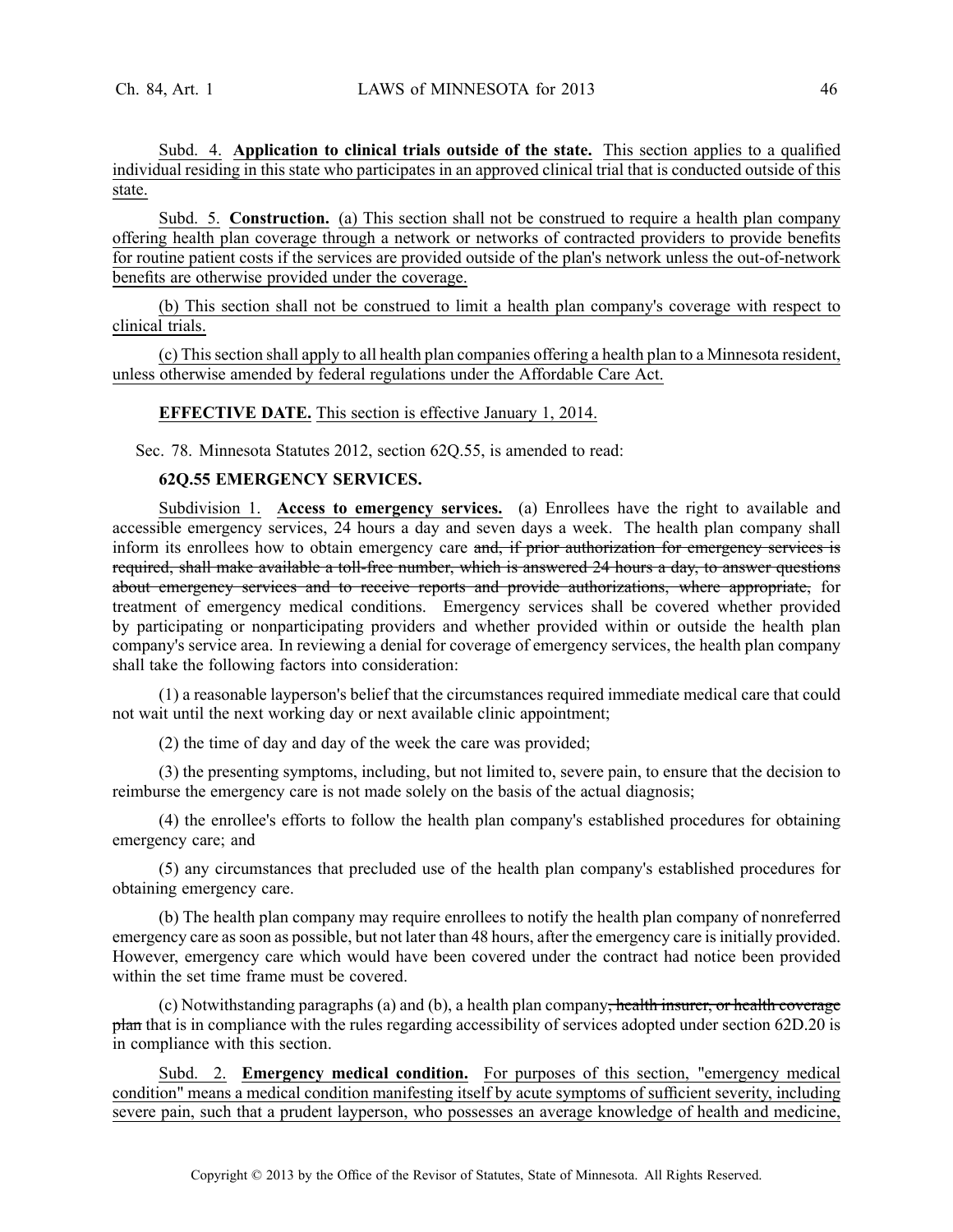could reasonably expec<sup>t</sup> the absence of immediate medical attention to result in <sup>a</sup> condition described in clause (i), (ii), or (iii), of section  $1867(e)(1)(A)$  of the Social Security Act.

Subd. 3. **Emergency services.** As used in this section, "emergency services" means, with respec<sup>t</sup> to an emergency medical condition:

(1) <sup>a</sup> medical screening examination, as required under section 1867 of the Social Security Act, that is within the capability of the emergency department of <sup>a</sup> hospital, including ancillary services routinely available to the emergency department to evaluate such emergency medical condition; and

(2) within the capabilities of the staff and facilities available at the hospital, such further medical examination and treatment as are required under section 1867 of the Social Security Act to stabilize the patient.

Subd. 4. **Stabilize.** For purposes of this section, "stabilize," with respec<sup>t</sup> to an emergency medical condition, has the meaning given in section 1867(e)(3) of the Social Security Act, United States Code, title 42, section 1395dd(e)(3).

Subd. 5. **Coverage restrictions or limitations.** If emergency services are provided by <sup>a</sup> nonparticipating provider, with or without prior authorization, the health plan company shall not impose coverage restrictions or limitations that are more restrictive than apply to emergency services received from <sup>a</sup> participating provider. Cost-sharing requirements that apply to emergency services received out-of-network must be the same as the cost-sharing requirements that apply to services received in-network.

**EFFECTIVE DATE.** This section is effective the day following final enactment.

### Sec. 79. **[62Q.57] DESIGNATION OF PRIMARY CARE PROVIDER.**

Subdivision 1. **Choice of primary care provider.** (a) If <sup>a</sup> health plan company offering <sup>a</sup> group health plan, or an individual health plan that is not <sup>a</sup> grandfathered plan, requires or provides for the designation by an enrollee of <sup>a</sup> participating primary care provider, the health plan company shall permit each enrollee to:

(1) designate any participating primary care provider available to accep<sup>t</sup> the enrollee; and

(2) for <sup>a</sup> child, designate any participating physician who specializes in pediatrics as the child's primary care provider and is available to accep<sup>t</sup> the child.

(b) This section does not waive any exclusions of coverage under the terms and conditions of the health plan with respec<sup>t</sup> to coverage of pediatric care.

Subd. 2. **Notice.** A health plan company shall provide notice to enrollees of the provisions of subdivision 1 in accordance with the requirements of the Affordable Care Act.

Subd. 3. **Enforcement.** The commissioner shall enforce this section.

**EFFECTIVE DATE.** This section is effective the day following final enactment.

### Sec. 80. **[62Q.677] LIFETIME AND ANNUAL LIMITS.**

Subdivision 1. **Applicability and scope.** Except as provided in subdivision 2, this section applies to <sup>a</sup> health plan company providing coverage under an individual or group health plan. For purposes of this section, essential health benefits is defined under section 62Q.81.

Subd. 2. **Grandfathered plan limits.** (a) The prohibition on lifetime limits applies to grandfathered plans providing individual health plan coverage or group health plan coverage.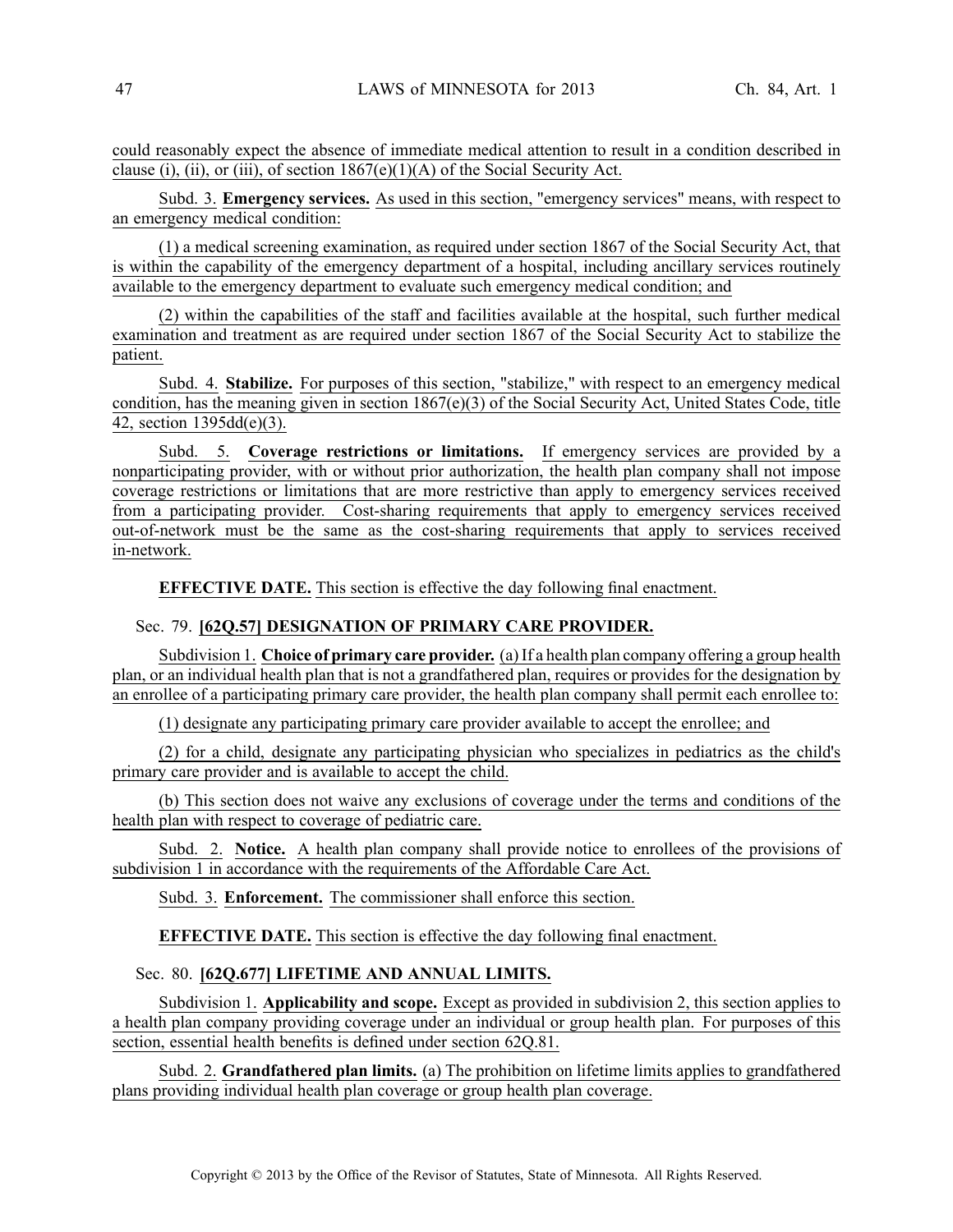(b) The prohibition and limits on annual limits apply to grandfathered plans providing group health plan coverage, but do not apply to grandfathered plans providing individual health plan coverage.

Subd. 3. **Prohibition on lifetime and annual limits.** (a) Except as provided in subdivisions 4 and 5, <sup>a</sup> health plan company offering coverage under an individual or group health plan shall not establish <sup>a</sup> lifetime limit on the dollar amount of essential health benefits for any individual.

(b) Except as provided in subdivisions 4, 5, and 6, <sup>a</sup> health plan company shall not establish any annual limit on the dollar amount of essential health benefits for any individual.

Subd. 4. **Nonessential benefits; out-of-network providers.** (a) Subdivision 3 does not preven<sup>t</sup> <sup>a</sup> health plan company from placing annual or lifetime dollar limits for any individual on specific covered benefits that are not essential health benefits as defined in section 62Q.81, subdivision 4, to the extent that the limits are otherwise permitted under applicable federal or state law.

(b) Subdivision 3 does not preven<sup>t</sup> <sup>a</sup> health plan company from placing an annual or lifetime limit for services provided by out-of-network providers.

Subd. 5. **Excluded benefits.** This section does not prohibit <sup>a</sup> health plan company from excluding all benefits for <sup>a</sup> given condition.

Subd. 6. **Annual limits prior to January 1, 2014.** For plan or policy years beginning before January 1, 2014, for any individual, <sup>a</sup> health plan company may establish an annual limit on the dollar amount of benefits that are essential health benefits provided the limit is no less than the following:

(1) for <sup>a</sup> plan or policy year beginning after September 22, 2010, but before September 23, 2011, \$750,000;

(2) for <sup>a</sup> plan or policy year beginning after September 22, 2011, but before September 23, 2012, \$1,250,000; and

(3) for <sup>a</sup> plan or policy year beginning after September 22, 2012, but before January 1, 2014, \$2,000,000.

In determining whether an individual has received benefits that meet or exceed the allowable limits, <sup>a</sup> health plan company shall take into account only essential health benefits.

Subd. 7. **Waivers.** For plan or policy years beginning before January 1, 2014, <sup>a</sup> health plan is exemp<sup>t</sup> from the annual limit requirements if the health plan is approved for <sup>a</sup> waiver from the requirements by the United States Department of Health and Human Services, but the exemption only applies for the specified period of time that the waiver from the United States Department of Health and Human Services is applicable.

Subd. 8. **Notices.** (a) At the time <sup>a</sup> health plan company receives <sup>a</sup> waiver from the United States Department of Health and Human Services, the health plan company shall notify prospective applicants and affected policyholders and the commissioner in each state where prospective applicants and any affected insured are known to reside.

(b) At the time the waiver expires or is otherwise no longer in effect, the health plan company shall notify affected policyholders and the commissioner in each state where any affected insured is known to reside.

Subd. 9. **Reinstatement.** A health plan company shall comply with all provisions of the Affordable Care Act with regard to reinstatement of coverage for individuals whose coverage or benefits under <sup>a</sup> health plan ended by reason of reaching <sup>a</sup> lifetime dollar limit on the dollar value of all benefits for the individual.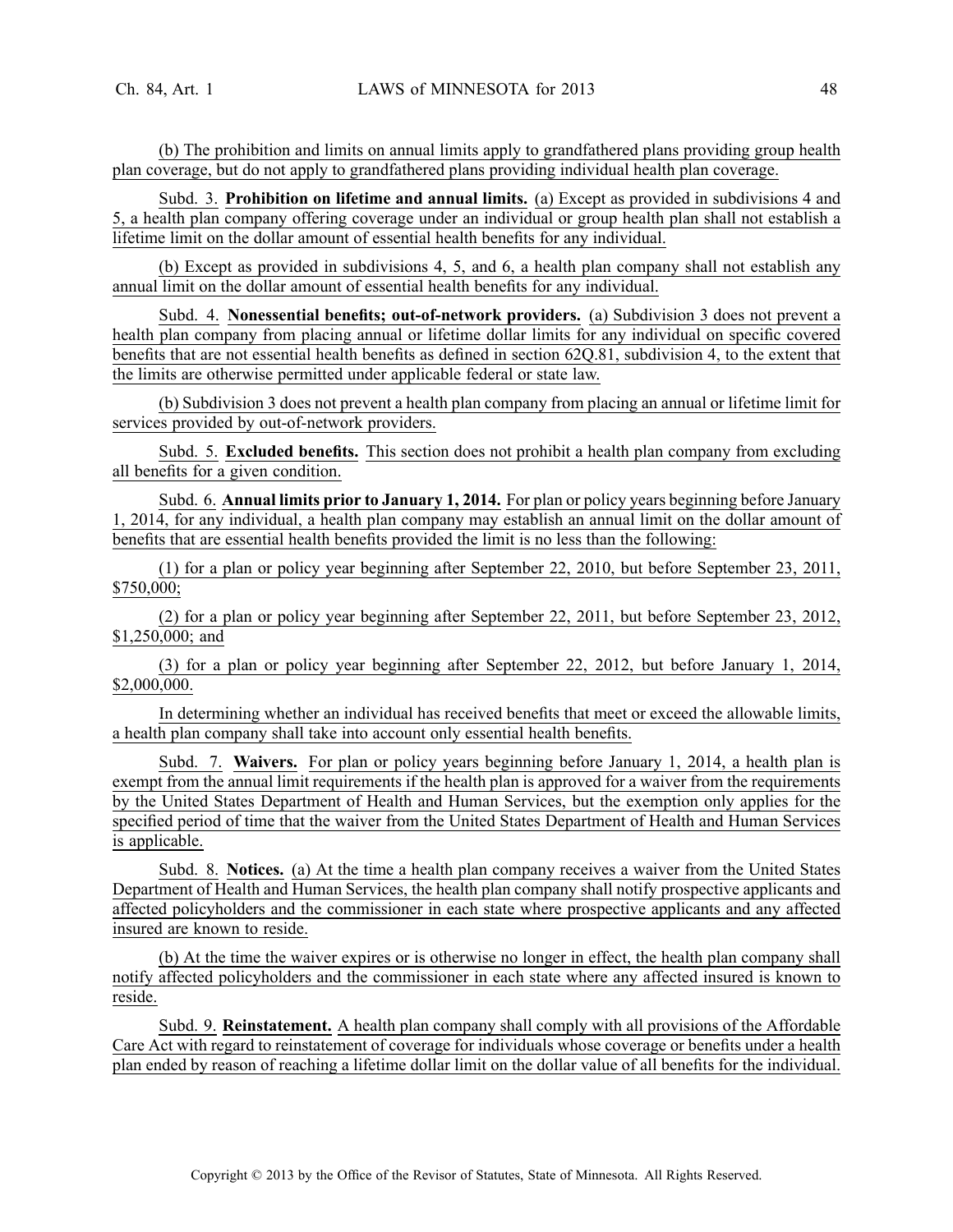Subd. 10. **Compliance.** This section does not require compliance with any provision of the Affordable Care Act before the effective date provided for that provision in the Affordable Care Act. The commissioner shall enforce this section.

#### **EFFECTIVE DATE.** This section is effective the day following final enactment.

Sec. 81. Minnesota Statutes 2012, section 62Q.68, subdivision 1, is amended to read:

Subdivision 1. **Application.** For purposes of sections 62Q.68 to 62Q.72, the terms defined in this section have the meanings given them. For purposes of sections 62Q.69 and 62Q.70, the term "health plan company" does not include an insurance company licensed under chapter 60A to offer, sell, or issue <sup>a</sup> policy of accident and sickness insurance as defined in section 62A.01 or <sup>a</sup> nonprofit health service plan corporation regulated under chapter 62C that only provides dental coverage or vision coverage. For purposes of sections 62Q.69 through 62Q.73, the term "health plan company" does not include the Comprehensive Health Association created under chapter 62E. Section 62Q.70 does not apply to individual coverage. However, <sup>a</sup> health plan company offering individual coverage may, pursuan<sup>t</sup> to section 62Q.69, subdivision 3, paragraph (c), follow the process outlined in section 62Q.70.

**EFFECTIVE DATE.** This section is effective the day following final enactment.

Sec. 82. Minnesota Statutes 2012, section 62Q.69, subdivision 3, is amended to read:

Subd. 3. **Notification of complaint decisions.** (a) The health plan company must notify the complainant in writing of its decision and the reasons for it as soon as practical but in no case later than 30 days after receipt of <sup>a</sup> written complaint. If the health plan company cannot make <sup>a</sup> decision within 30 days due to circumstances outside the control of the health plan company, the health plan company may take up to 14 additional days to notify the complainant of its decision. If the health plan company takes any additional days beyond the initial 30-day period to make its decision, it must inform the complainant, in advance, of the extension and the reasons for the extension.

(b) For group health plans, if the decision is partially or wholly adverse to the complainant, the notification must inform the complainant of the right to appeal the decision to the health plan company's internal appeal process described in section 62Q.70 and the procedure for initiating an appeal.

(c) For individual health plans, if the decision is partially or wholly adverse to the complainant, the notification must inform the complainant of the right to submit the complaint decision to the external review process described in section 62Q.73 and the procedure for initiating the external review process. Notwithstanding the provisions in this subdivision, <sup>a</sup> health plan company offering individual coverage may instead follow the process for group health plans outlined in paragraph (b).

 $\left(\frac{c}{c}\right)$  (d) The notification must also inform the complainant of the right to submit the complaint at any time to either the commissioner of health or commerce for investigation and the toll-free telephone number of the appropriate commissioner.

#### **EFFECTIVE DATE.** This section is effective the day following final enactment.

Sec. 83. Minnesota Statutes 2012, section 62Q.70, subdivision 1, is amended to read:

Subdivision 1. **Establishment.** (a) Each health plan company shall establish an internal appeal process for reviewing <sup>a</sup> health plan company's decision regarding <sup>a</sup> complaint filed in accordance with section 62Q.69. The appeal process must meet the requirements of this section. This section applies only to group health plans. However, <sup>a</sup> health plan company offering individual coverage may, pursuan<sup>t</sup> to section 62Q.69, subdivision 3, paragraph (c), follow the process outlined in this section.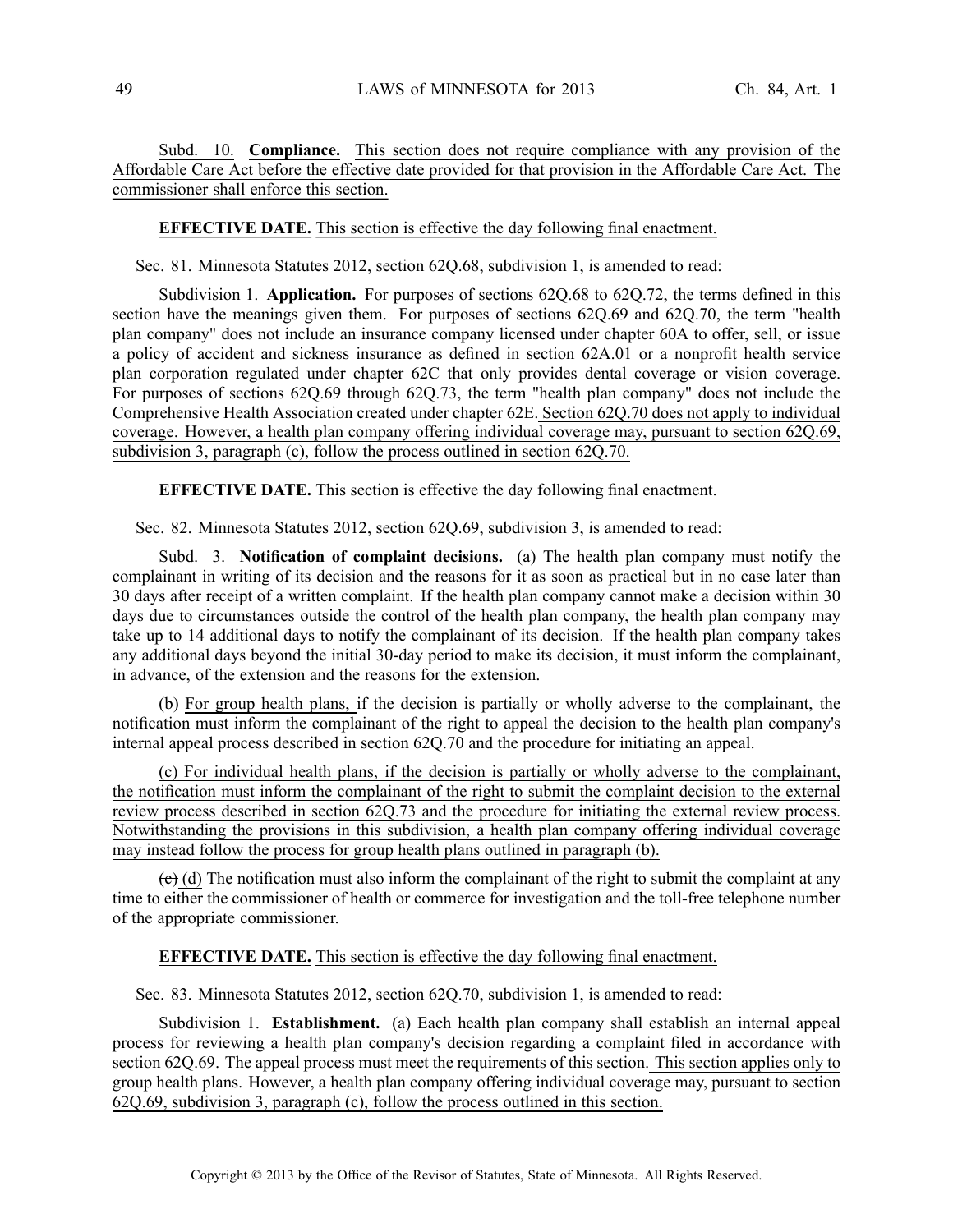(b) The person or persons with authority to resolve or recommend the resolution of the internal appeal must not be solely the same person or persons who made the complaint decision under section 62Q.69.

(c) The internal appeal process must permit the enrollee to review the information relied upon in the course of the appeal and the receipt of testimony, correspondence, explanations, or other information from the complainant, staff persons, administrators, providers, or other persons as deemed necessary by the person or persons investigating or presiding over the appeal.

(d) The enrollee must be allowed to receive continued coverage pending the outcome of the appeals process.

### **EFFECTIVE DATE.** This section is effective the day following final enactment.

Sec. 84. Minnesota Statutes 2012, section 62Q.70, subdivision 2, is amended to read:

Subd. 2. **Procedures for filing an appeal.** The health plan company must provide notice to enrollees of its internal appeals process in a culturally and linguistically appropriate manner consistent with the provisions of the Affordable Care Act. If a complainant notifies the health plan company of the complainant's desire to appeal the health plan company's decision regarding the complaint through the internal appeal process, the health plan company must provide the complainant the option for the appeal to occur either in writing or by hearing.

## **EFFECTIVE DATE.** This section is effective the day following final enactment.

Sec. 85. Minnesota Statutes 2012, section 62Q.71, is amended to read:

## **62Q.71 NOTICE TO ENROLLEES.**

Each health plan company shall provide to enrollees <sup>a</sup> clear and concise description of its complaint resolution procedure, if applicable under section 62Q.68, subdivision 1, and the procedure used for utilization review as defined under chapter 62M as par<sup>t</sup> of the member handbook, subscriber contract, or certificate of coverage. If the health plan company does not issue <sup>a</sup> member handbook, the health plan company may provide the description in another written document. The description must specifically inform enrollees:

(1) how to submit <sup>a</sup> complaint to the health plan company;

(2) if the health plan includes utilization review requirements, how to notify the utilization review organization in <sup>a</sup> timely manner and how to obtain certification for health care services;

(3) how to request an appeal either through the procedures described in sections  $62\Theta.69$  and section 62Q.70, if applicable, or through the procedures described in chapter 62M;

(4) of the right to file <sup>a</sup> complaint with either the commissioner of health or commerce at any time during the complaint and appeal process;

(5) of the toll-free telephone number of the appropriate commissioner; and

(6) of the right, for individual and group coverage, to obtain an external review under section 62Q.73 and a description of when and how that right may be exercised., including that under most circumstances an enrollee must exhaust the internal complaint or appeal process prior to external review. However, an enrollee may proceed to external review without exhausting the internal complaint or appeal process under the following circumstances:

(i) the health plan company waives the exhaustion requirement;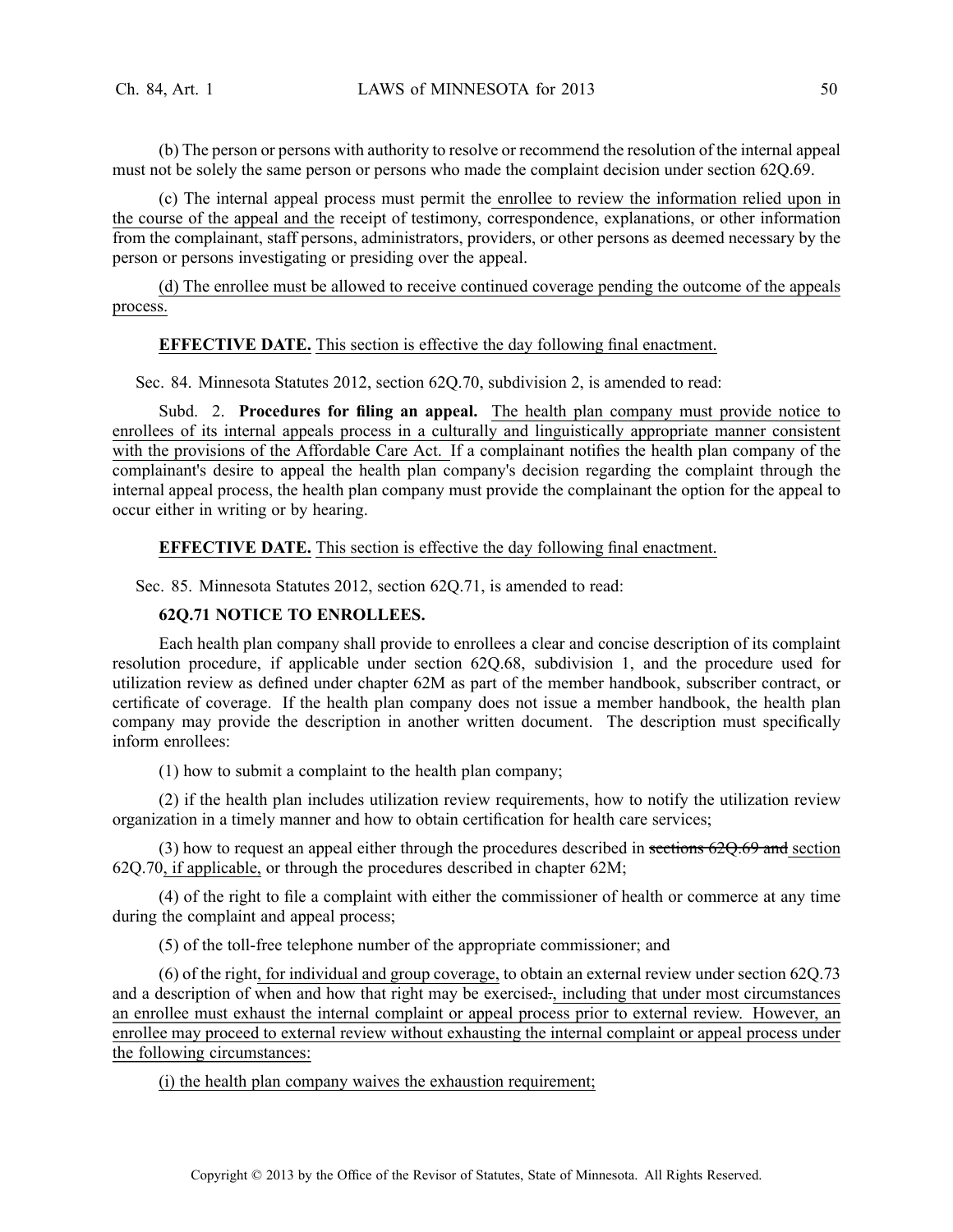(ii) the health plan company is considered to have waived the exhaustion requirement by failing to substantially comply with any requirements including, but not limited to, time limits for internal complaints or appeals; or

(iii) the enrollee has applied for an expedited external review at the same time the enrollee qualifies for and has applied for an expedited internal review under chapter 62M.

**EFFECTIVE DATE.** This section is effective the day following final enactment.

Sec. 86. Minnesota Statutes 2012, section 62Q.73, is amended to read:

### **62Q.73 EXTERNAL REVIEW OF ADVERSE DETERMINATIONS.**

Subdivision 1. **Definition.** For purposes of this section, "adverse determination" means:

(1) for individual health plans, <sup>a</sup> complaint decision relating to <sup>a</sup> health care service or claim that is partially or wholly adverse to the complainant;

(2) an individual health plan that is grandfathered plan coverage may instead apply the definition of adverse determination for group coverage in clause (3);

(3) for group health plans, <sup>a</sup> complaint decision relating to <sup>a</sup> health care service or claim that has been appealed in accordance with section 62Q.70 and the appeal decision is partially or wholly adverse to the complainant;

 $(2)$  (4) any initial determination not to certify that has been appealed in accordance with section 62M.06 and the appeal did not reverse the initial determination not to certify; or

 $(3)$  (5) a decision relating to a health care service made by a health plan company licensed under chapter 60A that denies the service on the basis that the service was not medically necessary.; or

(6) the enrollee has met the requirements of subdivision 6, paragraph (e).

An adverse determination does not include complaints relating to fraudulent marketing practices or agen<sup>t</sup> misrepresentation.

Subd. 2. **Exception.** (a) This section does not apply to governmental programs excep<sup>t</sup> as permitted under paragraph (b). For purposes of this subdivision, "governmental programs" means the prepaid medical assistance program, the MinnesotaCare program, the prepaid general assistance medical care program, the demonstration project for people with disabilities, and the federal Medicare program.

(b) In the course of <sup>a</sup> recipient's appeal of <sup>a</sup> medical determination to the commissioner of human services under section 256.045, the recipient may reques<sup>t</sup> an exper<sup>t</sup> medical opinion be arranged by the external review entity under contract to provide independent external reviews under this section. If such <sup>a</sup> reques<sup>t</sup> is made, the cost of the review shall be paid by the commissioner of human services. Any medical opinion obtained under this paragraph shall only be used by <sup>a</sup> state human services referee as evidence in the recipient's appeal to the commissioner of human services under section 256.045.

(c) Nothing in this subdivision shall be construed to limit or restrict the appeal rights provided in section 256.045 for governmental program recipients.

Subd. 3. **Right to external review.** (a) Any enrollee or anyone acting on behalf of an enrollee who has received an adverse determination may submit <sup>a</sup> written reques<sup>t</sup> for an external review of the adverse determination, if applicable under section 62Q.68, subdivision 1, or 62M.06, to the commissioner of health if the reques<sup>t</sup> involves <sup>a</sup> health plan company regulated by that commissioner or to the commissioner of commerce if the reques<sup>t</sup> involves <sup>a</sup> health plan company regulated by that commissioner. Notification of the enrollee's right to external review must accompany the denial issued by the insurer. The written request must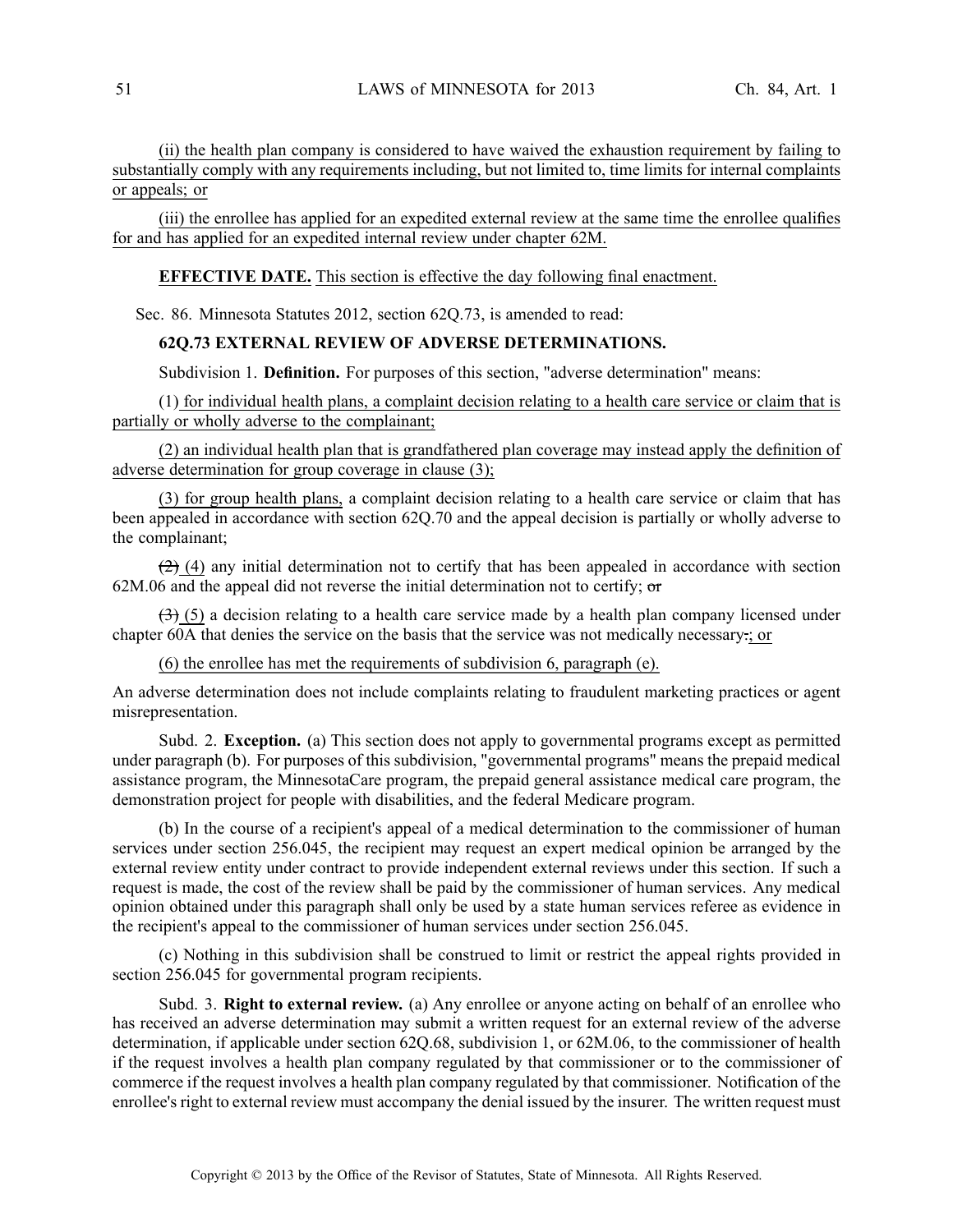be accompanied by <sup>a</sup> filing fee of \$25. The fee may be waived by the commissioner of health or commerce in cases of financial hardship and must be refunded if the adverse determination is completely reversed. No enrollee may be subject to filing fees totaling more than \$75 during a plan year for group coverage or policy year for individual coverage.

(b) Nothing in this section requires the commissioner of health or commerce to independently investigate an adverse determination referred for independent external review.

(c) If an enrollee requests an external review, the health plan company must participate in the external review. The cost of the external review in excess of the filing fee described in paragraph (a) shall be borne by the health plan company.

(d) The enrollee must reques<sup>t</sup> external review within six months from the date of the adverse determination.

Subd. 4. **Contract.** Pursuant to <sup>a</sup> reques<sup>t</sup> for proposal, the commissioner of administration, in consultation with the commissioners of health and commerce, shall contract with an organization at least three organizations or business entity entities to provide independent external reviews of all adverse determinations submitted for external review. The contract shall ensure that the fees for services rendered in connection with the reviews be are reasonable.

Subd. 5. **Criteria.** (a) The request for proposal must require that the entity demonstrate:

(1) no conflicts of interest in that it is not owned, <sup>a</sup> subsidiary of, or affiliated with <sup>a</sup> health plan company or, utilization review organization, or <sup>a</sup> trade organization of health care providers;

(2) an expertise in dispute resolution;

(3) an expertise in health-related law;

(4) an ability to conduct reviews using <sup>a</sup> variety of alternative dispute resolution procedures depending upon the nature of the dispute;

(5) an ability to maintain written records, for at least three years, regarding reviews conducted and provide data to the commissioners of health and commerce upon reques<sup>t</sup> on reviews conducted; and

(6) an ability to ensure confidentiality of medical records and other enrollee information.;

(7) accreditation by nationally recognized private accrediting organization; and

(8) the ability to provide an expedited external review process.

(b) The commissioner of administration shall take into consideration, in awarding the contract according to subdivision 4, any national accreditation standards that pertain to an external review entity.

Subd. 6. **Process.** (a) Upon receiving <sup>a</sup> reques<sup>t</sup> for an external review, the commissioner shall assign an external review entity on <sup>a</sup> random basis. The assigned external review entity must provide immediate notice of the review to the enrollee and to the health plan company. Within ten business days of receiving notice of the review, the health plan company and the enrollee must provide the assigned external review entity with any information that they wish to be considered. Each party shall be provided an opportunity to presen<sup>t</sup> its version of the facts and arguments. The assigned external review entity must furnish to the health plan company any additional information submitted by the enrollee within one business day of receipt. An enrollee may be assisted or represented by <sup>a</sup> person of the enrollee's choice.

(b) As par<sup>t</sup> of the external review process, any aspec<sup>t</sup> of an external review involving <sup>a</sup> medical determination must be performed by <sup>a</sup> health care professional with expertise in the medical issue being reviewed.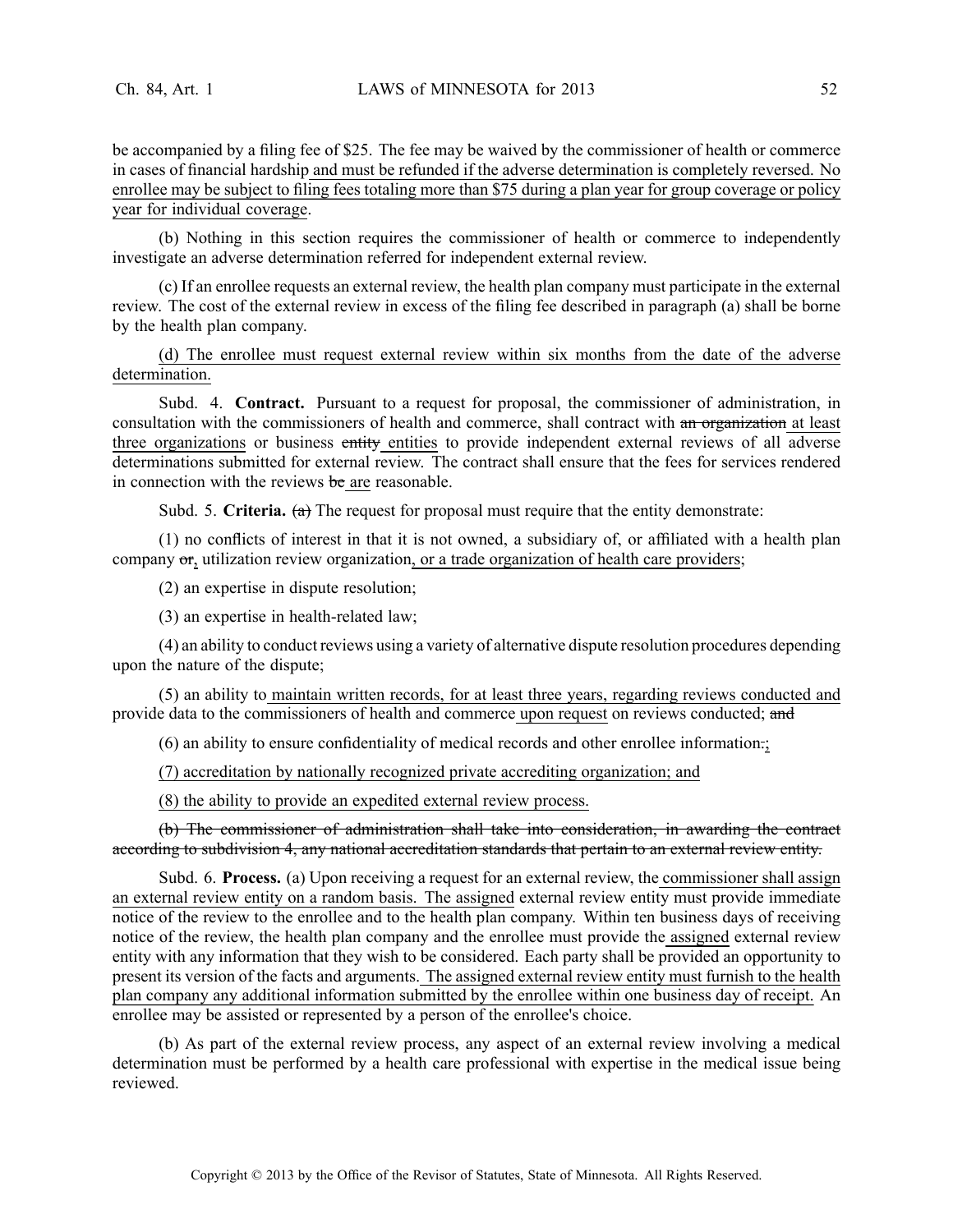(c) An external review shall be made as soon as practical but in no case later than  $4\theta$  45 days after receiving the reques<sup>t</sup> for an external review and must promptly send written notice of the decision and the reasons for it to the enrollee, the health plan company, and the commissioner who is responsible for regulating the health plan company.

(d) The external review entity and the clinical reviewer assigned must not have <sup>a</sup> material professional, familial, or financial conflict of interest with:

(1) the health plan company that is the subject of the external review;

(2) the enrollee, or any parties related to the enrollee, whose treatment is the subject of the external review;

(3) any officer, director, or managemen<sup>t</sup> employee of the health plan company;

(4) <sup>a</sup> plan administrator, plan fiduciaries, or plan employees;

(5) the health care provider, the health care provider's group, or practice association recommending treatment that is the subject of the external review;

(6) the facility at which the recommended treatment would be provided; or

(7) the developer or manufacturer of the principal drug, device, procedure, or other therapy being recommended.

(e)(1) An expedited external review must be provided if the enrollee requests it after receiving:

(i) an adverse determination that involves <sup>a</sup> medical condition for which the time frame for completion of an expedited internal appeal would seriously jeopardize the life or health of the enrollee or would jeopardize the enrollee's ability to regain maximum function and the enrollee has simultaneously requested an expedited internal appeal;

(ii) an adverse determination that concerns an admission, availability of care, continued stay, or health care service for which the enrollee received emergency services but has not been discharged from <sup>a</sup> facility; or

(iii) an adverse determination that involves <sup>a</sup> medical condition for which the standard external review time would seriously jeopardize the life or health of the enrollee or jeopardize the enrollee's ability to regain maximum function.

(2) The external review entity must make its expedited determination to uphold or reverse the adverse determination as expeditiously as possible but within no more than 72 hours after the receipt of the reques<sup>t</sup> for expedited review and notify the enrollee and the health plan company of the determination.

(3) If the external review entity's notification is not in writing, the external review entity must provide written confirmation of the determination within 48 hours of the notification.

Subd. 7. **Standards of review.** (a) For an external review of any issue in an adverse determination that does not require <sup>a</sup> medical necessity determination, the external review must be based on whether the adverse determination was in compliance with the enrollee's health benefit plan.

(b) For an external review of any issue in an adverse determination by <sup>a</sup> health plan company licensed under chapter 62D that requires <sup>a</sup> medical necessity determination, the external review must determine whether the adverse determination was consistent with the definition of medically necessary care in Minnesota Rules, par<sup>t</sup> 4685.0100, subpart 9b.

(c) For an external review of any issue in an adverse determination by <sup>a</sup> health plan company, other than <sup>a</sup> health plan company licensed under chapter 62D, that requires <sup>a</sup> medical necessity determination,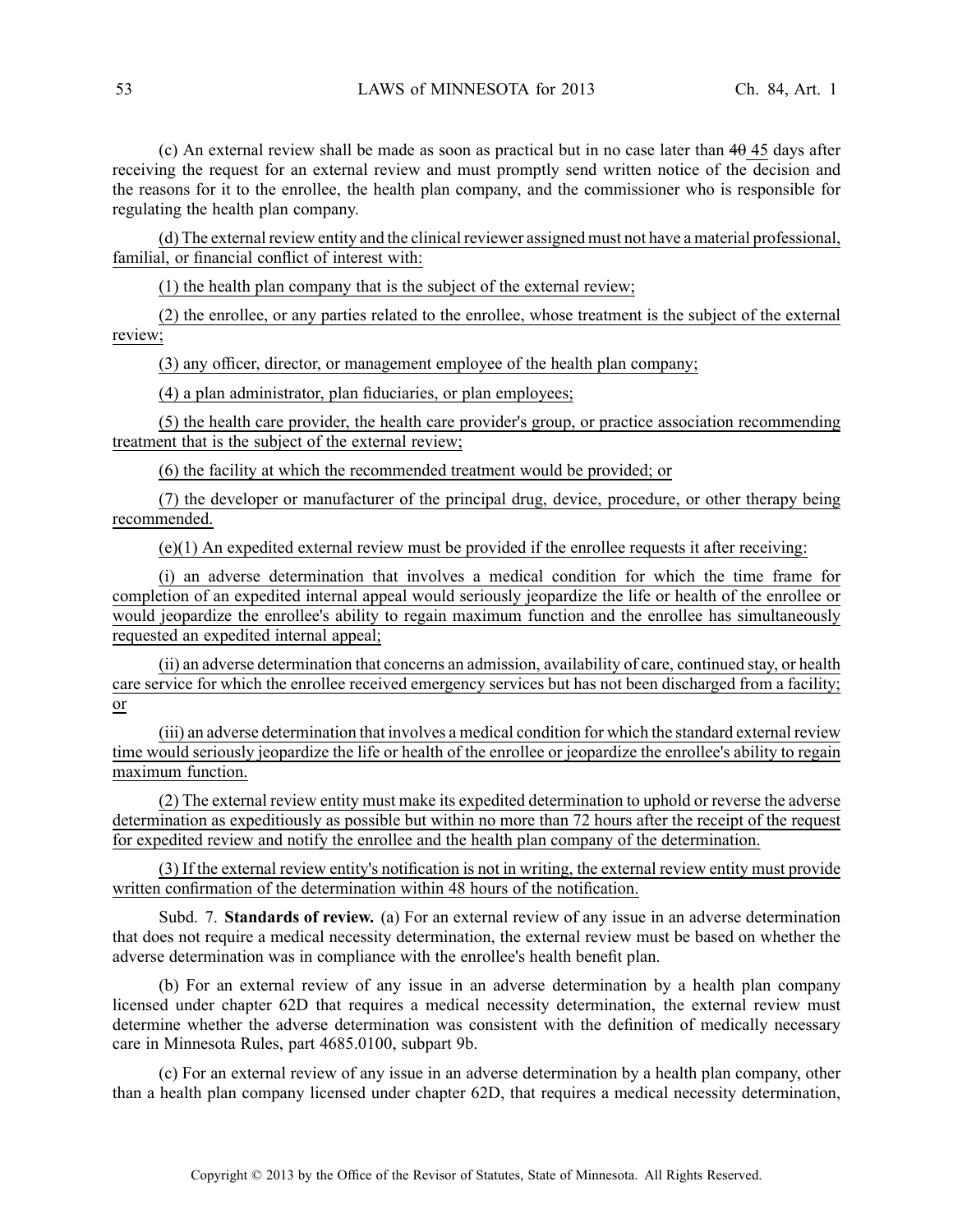the external review must determine whether the adverse determination was consistent with the definition of medically necessary care in section 62Q.53, subdivision 2.

(d) For an external review of an adverse determination involving experimental or investigational treatment, the external review entity must base its decision on all documents submitted by the health plan company and enrollee, including medical records, the attending physician or health care professional's recommendation, consulting reports from health care professionals, the terms of coverage, federal Food and Drug Administration approval, and medical or scientific evidence or evidence-based standards.

Subd. 8. **Effects of external review.** A decision rendered under this section shall be nonbinding on the enrollee and binding on the health plan company. The health plan company may seek judicial review of the decision on the grounds that the decision was arbitrary and capricious or involved an abuse of discretion.

Subd. 9. **Immunity from civil liability.** A person who participates in an external review by investigating, reviewing materials, providing technical expertise, or rendering <sup>a</sup> decision shall not be civilly liable for any action that is taken in good faith, that is within the scope of the person's duties, and that does not constitute willful or reckless misconduct.

Subd. 10. **Data reporting.** The commissioners shall make available to the public, upon request, summary data on the decisions rendered under this section, including the number of reviews heard and decided and the final outcomes. Any data released to the public must not individually identify the enrollee initiating the reques<sup>t</sup> for external review.

**EFFECTIVE DATE.** This section is effective the day following final enactment.

Sec. 87. Minnesota Statutes 2012, section 62Q.75, subdivision 1, is amended to read:

Subdivision 1. **Definitions.** (a) For purposes of this section, the following terms have the meanings given to them.

(b) "Clean claim" means <sup>a</sup> claim that has no defect or impropriety, including any lack of any required substantiating documentation, including, but not limited to, coordination of benefits information, or particular circumstance requiring special treatment that prevents timely paymen<sup>t</sup> from being made on <sup>a</sup> claim under this section. A special circumstance includes, but is not limited to, <sup>a</sup> claim held pending paymen<sup>t</sup> of an overdue premium for the time period during which the expense was incurred as allowed by the Affordable Care Act. Nothing in this section alters an enrollee's obligation to disclose information as required by law.

(c) "Third-party administrator" means <sup>a</sup> third-party administrator or other entity subject to section 60A.23, subdivision 8, and Minnesota Rules, chapter 2767.

#### **EFFECTIVE DATE.** This section is effective January 1, 2014.

Sec. 88. Minnesota Statutes 2012, section 62Q.80, subdivision 2, is amended to read:

Subd. 2. **Definitions.** For purposes of this section, the following definitions apply:

(a) "Community-based" means located in or primarily relating to the community, as determined by the board of a community-based health initiative that is served by the community-based health care coverage program.

(b) "Community-based health care coverage program" or "program" means <sup>a</sup> program administered by <sup>a</sup> community-based health initiative that provides health care services through provider members of <sup>a</sup> community-based health network or combination of networks to eligible individuals and their dependents who are enrolled in the program.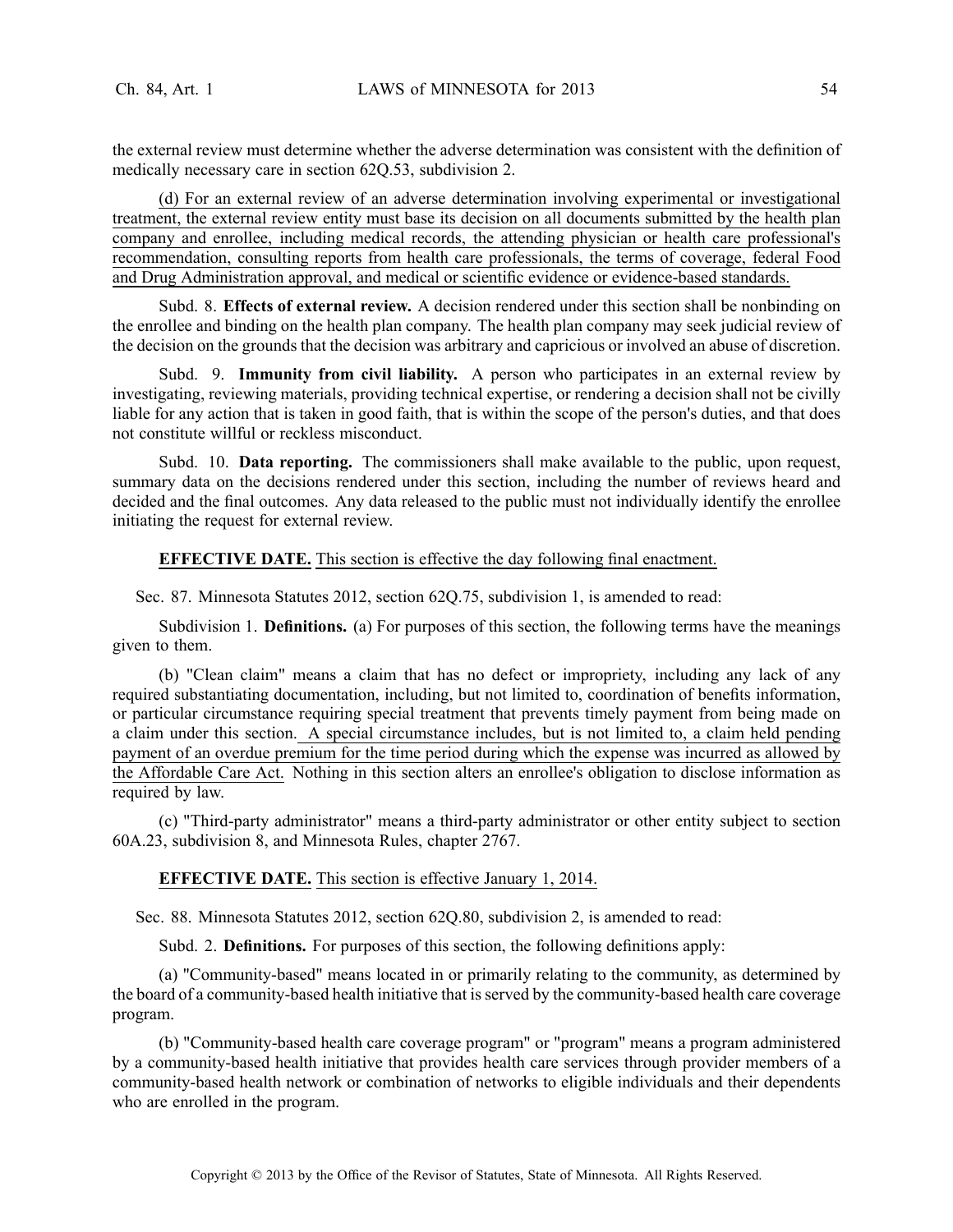(c) "Community-based health initiative" or "initiative" means <sup>a</sup> nonprofit corporation that is governed by <sup>a</sup> board that has at least 80 percen<sup>t</sup> of its members residing in the community and includes representatives of the participating network providers and employers, or <sup>a</sup> county-based purchasing organization as defined in section 256B.692.

(d) "Community-based health network" means <sup>a</sup> contract-based network of health care providers organized by the community-based health initiative to provide or suppor<sup>t</sup> the delivery of health care services to enrollees of the community-based health care coverage program on <sup>a</sup> risk-sharing or nonrisk-sharing basis.

(e) "Dependent" means an eligible employee's spouse or unmarried child who is under the age of 19 26 years.

**EFFECTIVE DATE.** This section is effective the day following final enactment.

#### Sec. 89. **[62Q.81] ESSENTIAL HEALTH BENEFIT PACKAGE REQUIREMENTS.**

Subdivision 1. **Essential health benefits package.** (a) Health plan companies offering individual and small group health plans must include the essential health benefits package required under section  $1302(a)$ of the Affordable Care Act and as described in this subdivision.

(b) The essential health benefits package means coverage that:

(1) provides essential health benefits as outlined in the Affordable Care Act;

(2) limits cost-sharing for such coverage in accordance with the Affordable Care Act, as described in subdivision 2; and

(3)subject to subdivision 3, provides bronze, silver, gold, or platinum level of coverage in accordance with the Affordable Care Act.

Subd. 2. **Coverage for enrollees under the age of 21.** If <sup>a</sup> health plan company offers health plansin any level of coverage specified under section  $1302(d)$  of the Affordable Care Act, as described in subdivision 1, paragraph (b), clause (3), the health plan company shall also offer coverage in that level to individuals who have not attained 21 years of age as of the beginning of a policy year.

Subd. 3. **Alternative compliance for catastrophic plans.** A health plan company that does not provide an individual or small group health plan in the bronze, silver, gold, or platinum level of coverage, as described in subdivision 1, paragraph (b), clause (3), shall be treated as meeting the requirements of section 1302(d) of the Affordable Care Act with respect to any policy year if the health plan company provides a catastrophic plan that meets the requirements of section 1302(e) of the Affordable Care Act.

Subd. 4. **Essential health benefits; definition.** For purposes of this section, "essential health benefits" has the meaning given under section 1302(b) of the Affordable Care Act and includes:

(1) ambulatory patient services;

(2) emergency services;

(3) hospitalization;

(4) laboratory services;

(5) maternity and newborn care;

(6) mental health and substance use disorder services, including behavioral health treatment;

(7) pediatric services, including oral and vision care;

(8) prescription drugs;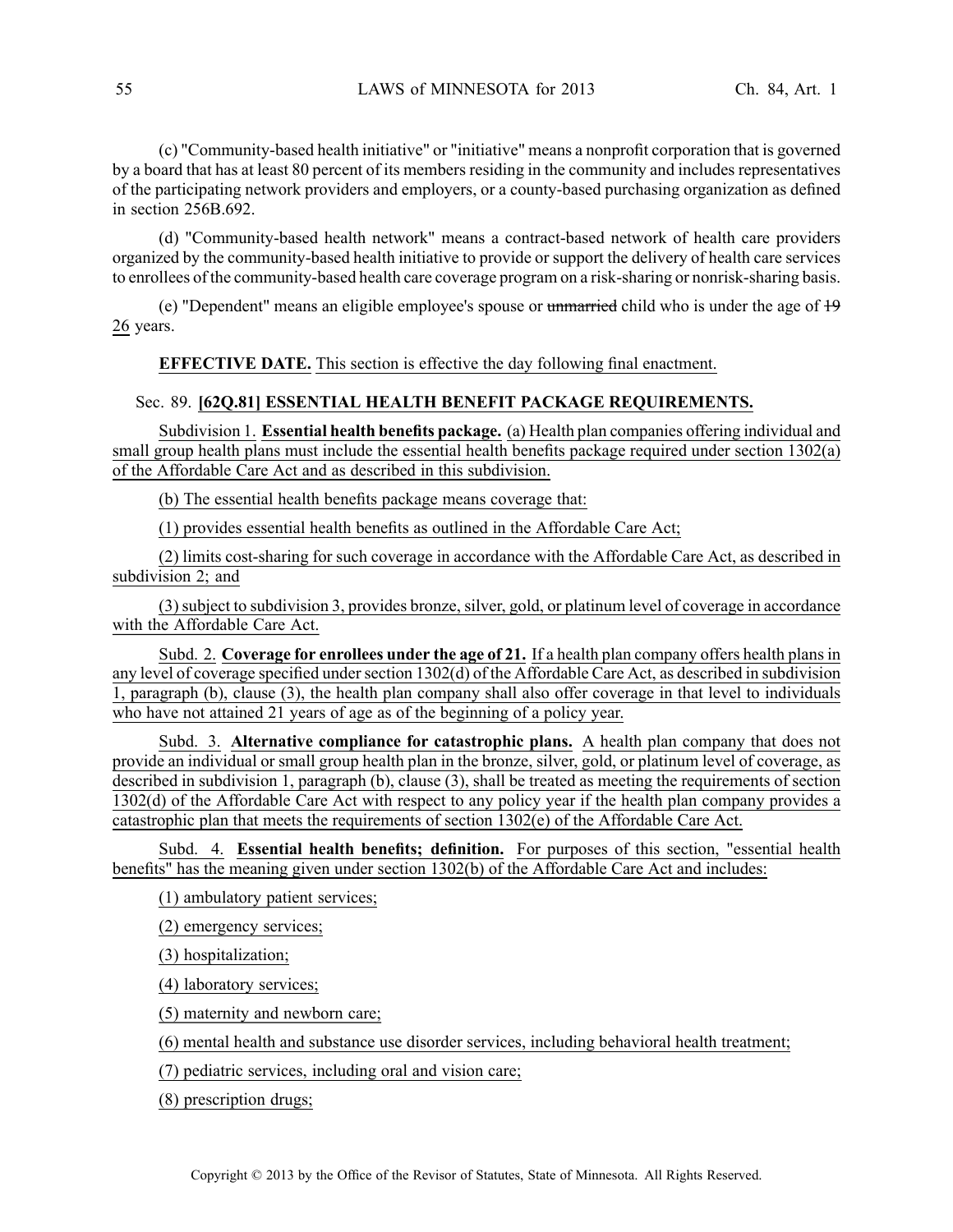(9) preventive and wellness services and chronic disease management;

(10) rehabilitative and habilitative services and devices; and

(11) additional essential health benefits included in the EHB-benchmark plan, as defined under the Affordable Care Act.

Subd. 5. **Exception.** This section does not apply to <sup>a</sup> dental plan described in section 1311(d)(2)(B)(ii) of the Affordable Care Act.

**EFFECTIVE DATE.** This section is effective January 1, 2014.

## Sec. 90. **[62Q.82] BENEFITS AND COVERAGE EXPLANATION.**

Subdivision 1. **Summary.** Health plan companies offering health plans shall provide <sup>a</sup> summary of benefits and coverage explanation as required by the Affordable Care Act to:

(1) an applicant at the time of application;

(2) an enrollee prior to the time of enrollment or reenrollment, as applicable; and

(3) <sup>a</sup> policyholder at the time of issuance of the policy.

Subd. 2. **Compliance.** A health plan company described in subdivision 1 shall be deemed to have complied with subdivision 1 if the summary of benefits and coverage explanation is provided in paper or electronic form as required under the Affordable Care Act.

Subd. 3. **Notice of modification.** Except in connection with <sup>a</sup> policy renewal or reissuance, if <sup>a</sup> health plan company makes any material modifications in any of the terms of the coverage, as defined for purposes of section 102 of the federal Employee Retirement Income Security Act of 1974, as amended, that is not reflected in the most recently provided summary of benefits and coverage explanation, the health plan company shall provide notice of the modification to enrollees not later than 60 days prior to the date on which the modification will become effective.

**EFFECTIVE DATE.** This section is effective the day following final enactment.

Sec. 91. Minnesota Statutes 2012, section 72A.20, subdivision 35, is amended to read:

Subd. 35. **Determination of health plan policy limits.** Any health plan under section 62A.011, subdivision 3, that includes a specific policy limit within its insurance policy, certificate, or subscriber agreemen<sup>t</sup> shall calculate the policy limit by using the amount actually paid on behalf of the insured, subscriber, or dependents for services covered under the policy, subscriber agreement, or certificate unless the amount paid is greater than the billed charge. This provision does not permit the application of <sup>a</sup> specific policy limit within a health plan where the limit is prohibited under the Affordable Care Act as defined in section 62A.011, subdivision 1a.

**EFFECTIVE DATE.** This section is effective the day following final enactment.

Sec. 92. Minnesota Statutes 2012, section 145.414, is amended to read:

## **145.414 ABORTION NOT MANDATORY.**

(a) No person and no hospital or institution shall be coerced, held liable or discriminated against in any manner because of <sup>a</sup> refusal to perform, accommodate, assist or submit to an abortion for any reason.

(b) It is the policy of the state of Minnesota that no health plan company as defined under section 62Q.01, subdivision 4, or health care cooperative as defined under section 62R.04, subdivision 2, shall be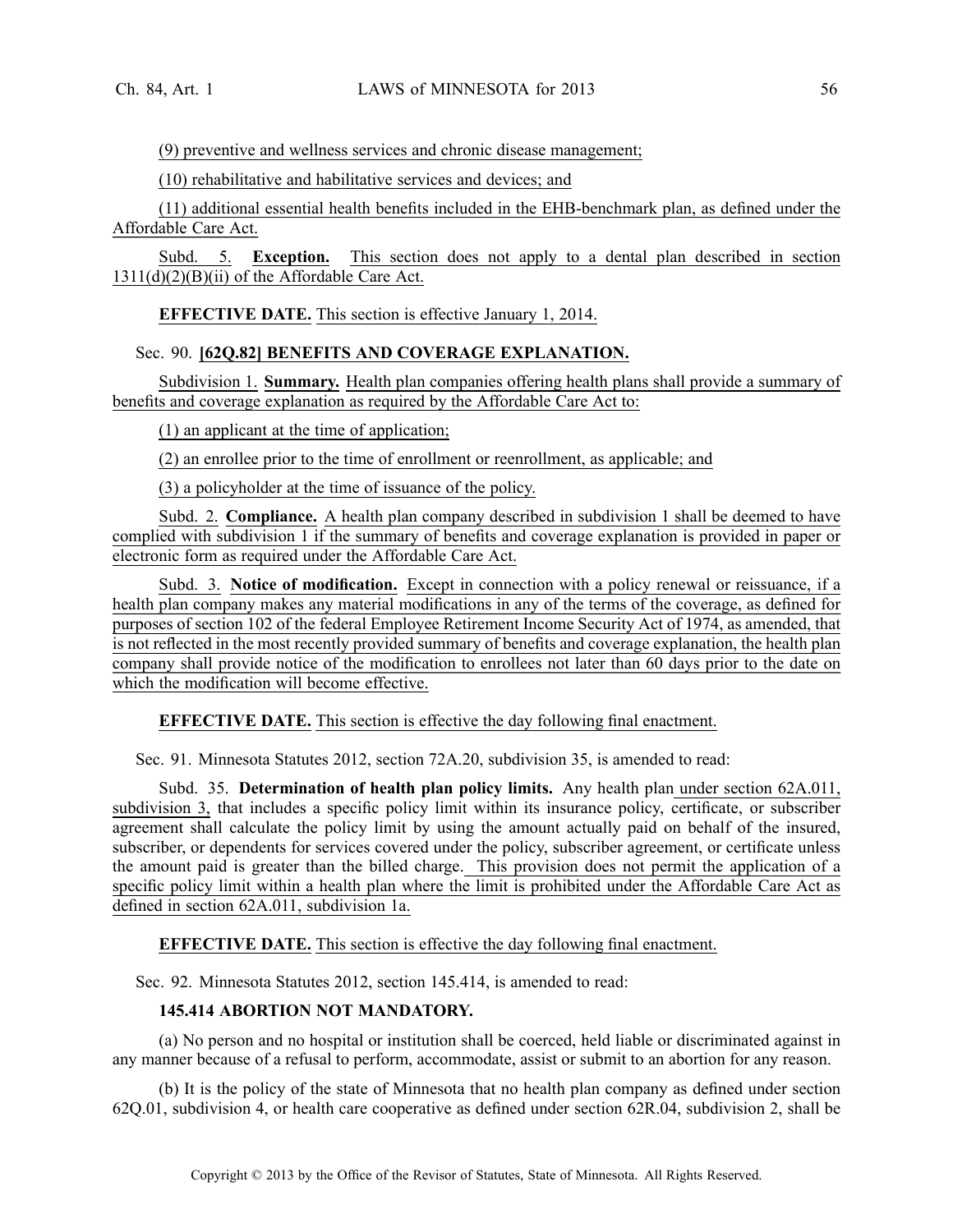required to provide or provide coverage for an abortion. No provision of this chapter; of chapter 62A, 62C, 62D, 62H, 62L, 62M, 62N, 62R, 62V, 64B, or of any other chapter; of Minnesota Rules; or of Laws 1995, chapter 234, shall be construed as requiring <sup>a</sup> health plan company as defined under section 62Q.01, subdivision 4, or <sup>a</sup> health care cooperative as defined under section 62R.04, subdivision 2, to provide or provide coverage for an abortion.

(c) This section supersedes any provision of Laws 1995, chapter 234, or any act enacted prior to enactment of Laws 1995, chapter 234, that in any way limits or is inconsistent with this section. No provision of any act enacted subsequent to Laws 1995, chapter 234 shall be construed as in any way limiting or being inconsistent with this section, unless the act amends this section or expressly provides that it is intended to limit or be inconsistent with this section.

Sec. 93. Minnesota Statutes 2012, section 471.61, subdivision 1a, is amended to read:

Subd. 1a. **Dependents.** Notwithstanding the provisions of Minnesota Statutes 1969, section 471.61, as amended by Laws 1971, chapter 451, section 1, the word "dependents" as used therein shall mean spouse and minor unmarried children under the age of 1826 years and dependent students under the age of 25 years actually dependent upon the employee.

**EFFECTIVE DATE.** This section is effective the day following final enactment.

#### Sec. 94. **REPEALER.**

(a) Minnesota Statutes 2012, section 62E.02, subdivision 7, is repealed effective the day following final enactment.

(b) Minnesota Statutes 2012, sections 62A.615; 62A.65, subdivision 6; 62E.16; 62E.20; 62L.02, subdivisions 4, 18, 19, 23, and 24; 62L.05, subdivisions 1, 2, 3, 4, 4a, 5, 6, 7, 11, 12, and 13; 62L.081; 62L.10, subdivision 5; and 62Q.37, subdivision 5, are repealed effective January 1, 2014.

### **ARTICLE 2**

#### **MARKET RULES FOR AFFORDABLE CARE ACT**

Section 1. Minnesota Statutes 2012, section 62D.124, subdivision 4, is amended to read:

Subd. 4. **Application.** (a) Subdivisions 1 and 2 do not apply if an enrollee is referred to <sup>a</sup> referral center for health care services.

(b) Subdivision 1 does not apply:

(1) if an enrollee has chosen <sup>a</sup> health plan with full knowledge that the health plan has no participating providers within 30 miles or 30 minutes of the enrollee's place of residence; or

(2) to service areas approved before May 24, 1993.

(c) Beginning for coverage effective on or after January 1, 2015, subdivisions 1 to 4 shall only apply to individual or small group health plans that are grandfathered plans, as defined under section 62A.011, subdivision 1c.

### Sec. 2. **[62K.01] TITLE.**

This chapter may be cited as the "Minnesota Health Plan Market Rules."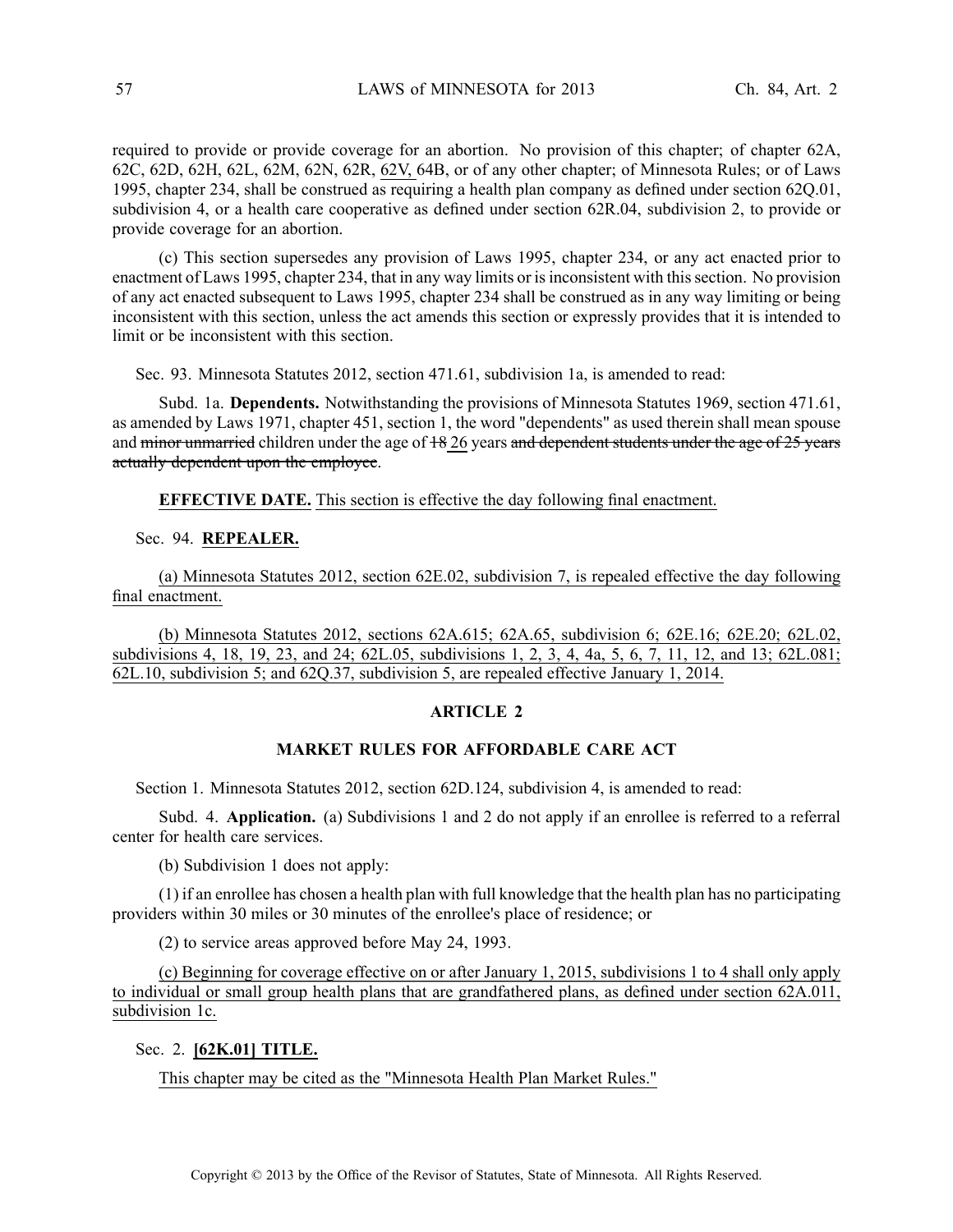### Sec. 3. **[62K.02] PURPOSE AND SCOPE.**

Subdivision 1. **Purpose.** The market rules set forth in this chapter serve to clarify and provide guidance on the application of state law and certain requirements of the Affordable Care Act on all health carriers offering health plans in Minnesota, whether or not through the Minnesota Insurance Marketplace, to ensure fair competition for all health carriers in Minnesota, to minimize adverse selection, and to ensure that health plans are offered in <sup>a</sup> manner that protects consumers and promotes the provision of high-quality affordable health care, and improved health outcomes. This chapter contains the regulatory requirements as specified in section 62V.05, subdivision 5, paragraph (b), and shall fully satisfy the requirements of section 62V.05, subdivision 5, paragraph (b).

Subd. 2. **Scope.** (a) This chapter applies only to health plans offered in the individual market or the small group market.

(b) This chapter applies to health carriers with respec<sup>t</sup> to individual health plans and small group health plans, unless otherwise specified.

(c) If <sup>a</sup> health carrier issues or renews individual or small group health plans in other states, this chapter applies only to health plans issued or renewed in this state to <sup>a</sup> Minnesota resident, or to cover <sup>a</sup> resident of the state, or issued or renewed to <sup>a</sup> small employer that is actively engaged in business in this state, unless otherwise specified.

(d) This chapter does not apply to short-term coverage as defined in section 62A.65, subdivision 7, or grandfathered plan coverage as defined in section 62A.011, subdivision 1b.

**EFFECTIVE DATE.** This section is effective for health plans that are offered, sold, issued or renewed on or after January 1, 2014.

#### Sec. 4. **[62K.03] DEFINITIONS.**

Subdivision 1. **Applicability.** For purposes of this chapter, the terms defined in this section have the meanings given.

Subd. 2. **Affordable Care Act.** "Affordable Care Act" means the federal Patient Protection and Affordable Care Act, Public Law 111-148, as amended, including the federal Health Care and Education Reconciliation Act of 2010, Public Law 111-152, and any amendments, and any federal guidance or regulations issued under these acts.

Subd. 3. **Dental plan.** "Dental plan" means <sup>a</sup> dental plan as defined in section 62Q.76, subdivision 3.

Subd. 4. **Enrollee.** "Enrollee" means <sup>a</sup> natural person covered by <sup>a</sup> health plan and includes an insured policyholder, subscriber, contract holder, member, covered person, or certificate holder.

Subd. 5. **Health carrier.** "Health carrier" means <sup>a</sup> health carrier as defined in section 62A.011, subdivision 2.

Subd. 6. **Health plan.** "Health plan" means <sup>a</sup> health plan as defined in section 62A.011, subdivision 3.

Subd. 7. **Individual health plan.** "Individual health plan" means an individual health plan as defined in Minnesota Statutes, section 62A.011, subdivision 4.

Subd. 8. **Limited-scope pediatric dental plan.** "Limited-scope pediatric dental plan" means <sup>a</sup> dental plan meeting the requirements of section  $9832(c)(2)(A)$  of the Internal Revenue Code of 1986, as amended, that provides only pediatric dental benefits meeting the requirements of the Affordable Care Act and is offered by <sup>a</sup> health carrier. A limited-scope pediatric dental plan includes <sup>a</sup> dental plan that is offered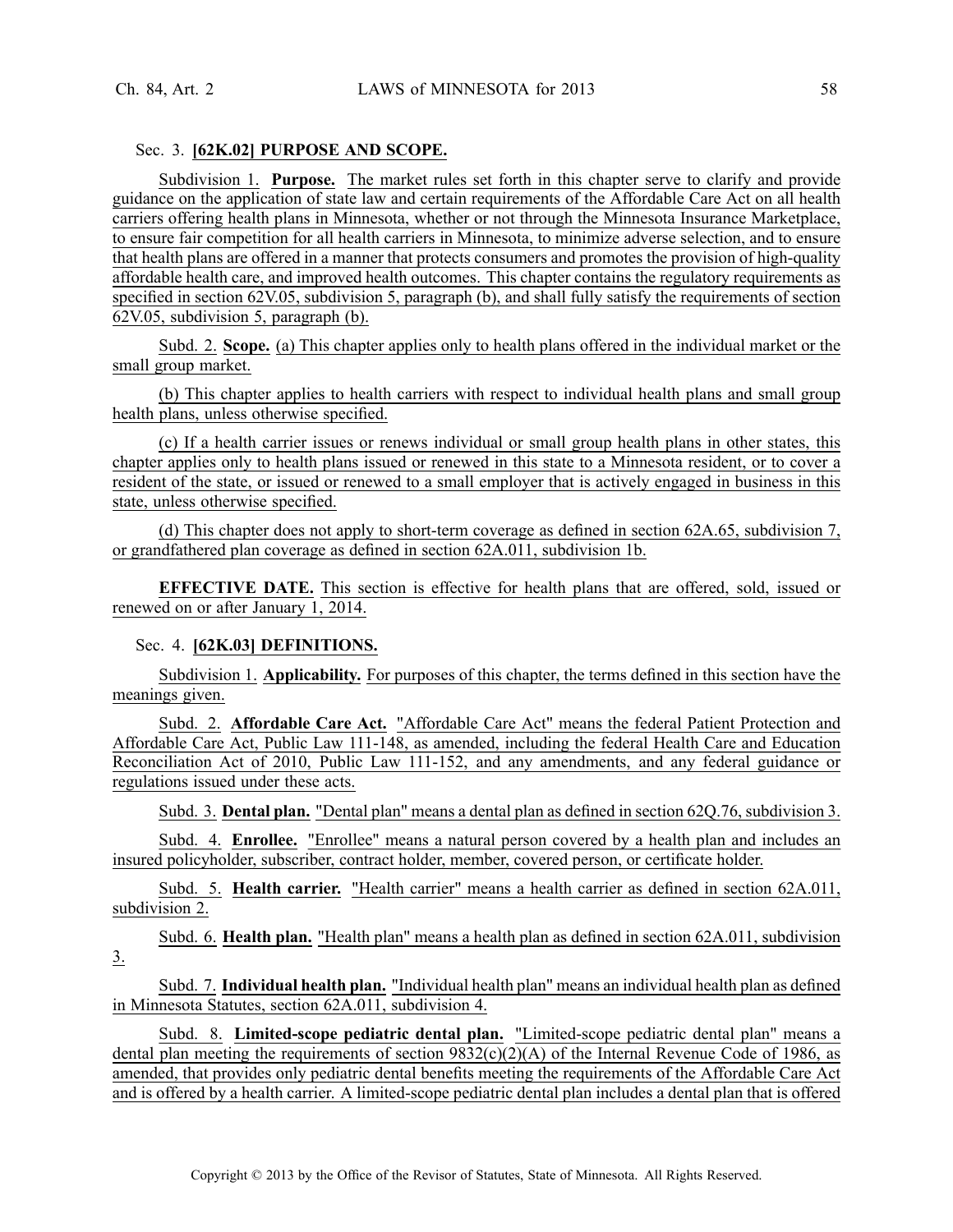separately or in conjunction with an individual or small group health plan to individuals who have not attained the age of 19 years as of the beginning of the policy year or to <sup>a</sup> family.

Subd. 9. **Minnesota Insurance Marketplace.** "Minnesota Insurance Marketplace" means the Minnesota Insurance Marketplace as defined in section 62V.02.

Subd. 10. **Preferred provider organization.** "Preferred provider organization" means <sup>a</sup> health plan that provides discounts to enrollees or subscribers for services they receive from certain health care providers.

Subd. 11. **Qualified health plan.** "Qualified health plan" means a health plan that meets the definition in the Affordable Care Act and has been certified by the board of the Minnesota Insurance Marketplace in accordance with chapter 62V to be offered through the Minnesota Insurance Marketplace.

Subd. 12. **Small group health plan.** "Small group health plan" means <sup>a</sup> health plan issued by <sup>a</sup> health carrier to <sup>a</sup> small employer as defined in section 62L.02, subdivision 26.

**EFFECTIVE DATE.** This section is effective for health plans that are offered, sold, issued, or renewed on or after January 1, 2014.

### Sec. 5. **[62K.04] MARKET RULES; VIOLATION.**

Subdivision 1. **Compliance.** (a) A health carrier issuing an individual health plan to <sup>a</sup> Minnesota resident or <sup>a</sup> small group health plan to provide coverage to <sup>a</sup> small employer that is actively engaged in business in Minnesota shall meet all of the requirements set forth in this chapter. The failure to meet any of the requirements under this chapter constitutes <sup>a</sup> violation of section 72A.20.

(b) The requirements of this chapter do not apply to short-term coverage as defined in section 62A.65, subdivision 7, or grandfathered plan coverage as defined in section 62A.011, subdivision 1c.

Subd. 2. **Penalties.** In addition to any other penalties provided by the laws of this state or by federal law, <sup>a</sup> health carrier or any other person found to have violated any requirement of this chapter may be subject to the administrative procedures, enforcement actions, and penalties provided under section 45.027 and chapters 62D and 72A.

**EFFECTIVE DATE.** This section is effective for health plans that are offered, sold, issued, or renewed on or after January 1, 2014.

### Sec. 6. **[62K.05] FEDERAL ACT; COMPLIANCE REQUIRED.**

A health carrier shall comply with all provisions of the Affordable Care Act to the extent that it imposes <sup>a</sup> requirement that applies in this state. Compliance with any provision of the Affordable Care Act is required as of the effective date established for that provision in the federal act, excep<sup>t</sup> as otherwise specifically stated earlier in state law.

**EFFECTIVE DATE.** This section is effective for health plans that are offered, sold, issued, or renewed on or after January 1, 2014.

### Sec. 7. **[62K.06] METAL LEVEL MANDATORY OFFERINGS.**

Subdivision 1. **Identification.** A health carrier that offers individual or small group health plans in Minnesota must provide documentation to the commissioner of commerce to justify actuarial value levels as specified in section 1302(d) of the Affordable Care Act for all individual and small group health plans offered inside and outside of the Minnesota Insurance Marketplace.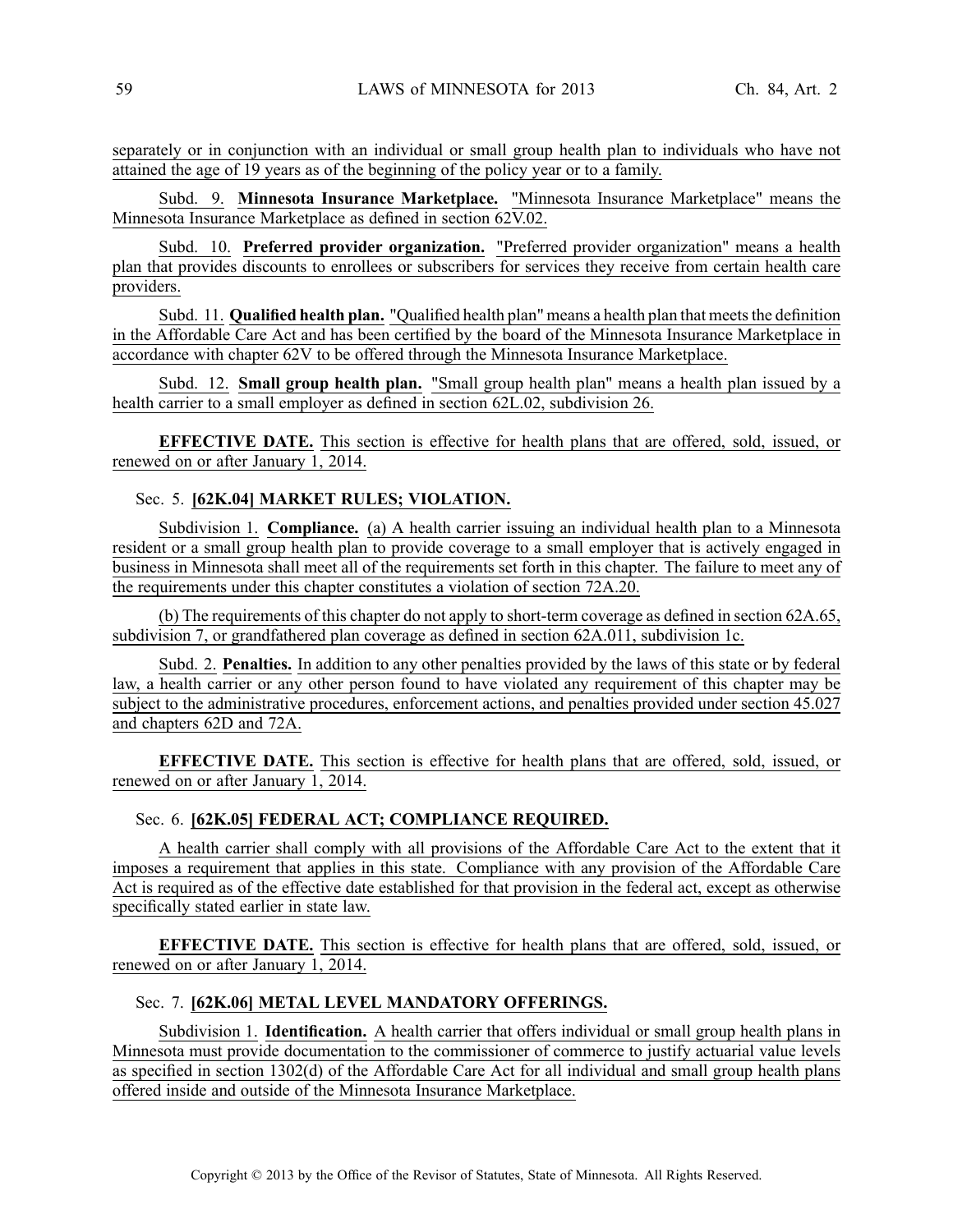Subd. 2. **Minimum levels.** (a) A health carrier that offers <sup>a</sup> catastrophic plan or <sup>a</sup> bronze level health plan within <sup>a</sup> service area in either the individual or small group market must also offer <sup>a</sup> silver level and <sup>a</sup> gold level health plan in that market and within that service area.

(b) A health carrier with less than five percent market share in the respective individual or small group market in Minnesota is exemp<sup>t</sup> from paragraph (a), until January 1, 2017, unless the health carrier offers <sup>a</sup> qualified health plan through the Minnesota Insurance Marketplace. If the health carrier offers <sup>a</sup> qualified health plan through the Minnesota Insurance Marketplace, the health carrier must comply with paragraph (a).

Subd. 3. **Minnesota Insurance Marketplace restriction.** The Minnesota Insurance Marketplace may not, by contract or otherwise, mandate the types of health plans to be offered by <sup>a</sup> health carrier to individuals or small employers purchasing health plans outside of the Minnesota Insurance Marketplace. Solely for purposes of this subdivision, "health plan" includes coverage that is excluded under section 62A.011, subdivision 3, clause (6).

Subd. 4. **Metal level defined.** For purposes of this section, the metal levels and catastrophic plans are defined in section 1302(d) and (e) of the Affordable Care Act.

Subd. 5. **Enforcement.** The commissioner of commerce shall enforce this section.

### Sec. 8. **[62K.07] INFORMATION DISCLOSURES.**

(a) A health carrier offering individual or small group health plans must submit the following information in <sup>a</sup> format determined by the commissioner of commerce:

(1) claims paymen<sup>t</sup> policies and practices;

(2) periodic financial disclosures;

(3) data on enrollment;

(4) data on disenrollment;

(5) data on the number of claims that are denied;

(6) data on rating practices;

(7) information on cost-sharing and payments with respec<sup>t</sup> to out-of-network coverage; and

(8) other information required by the secretary of the United States Department of Health and Human Services under the Affordable Care Act.

(b) A health carrier offering an individual orsmall group health plan must comply with all information disclosure requirements of all applicable state and federal law, including the Affordable Care Act.

(c) Except for qualified health plans sold on the Minnesota Insurance Marketplace, information reported under paragraph (a), clauses (3) and (4), is nonpublic data as defined under section 13.02, subdivision 9. Information reported under paragraph (a), clauses (1) through (8), must be reported by the Minnesota Insurance Marketplace for qualified health plans sold through the Minnesota Insurance Marketplace.

(d) The commissioner of commerce shall enforce this section.

### Sec. 9. **[62K.08] MARKETING STANDARDS.**

Subdivision 1. **Marketing.** (a) A health carrier offering individual or small group health plans must comply with all applicable provisions of the Affordable Care Act, including, but not limited to, the following: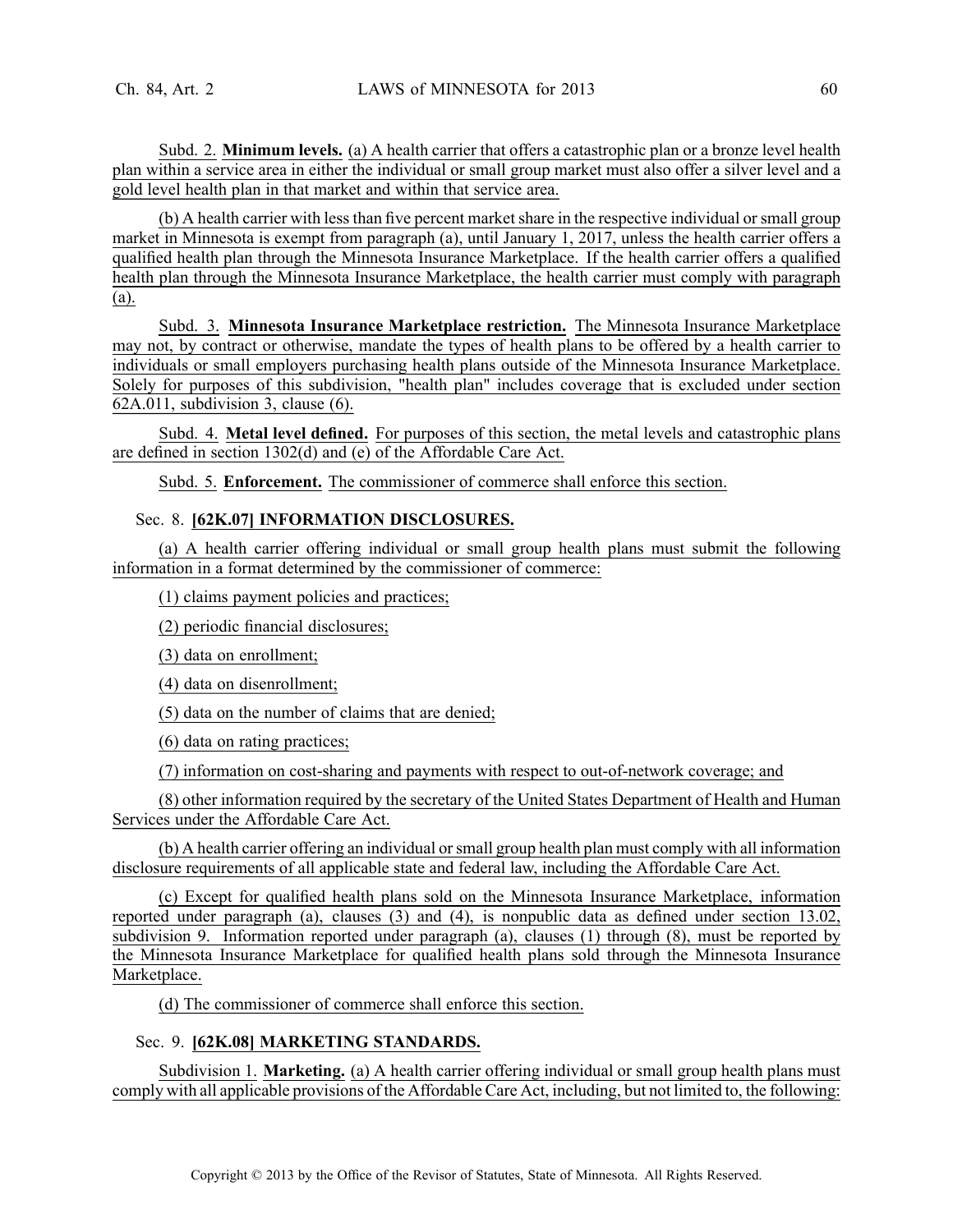(1) compliance with all state laws pertaining to the marketing of individual or small group health plans; and

(2) establishing marketing practices and benefit designs that will not have the effect of discouraging the enrollment of individuals with significant health needs in the health plan.

(b) No marketing materials may lead consumers to believe that all health care needs will be covered.

Subd. 2. **Enforcement.** The commissioner of commerce shall enforce this section.

**EFFECTIVE DATE.** This section is effective for health plans offered, sold, issued, or renewed on or after January 1, 2014.

#### Sec. 10. **[62K.09] ACCREDITATION STANDARDS.**

Subdivision 1. **Accreditation; general.** (a) A health carrier that offers any individual or small group health plans in Minnesota outside of the Minnesota Insurance Marketplace must be accredited in accordance with this subdivision. A health carrier must obtain accreditation through URAC, the National Committee for Quality Assurance (NCQA), or any entity recognized by the United States Department of Health and Human Services for accreditation of health insurance issuers or health plans by January 1, 2018. Proof of accreditation must be submitted to the commissioner of health in <sup>a</sup> form prescribed by the commissioner of health.

(b) A health carrier that rents <sup>a</sup> provider network is exemp<sup>t</sup> from this subdivision, unless it is par<sup>t</sup> of <sup>a</sup> holding company as defined in section 60D.15 that in aggregate exceeds ten percen<sup>t</sup> market share in either the individual or small group market in Minnesota.

Subd. 2. **Accreditation; Minnesota Insurance Marketplace.** (a) The Minnesota Insurance Marketplace shall require all health carriers offering <sup>a</sup> qualified health plan through the Minnesota Insurance Marketplace to obtain the appropriate level of accreditation no later than the third year after the first year the health carrier offers <sup>a</sup> qualified health plan through the Minnesota Insurance Marketplace. A health carrier must take the first step of the accreditation process during the first year in which it offers <sup>a</sup> qualified health plan. A health carrier that offers <sup>a</sup> qualified health plan on January 1, 2014, must obtain accreditation by the end of the 2016 plan year.

(b) To the extent <sup>a</sup> health carrier cannot obtain accreditation due to low volume of enrollees, an exception to this accreditation criterion may be granted by the Minnesota Insurance Marketplace until such time as the health carrier has <sup>a</sup> sufficient volume of enrollees.

Subd. 3. **Oversight.** A health carrier shall comply with <sup>a</sup> reques<sup>t</sup> from the commissioner of health to confirm accreditation or progress toward accreditation.

Subd. 4. **Enforcement.** The commissioner of health shall enforce this section.

## Sec. 11. **[62K.10] GEOGRAPHIC ACCESSIBILITY; PROVIDER NETWORK ADEQUACY.**

Subdivision 1. **Applicability.** (a) This section applies to all health carriers that either require an enrollee to use or that create incentives, including financial incentives, for an enrollee to use, health care providers that are managed, owned, under contract with, or employed by the health carrier. A health carrier that does not manage, own, or contract directly with providers in Minnesota is exemp<sup>t</sup> from this section, unless it is par<sup>t</sup> of <sup>a</sup> holding company as defined in section 60D.15 that in aggregate exceeds ten percen<sup>t</sup> in either the individual or small group market in Minnesota.

(b) Health carriers renting provider networks from other entities must submit the rental agreemen<sup>t</sup> or contract to the commissioner of health for approval. In reviewing the agreements or contracts, the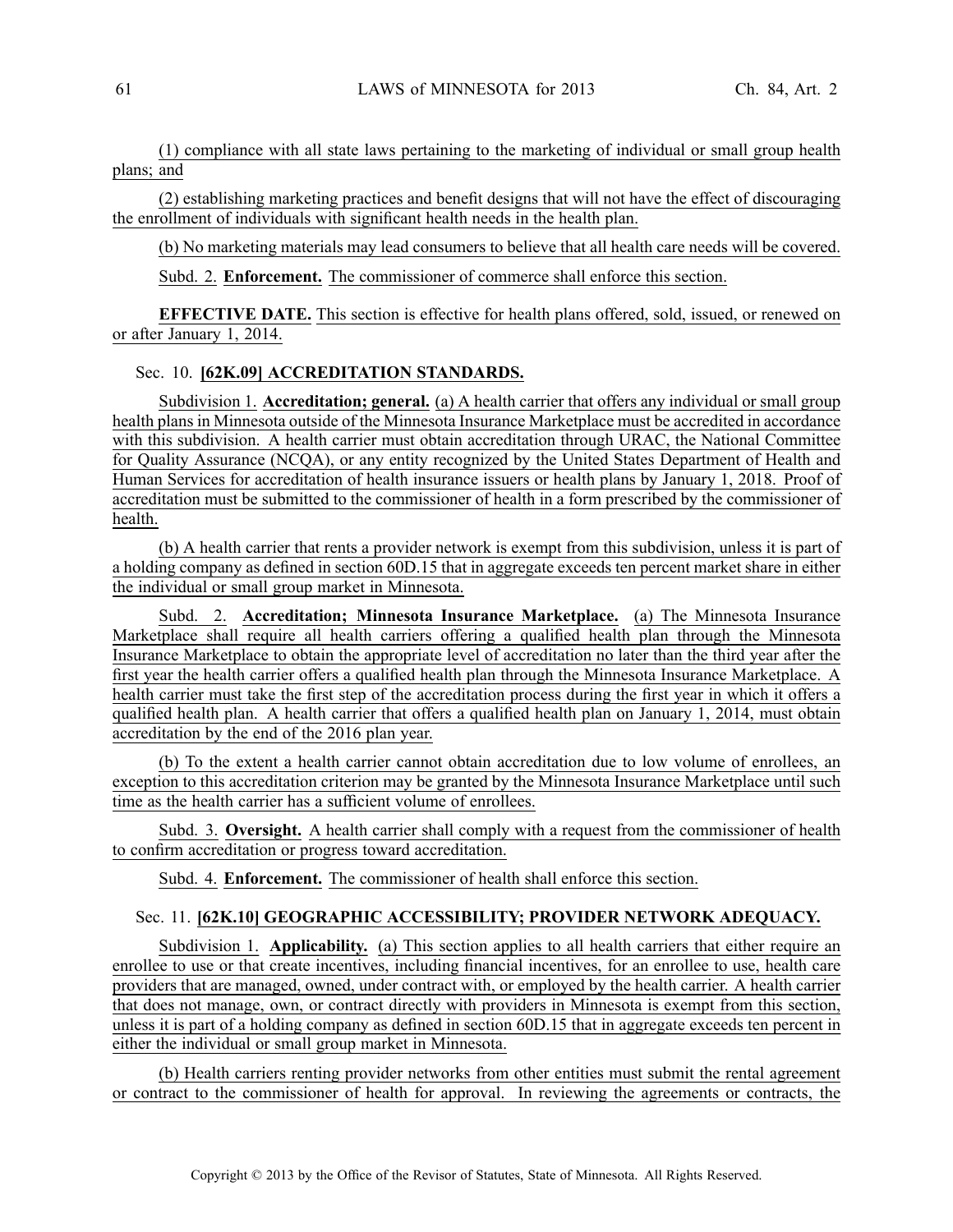commissioner shall review the agreemen<sup>t</sup> or contract to ensure that the entity contracting with health care providers accepts responsibility to meet the requirements in this section.

Subd. 2. **Primary care; mental health services; general hospital services.** The maximum travel distance or time shall be the lesser of 30 miles or 30 minutes to the nearest provider of each of the following services: primary care services, mental health services, and general hospital services.

Subd. 3. **Other health services.** The maximum travel distance or time shall be the lesser of 60 miles or 60 minutes to the nearest provider of specialty physician services, ancillary services, specialized hospital services, and all other health services not listed in subdivision 2.

Subd. 4. **Network adequacy.** Each designated provider network must include <sup>a</sup> sufficient number and type of providers, including providers that specialize in mental health and substance use disorder services, to ensure that covered services are available to all enrollees without unreasonable delay. In determining network adequacy, the commissioner of health shall consider availability of services, including the following:

(1) primary care physician services are available and accessible 24 hours per day, seven days per week, within the network area;

(2) <sup>a</sup> sufficient number of primary care physicians have hospital admitting privileges at one or more participating hospitals within the network area so that necessary admissions are made on <sup>a</sup> timely basis consistent with generally accepted practice parameters;

(3) specialty physician service is available through the network or contract arrangement;

(4) mental health and substance use disorder treatment providers are available and accessible through the network or contract arrangement;

(5) to the extent that primary care services are provided through primary care providers other than physicians, and to the extent permitted under applicable scope of practice in state law for <sup>a</sup> given provider, these services shall be available and accessible; and

(6) the network has available, either directly or through arrangements, appropriate and sufficient personnel, physical resources, and equipment to meet the projected needs of enrollees for covered health care services.

Subd. 5. **Waiver.** A health carrier or preferred provider organization may apply to the commissioner of health for <sup>a</sup> waiver of the requirements in subdivision 2 or 3 if it is unable to meet the statutory requirements. A waiver application must be submitted on <sup>a</sup> form provided by the commissioner and must:

(1) demonstrate with specific data that the requirement of subdivision 2 or 3 is not feasible in <sup>a</sup> particular service area or par<sup>t</sup> of <sup>a</sup> service area; and

(2) include information as to the steps that were and will be taken to address the network inadequacy.

The waiver shall automatically expire after four years. If <sup>a</sup> renewal of the waiver is sought, the commissioner of health shall take into consideration steps that have been taken to address network adequacy.

Subd. 6. **Referral centers.** Subdivisions 2 and 3 shall not apply if an enrollee is referred to <sup>a</sup> referral center for health care services. A referral center is a medical facility that provides highly specialized medical care, including but not limited to organ transplants. A health carrier or preferred provider organization may consider the volume of services provided annually, case mix, and severity adjusted mortality and morbidity rates in designating <sup>a</sup> referral center.

Subd. 7. **Essential community providers.** Each health carrier must comply with section 62Q.19. Subd. 8. **Enforcement.** The commissioner of health shall enforce this section.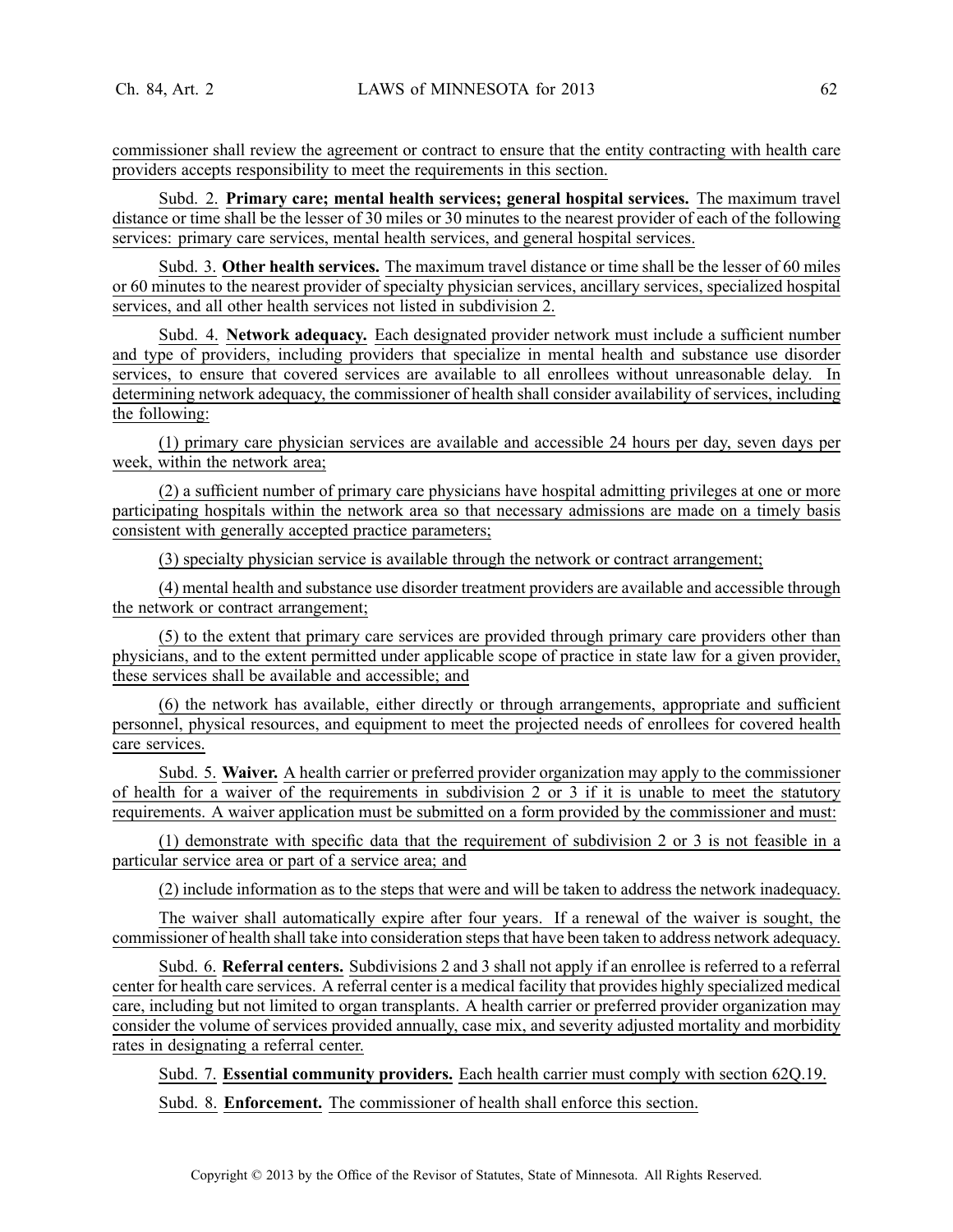### Sec. 12. **[62K.11] BALANCE BILLING PROHIBITED.**

(a) A network provider is prohibited from billing an enrollee for any amount in excess of the allowable amount the health carrier has contracted for with the provider as total paymen<sup>t</sup> for the health care service. A network provider is permitted to bill an enrollee the approved co-payment, deductible, or coinsurance.

(b) A network provider is permitted to bill an enrollee for services not covered by the enrollee's health plan as long as the enrollee agrees in writing in advance before the service is performed to pay for the noncovered service.

**EFFECTIVE DATE.** This section is effective January 1, 2014.

#### Sec. 13. **[62K.12] QUALITY ASSURANCE AND IMPROVEMENT.**

Subdivision 1. **General.** (a) All health carriers offering an individual health plan or small group health plan must have a written internal quality assurance and improvement program that, at a minimum:

(1) provides for ongoing evaluation of the quality of health care provided to its enrollees;

(2) periodically reports the evaluation of the quality of health care to the health carrier's governing body;

(3) follows policies and procedures for the selection and credentialing of network providers that is consistent with community standards;

(4) conducts focused studies directed at problems, potential problems, or areas with potential for improvements in care;

(5) conducts enrollee satisfaction surveys and monitors oral and written complaints submitted by enrollees or members; and

(6) collects and reports Health Effectiveness Data and Information Set (HEDIS) measures and conducts other quality assessment and improvement activities as directed by the commissioner of health.

(b) The commissioner of health shall submit <sup>a</sup> repor<sup>t</sup> to the chairs and ranking minority members of senate and house of representatives committees with primary jurisdiction over commerce and health policy by February 15, 2015, with recommendations for specific quality assurance and improvement standards for all Minnesota health carriers. The recommended standards must not require duplicative data gathering, analysis, or reporting by health carriers.

Subd. 2. **Exemption.** A health carrier that rents <sup>a</sup> provider network is exemp<sup>t</sup> from this section, unless it is par<sup>t</sup> of <sup>a</sup> holding company as defined in section 60D.15 that in aggregate exceeds ten percen<sup>t</sup> market share in either the individual or small group market in Minnesota.

Subd. 3. **Waiver.** A health carrier that has obtained accreditation through the URAC for network management; quality improvement; credentialing; member protection; and utilization management, or has achieved an excellent or commendable level ranking from the National Committee for Quality Assurance (NCQA), shall be deemed to meet the requirements of subdivision 1. Proof of accreditation must be submitted to the commissioner of health in <sup>a</sup> form prescribed by the commissioner. The commissioner may adopt rules to recognize similar accreditation standards from any entity recognized by the United States Department of Health and Human Services for accreditation of health insurance issuers or health plans.

Subd. 4. **Enforcement.** The commissioner of health shall enforce this section.

#### Sec. 14. **[62K.13] SERVICE AREA REQUIREMENTS.**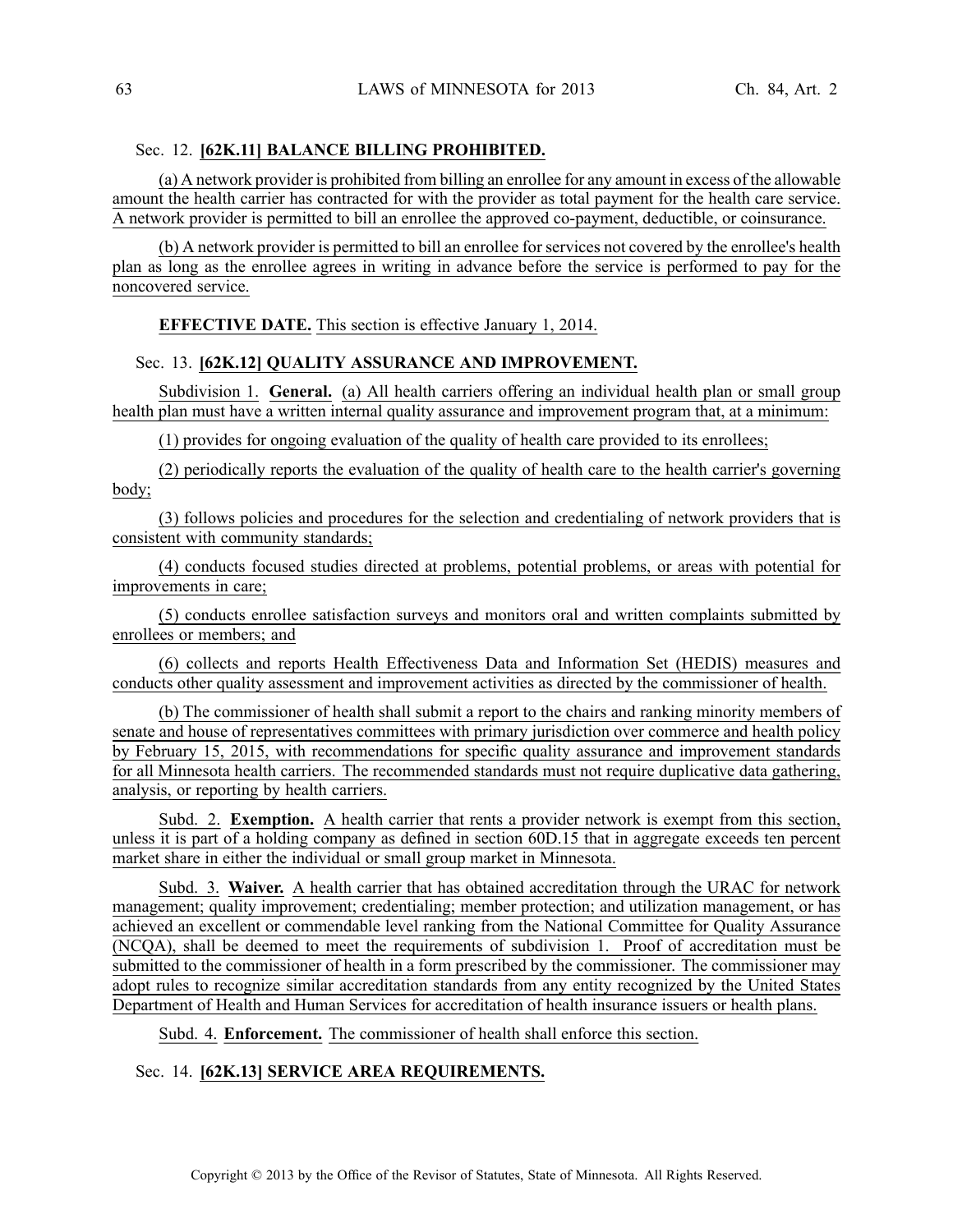(a) Any health carrier that offers an individual orsmall group health plan, must offer the health plan in <sup>a</sup> service area that is at least the entire geographic area of <sup>a</sup> county unless serving <sup>a</sup> smaller geographic area is necessary, nondiscriminatory, and in the best interest of enrollees. The service area for any individual or small group health plan must be established without regard to racial, ethnic, language, concentrated poverty, or health status-related factors, or other factors that exclude specific high-utilizing, high-cost, or medically underserved populations.

(b) If <sup>a</sup> health carrier that offers an individual or small group health plan requests to serve less than the entire county, the reques<sup>t</sup> must be made to the commissioner of health on <sup>a</sup> form and manner determined by the commissioner and must provide specific data demonstrating that the service area is not discriminatory, is necessary, and is in the best interest of enrollees.

(c) The commissioner of health shall enforce this section.

## Sec. 15. **[62K.14] LIMITED-SCOPE PEDIATRIC DENTAL PLANS.**

(a) Limited-scope pediatric dental plans must be offered to the extent permitted under the Affordable Care Act: (1) on <sup>a</sup> guaranteed issue and guaranteed renewable basis; (2) with premiums rated on allowable rating factors used for health plans; and (3) without any exclusions or limitations based on preexisting conditions.

(b) Notwithstanding paragraph (a), <sup>a</sup> health carrier may discontinue <sup>a</sup> limited scope pediatric dental plan at the end of <sup>a</sup> plan year if the health carrier provides written notice to enrollees before coverage is to be discontinued that the particular plan is being discontinued and the health carrier offers enrollees other dental plan options that are the same or substantially similar to the dental plan being discontinued in terms of premiums, benefits, cost-sharing requirements, and network adequacy. The written notice to enrollees must be provided at least 105 days before the end of the plan year.

(c) Limited-scope pediatric dental plans must ensure primary care dental services are available within 60 miles or 60 minutes' travel time.

(d) If <sup>a</sup> stand-alone dental plan as defined under the Affordable Care Act or <sup>a</sup> limited-scope pediatric dental plan is offered, either separately or in conjunction with <sup>a</sup> health plan offered to individuals or small employers, the health plan shall not be considered in noncompliance with the requirements of the essential benefit package in the Affordable Care Act because the health plan does not offer coverage of pediatric dental benefits if these benefits are covered through the stand-alone or limited-scope pediatric dental plan, to the extent permitted under the Affordable Care Act.

(e) Health carriers offering limited-scope pediatric dental plans must comply with this section and sections 62K.07, 62K.08, 62K.13, and 62K.15.

(f) The commissioner of commerce shall enforce paragraphs (a) and (b). Any limited scope pediatric dental plan that is to be offered to replace <sup>a</sup> discontinued dental plan under paragraph (b) must be approved by the commissioner of commerce in terms of cost and benefit similarity, and the commissioner of health in terms of network adequacy similarity. The commissioner of health shall enforce paragraph (c).

**EFFECTIVE DATE.** This section is effective for health plans and dental plans that are offered, sold, issued, or renewed on or after January 1, 2014, with the exception of paragraphs (a) and (b), which are effective for health plans and dental plans that are offered, sold, issued, or renewed on or after January 1, 2015.

## Sec. 16. **[62K.15] ANNUAL OPEN ENROLLMENT PERIODS.**

(a) Health carriers offering individual health plans must limit annual enrollment in the individual market to the annual open enrollment periods for the Minnesota Insurance Marketplace. Nothing in this